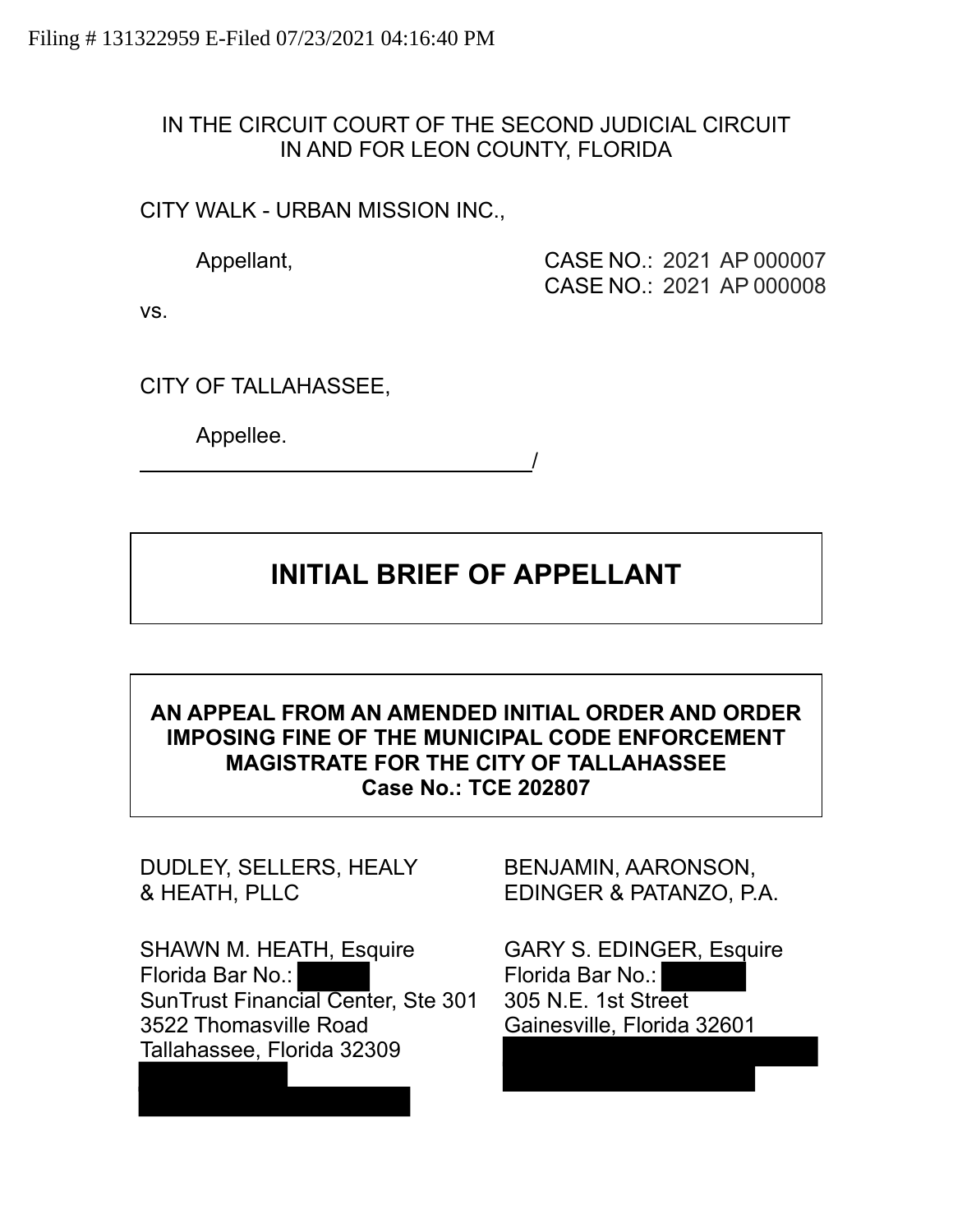JORDAN E. PRATT Florida Bar No.: First Liberty Institute 227 Pennsylvania Ave., SE Washington, DC 20003

*Attorneys for Appellant*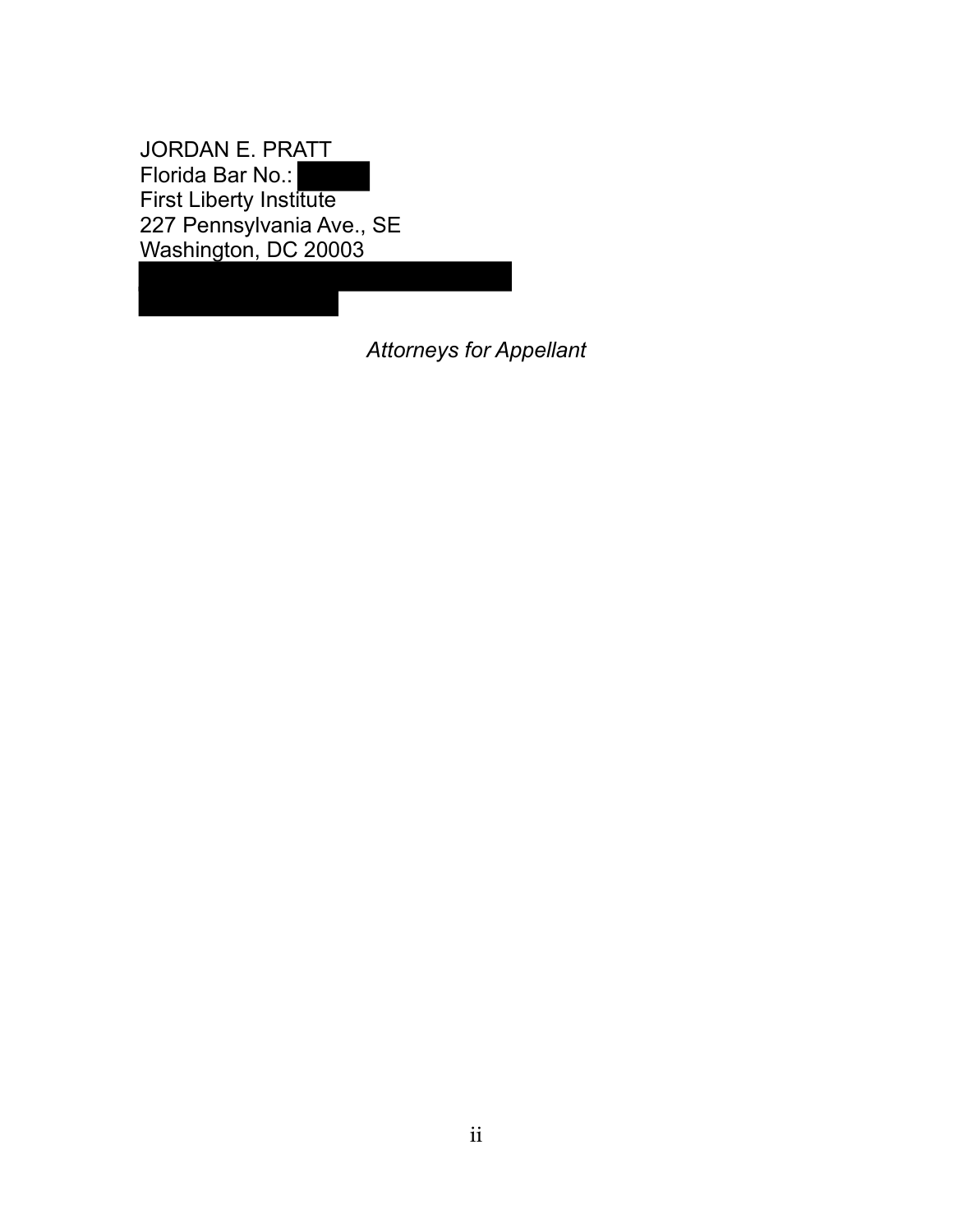## **TABLE OF CONTENTS**

|              |    | STATEMENT REGARDING ORAL ARGUMENT xvi                                                                                                                                                                     |       |
|--------------|----|-----------------------------------------------------------------------------------------------------------------------------------------------------------------------------------------------------------|-------|
|              |    |                                                                                                                                                                                                           |       |
|              |    | STATEMENT OF THE CASE AND OF THE FACTS 1-13                                                                                                                                                               |       |
|              |    |                                                                                                                                                                                                           |       |
|              |    |                                                                                                                                                                                                           |       |
|              |    |                                                                                                                                                                                                           |       |
| $\mathbf{L}$ |    | THE CITY'S ENFORCEMENT OF ITS. SITE PLAN                                                                                                                                                                  |       |
|              |    | A. RLUIPA's Jurisdictional Requirement Is Satisfied 24-25                                                                                                                                                 |       |
|              | Β. | The Code Enforcement Sanctions Substantially<br>Burden City Walk's Religious Ministry, Triggering                                                                                                         |       |
|              | C. | The City Cannot Satisfy Strict Scrutiny. 37-44                                                                                                                                                            |       |
|              |    | 1. The City's Active Partnership with City Walk in<br>Operating a Higher-Risk Cold Weather Shelter<br>Is Antithetical to Its Later Claim that City Walk's<br>Supportive Housing Ministry Harms the Public | 38-39 |
|              |    | 2. The City's Vague Interest in Preserving the<br>"Character" of the Surrounding Area is not                                                                                                              |       |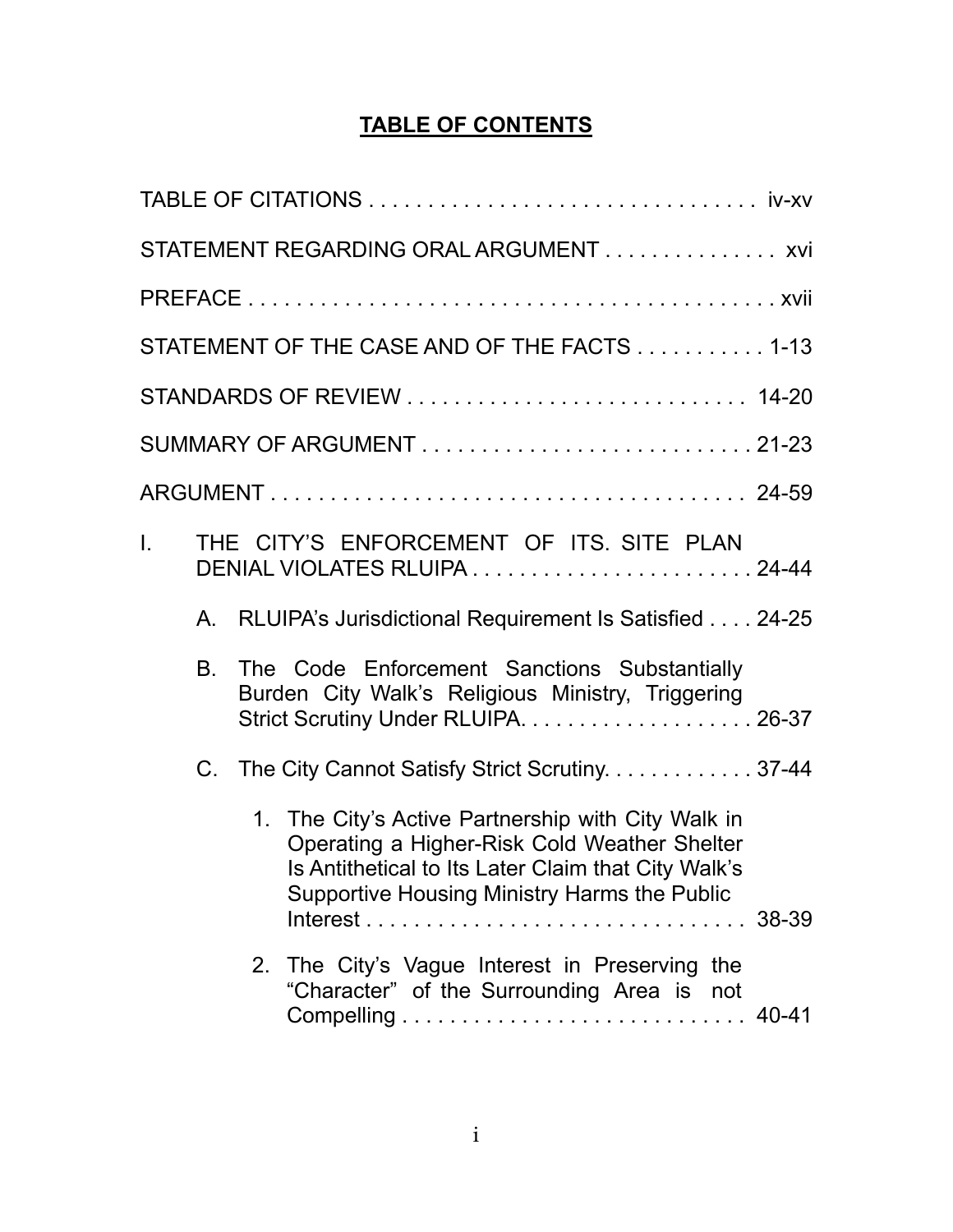|             |    | 3. The City has Failed to Demonstrate that<br><b>Shutting Down City Walk's Ministry Will Further</b>                                                                           |  |
|-------------|----|--------------------------------------------------------------------------------------------------------------------------------------------------------------------------------|--|
|             |    | 4. Shutting Down City Walk's Ministry is not the<br>Least Restrictive Means to Further the City's                                                                              |  |
| II.         |    | THE CITY'S ENFORCEMENT OF ITS SITE PLAN<br>DENIAL VIOLATES FRFRA 45-46                                                                                                         |  |
| III.        |    | THE CITY IS ESTOPPED FROM ENFORCING ITS SITE<br>PLAN REQUIREMENT BECAUSE CITY WALK<br>REASONABLY RELIED ON THE CITY'S DE FACTO<br>APPROVAL OF ITS USE AND ACTIVE PARTICIPATION |  |
| IV.         |    | THE CITY IS BARRED FROM PURSUING CODE<br>ENFORCEMENT SANCTIONS AS A MATTER OF DUE<br>PROCESS AND FOR FAILURE TO EXHAUST ADMINIS-<br>TRATIVE REMEDIES 49-58                     |  |
|             | A. | The City Improperly Fined Appellant Before Available<br>Administrative Remedies Have Been Exhausted 51-52                                                                      |  |
|             | Β. | The Code Enforcement Sanctions Violate Procedural                                                                                                                              |  |
|             |    | C. The Code Enforcement Sanctions Violate<br>Substantive Due Process Because the Underlying<br>Administrative Proceeding Was Arbitrary and<br>Capricious  54-58                |  |
| $V_{\cdot}$ |    | THERE WAS A LACK OF COMPETENT SUBSTANTIAL<br>EVIDENCE TO SUPPORT THE FINDING THAT CITY<br>WALK WAS IN VIOLATION OF §10-417. 58-59                                              |  |
|             |    |                                                                                                                                                                                |  |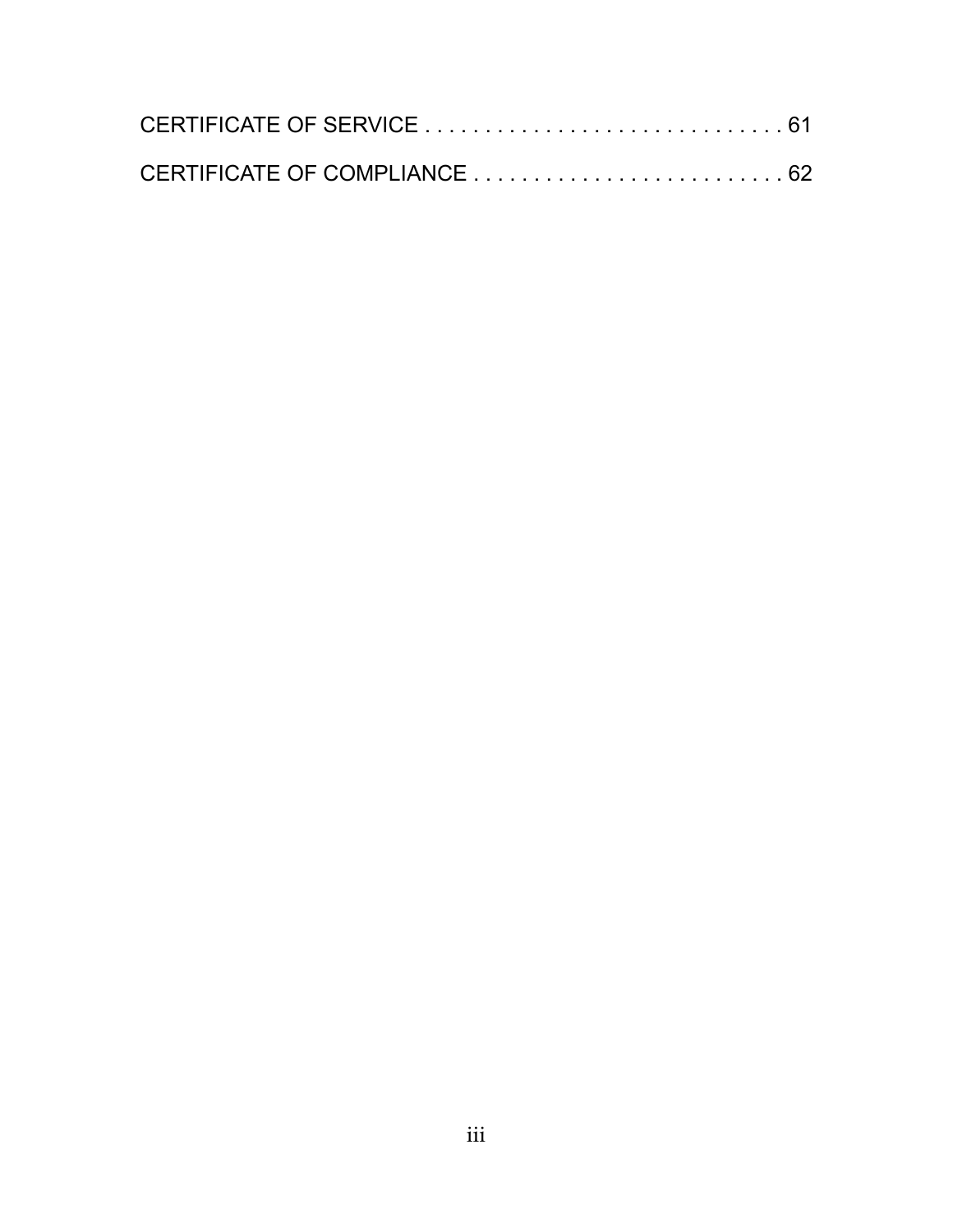## **TABLE OF CITATIONS**

| <b>CASES</b><br>Page                                         |  |
|--------------------------------------------------------------|--|
| Alachua Cty v. Cheshire,                                     |  |
|                                                              |  |
| Alvey v. City of N. Miami Beach,                             |  |
|                                                              |  |
| <u>Bair v. City of Clearwater,</u>                           |  |
|                                                              |  |
| Bethel World Outreach Ministries v. Montgomery Cty. Council, |  |
| 706 F.3d 548 (4th Cir. 2013) 30, 35, 36                      |  |
| <u>Broward Cty. v. La Rosa,</u>                              |  |
|                                                              |  |
| Browning-Ferris Indus. of St. Louis, Inc. v.                 |  |
| City of Maryland Heights, Mo.,                               |  |
| 747 F. Supp. 1340 (E.D. Mo. 1990) 53-54                      |  |
| Burwell v. Hobby Lobby Stores, Inc.,                         |  |
|                                                              |  |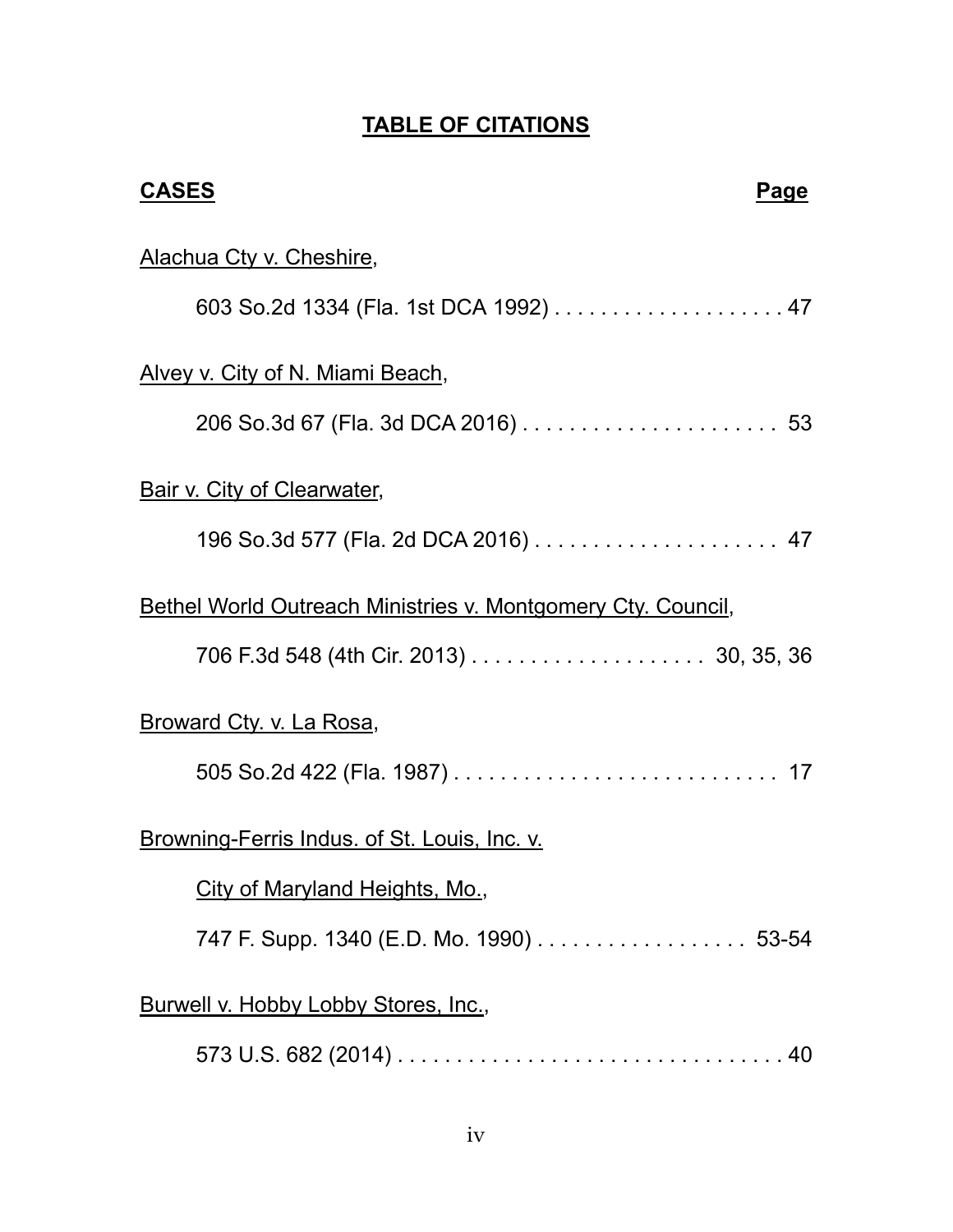# Cafe Erotica v. Florida Dept. of Transp., 830 So.2d 181 (Fla. 1st DCA 2002) . . . . . . . . . . . . . . . . . . . . . 18 Cent. Florida Investments, Inc. v. Orange County, 295 So.3d 292 (Fla. 5th DCA 2019) . . . . . . . . . . . . . . . . . . . . . 15 Chabad Lubavitch of Litchfield Cty., Inc. v. Litchfield Historic Dist. Comm'n, 768 F.3d 183 (2d Cir. 2014) . . . . . . . . . . . . . . . . . . . . . . . .16 n. 6 City of Apopka v. Orange Cty., 299 So.2d 657 (Fla. 4th DCA 1974) . . . . . . . . . . . . . . . . . . . . . 59 City of Deerfield Beach v. Vaillant, 419 So.2d 624 (Fla. 1982) . . . . . . . . . . . . . . . . . . . . . . . . . . . . .15 City of Ocala v. Gard, 988 So.2d 1281 (Fla. 5th DCA 2008) . . . . . . . . . . . . . . . . . . . . 15 City of Venice v. Gwynn, 76 So.3d 401 (Fla. 2d DCA 2011) . . . . . . . . . . . . . . . . . . . . . . .19 City Walk – Urban Mission, Inc. v. Wakulla Cty., 471 F.Supp. 3d 1268 (N.D. Fla. 2020) . . . . . . . . . 24, 25 n. 7, 26, 28, 33, 41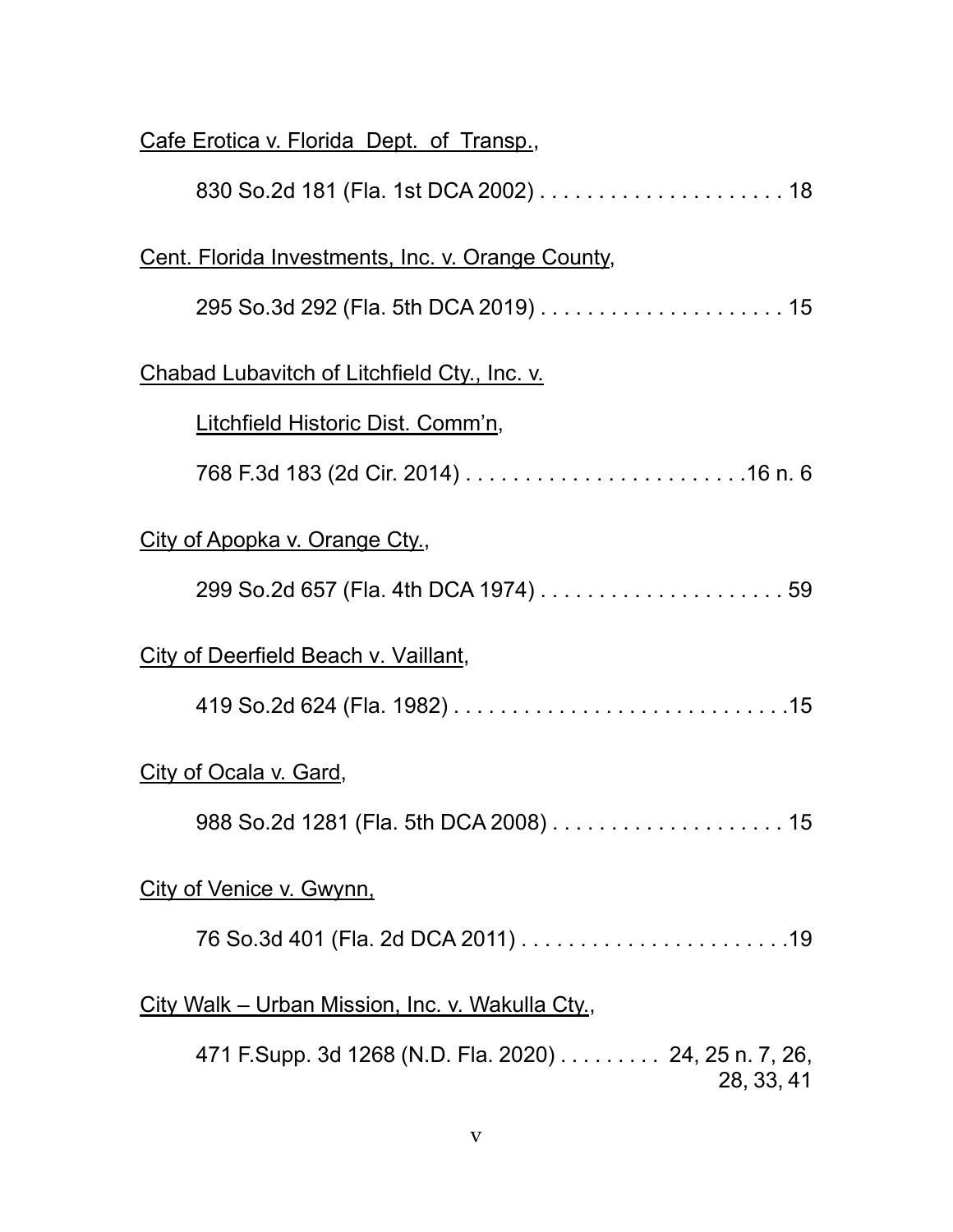## Collier Cty. Bd. of Cty. Comm'rs v.

| <b>Fish &amp; Wildlife Conservation Comm'n,</b>            |
|------------------------------------------------------------|
|                                                            |
| Commo'ns Workers of Am., Loc. 3170 v. City of Gainesville, |
|                                                            |
| Coral Springs St. Sys., Inc. v. City of Sunrise,           |
|                                                            |
| Corouthers v. Flowers,                                     |
|                                                            |
| <u>Cortes v. State Bd. of Regents,</u>                     |
|                                                            |
| Council Bros., Inc. v. City of Tallahassee,                |
|                                                            |
| Cutter v. Wilkinson,                                       |
|                                                            |
| Dep't of Revenue v. Anderson,                              |
|                                                            |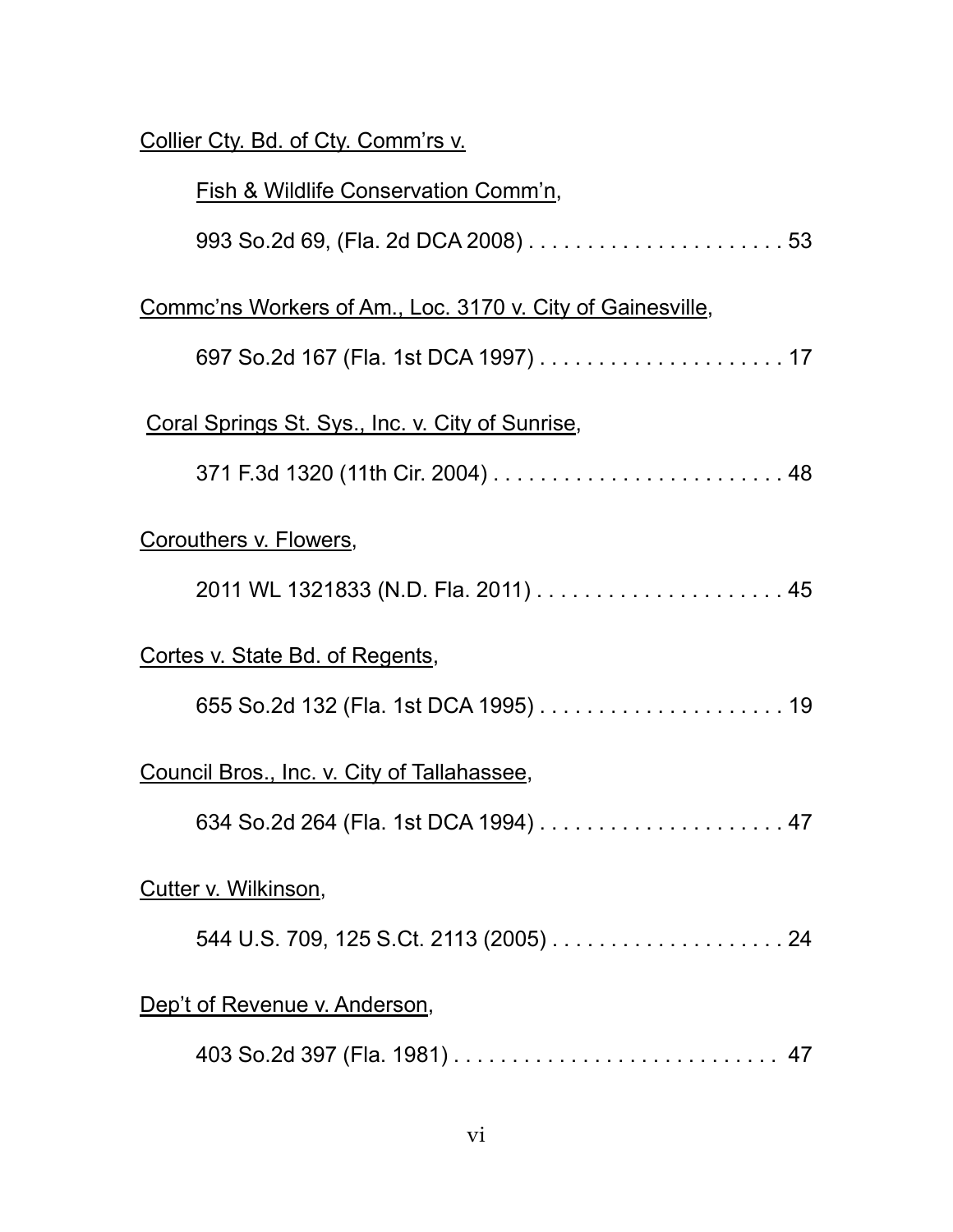| Department of Revenue v. Young American Builders, Inc.,      |
|--------------------------------------------------------------|
|                                                              |
| <b>Duvall v. Fair Lane Acres, Inc.,</b>                      |
|                                                              |
| <b>Equity Res., Inc. v. County of Leon,</b>                  |
|                                                              |
| Flanigan's Enterprises, Inc. of Georgia v. Fulton Cty., Ga., |
|                                                              |
| Florida Dept. of Agric. & Consumer Services v. Haire,        |
|                                                              |
| <b>Fulton v. City of Philadelphia,</b>                       |
|                                                              |
| Gonzales v. O Centro Espirita Beneficente Uniao do Vegetal,  |
|                                                              |
| <b>Gulf Coast Home Health Servs. of Fla., Inc. v.</b>        |
| Dep't of Health & Rehab. Servs.,                             |
| 503 So.2d 415 (Fla. 1st DCA 1987) 11 n. 4                    |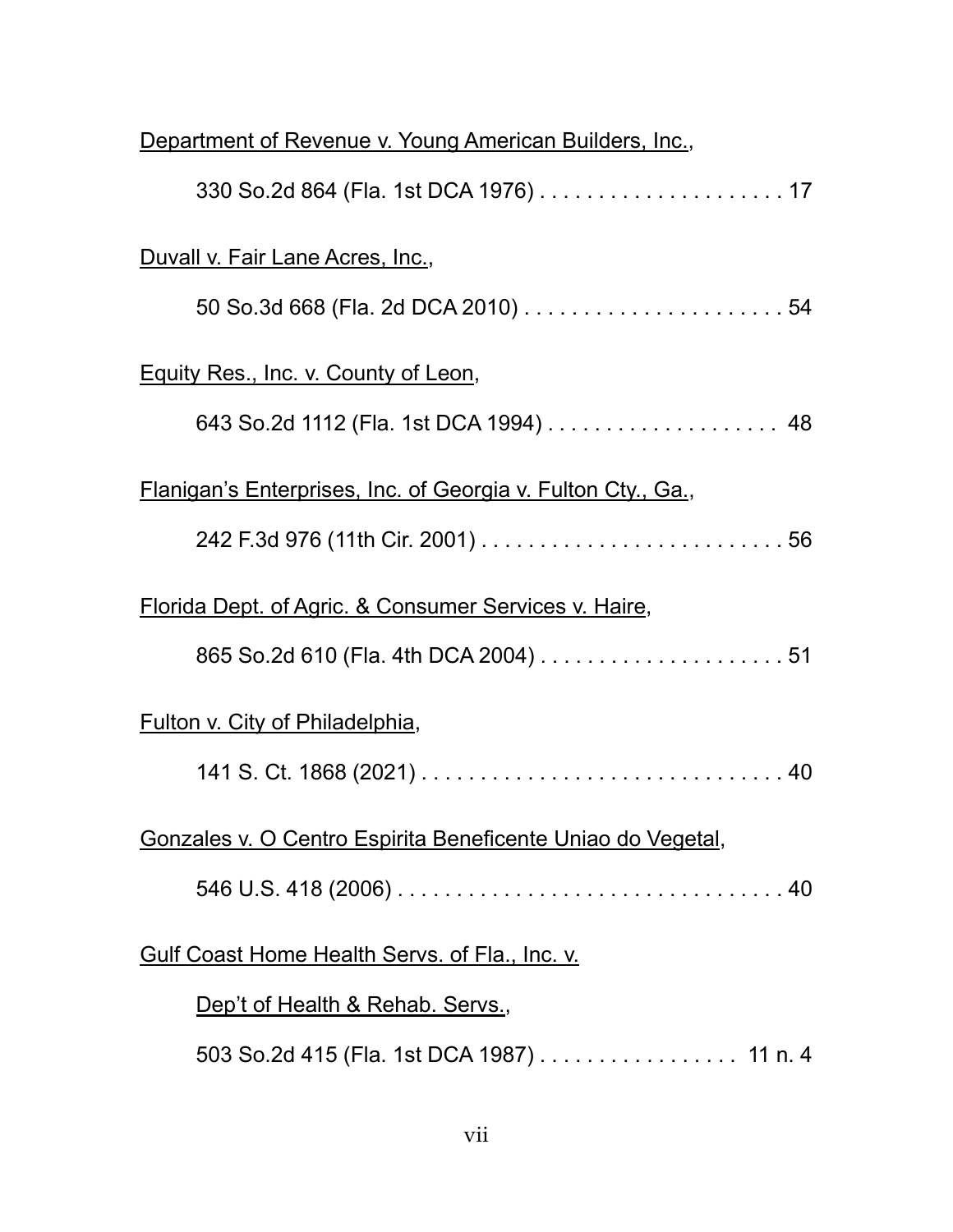# Hamilton Downs Horsetrack, LLC v.

| State Dep't of Bus. & Pro. Regul., Div. of                     |
|----------------------------------------------------------------|
| <b>Pari-Mutuel Wagering,</b>                                   |
| 226 So. 3d 1046 (Fla. 1st DCA 2017) 47-48                      |
| <b>Harbor Missionary Church Corp. v.</b>                       |
| <b>City of San Buenaventura,</b>                               |
| 642 F. App'x 726 (9th Cir. 2016) 28, 31, 35, 43                |
| Holiday Isle Resort & Marina Associates v. Monroe County,      |
|                                                                |
| Holt v. Hobbs,                                                 |
| 574 U.S. 352, 135 S.Ct. 853 (2015) 27, 40                      |
| <u>J &amp; B Ent. v. City of Jackson, Miss.,</u>               |
| 2006 WL 1118130 (S.D. Miss., 2006) 53                          |
|                                                                |
| Jesus Christ is the Answer Ministries, Inc. v. Baltimore Cty., |
|                                                                |
| Jesus Fellowship, Inc. v. Miami-Dade County,                   |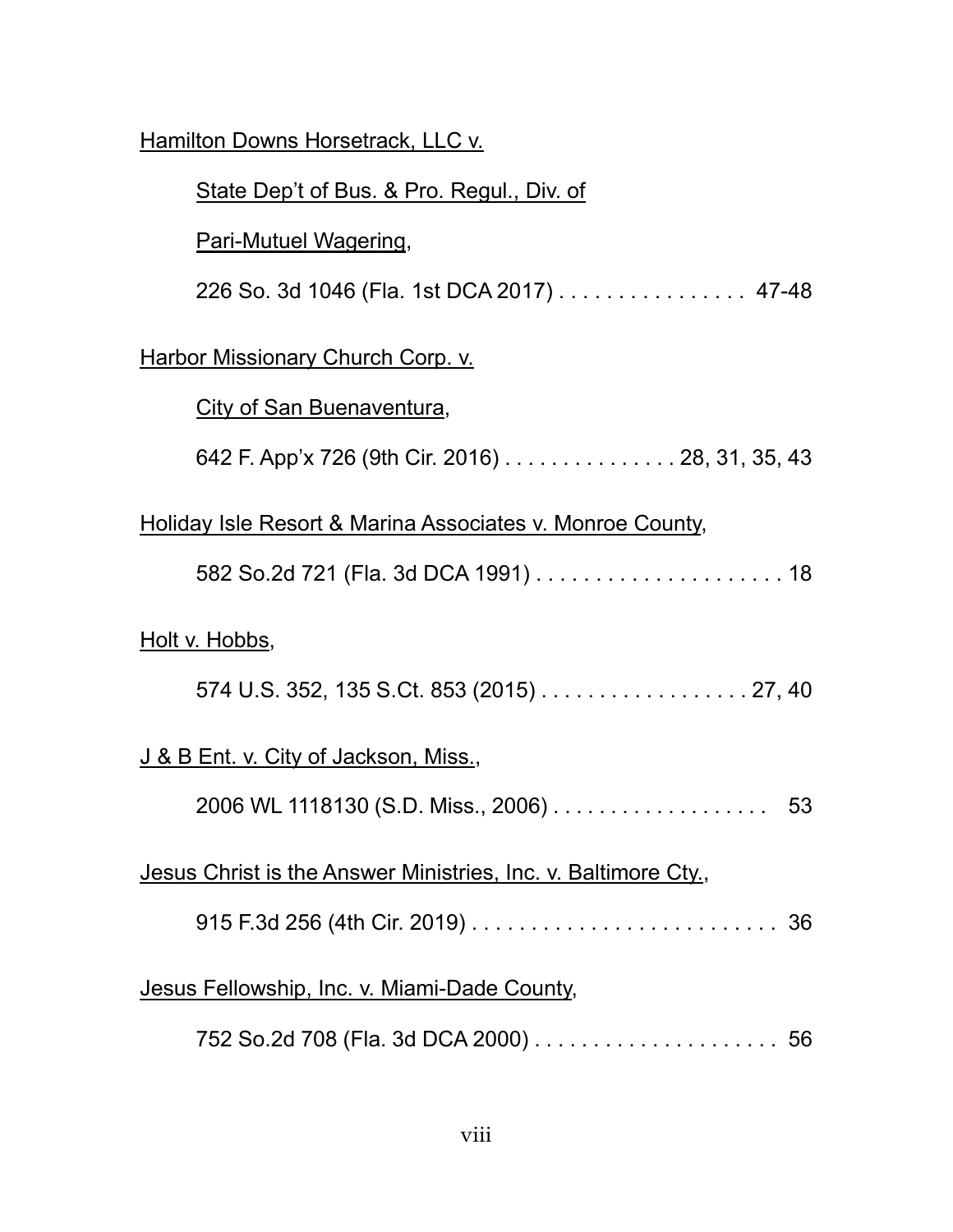# Key Haven Associated Enterprises, Inc. v.

| <b>Board of Trustees of Internal Improvement Fund,</b>        |
|---------------------------------------------------------------|
|                                                               |
| <u> Landmark Am. Ins. Co. v. Studio Imports, Ltd., Inc., </u> |
| 76 So.3d 963 (Fla. 4th DCA 2011) 46, 49                       |
| Lingle v. Chevron U.S.A. Inc.,                                |
| 544 U.S. 528, 125 S. Ct. 20744 (2005) 54-55, 57               |
| <u>Major League Baseball v. Morsani,</u>                      |
|                                                               |
| <u> Mkt. St. Mission v. Zoning Bd. of Adjustment</u>          |
| <u>of City of Asbury Park,</u>                                |
| 2010 WL 3834409 (N.J. Super. Ct. App. Div. 2010) 57           |
| <b>Massey v. Charlotte County,</b>                            |
|                                                               |
| Mast v. Fillmore Cty.,                                        |
|                                                               |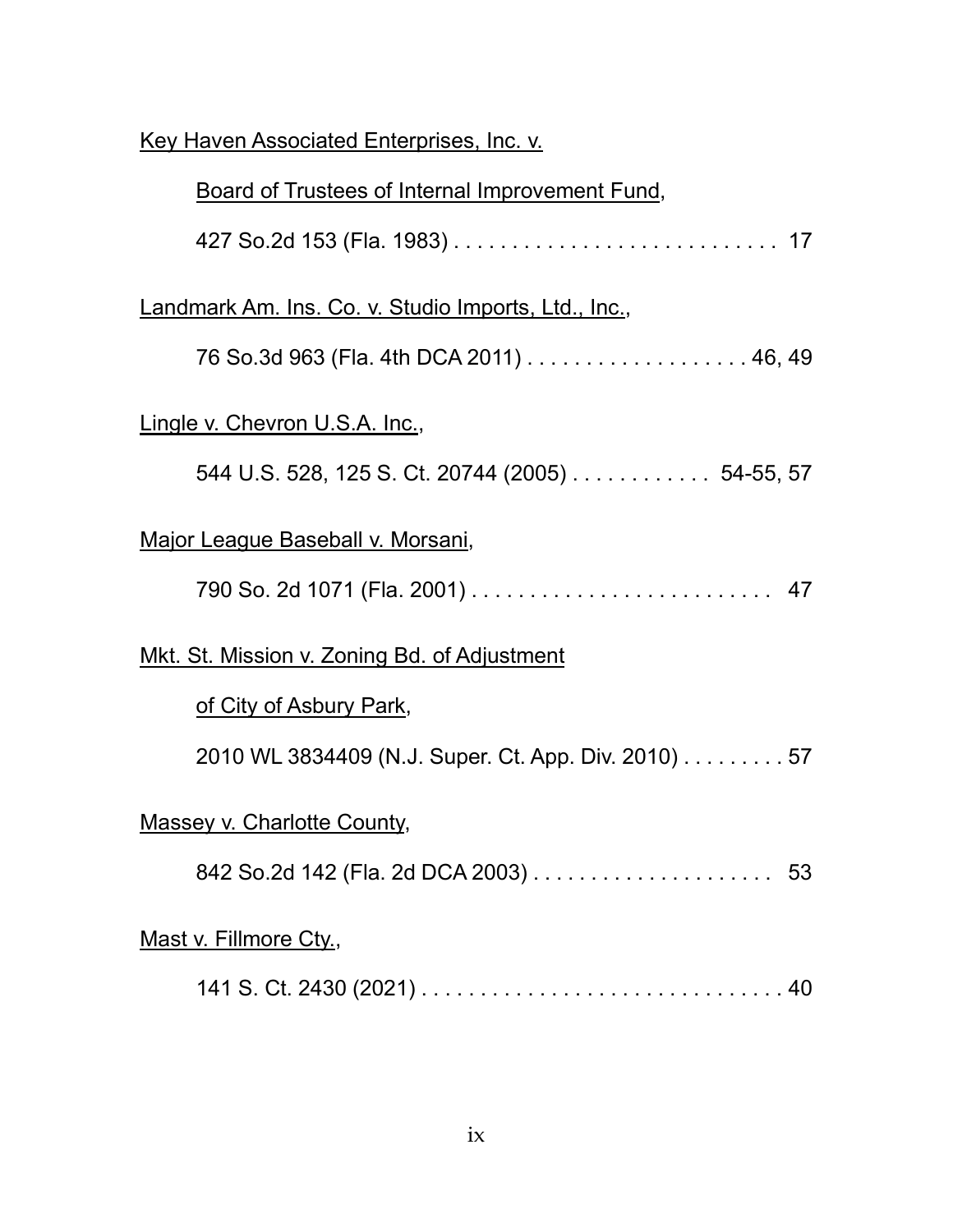## McDougall v. Culver,

| Midrash Sephardi, Inc. v. Town of Surfside,                      |
|------------------------------------------------------------------|
|                                                                  |
| Mission Springs, Inc. v. City of Spokane,                        |
|                                                                  |
| <u>M.M. v. Dep't of Child. &amp; Fams.,</u>                      |
|                                                                  |
| Nat'l Council on Comp. Ins. v. Fee,                              |
|                                                                  |
| Palm Lake Partners II, LLC v. C & C Powerline, Inc.,             |
|                                                                  |
| <u>Primera Iglesia Bautista Hispana of Boca Raton, Inc. v.</u>   |
| Broward Cty.,                                                    |
|                                                                  |
| <b>Rice v. Department of Health and Rehabilitative Services,</b> |
|                                                                  |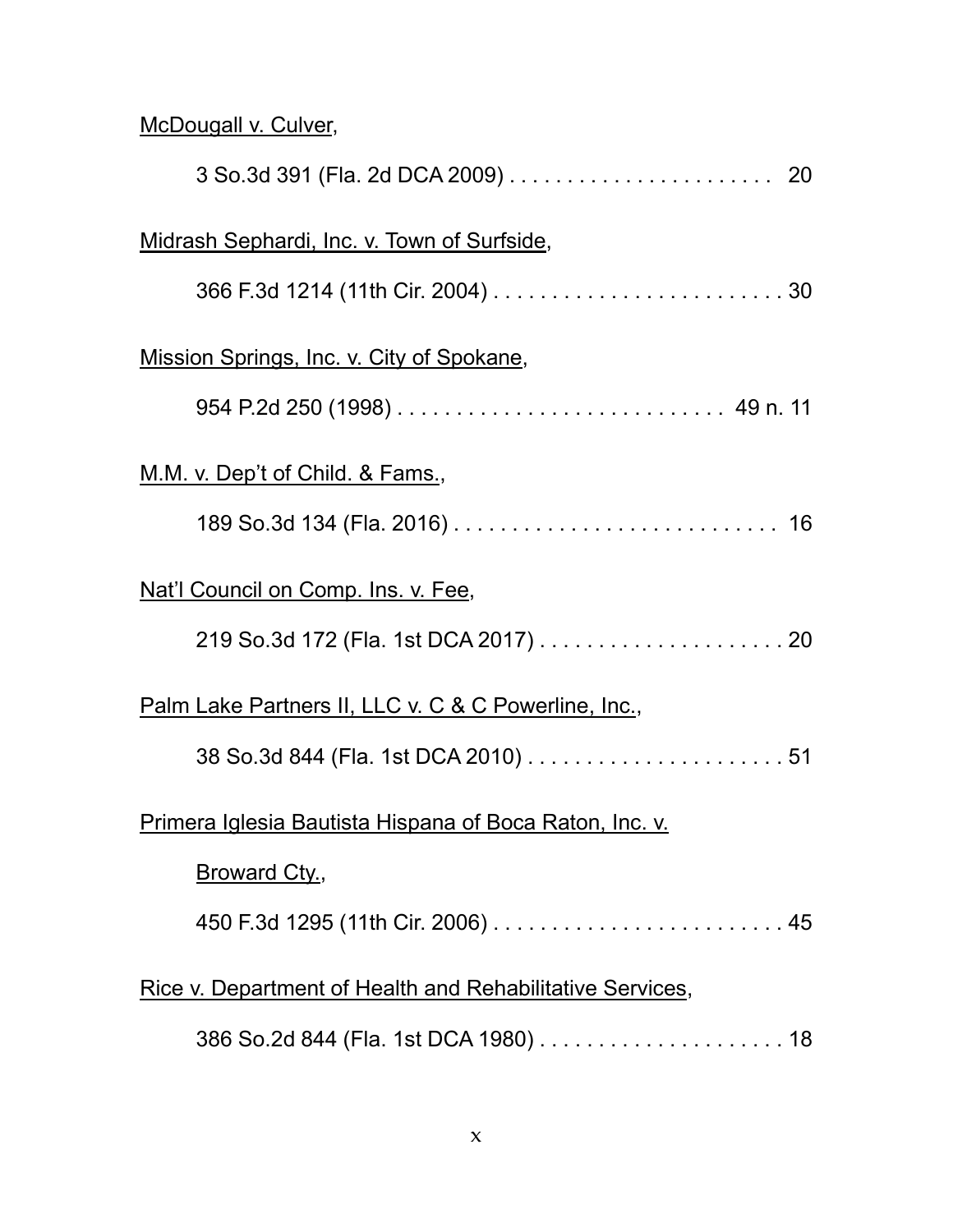## Roman Catholic Bishop of Springfield v. City of Springfield,

| <u>Temple B'Nai Zion, Inc. v. City of Sunny Isles Beach,</u> |
|--------------------------------------------------------------|
| 2012 WL 12893941 (S.D. Fla. 2012) 45                         |
| Thai Meditation Assoc. of Ala., Inc. v. City of Mobile,      |
| 980 F.3d 821 (11th Cir. 2020) 29, 30, 34, 35, 36             |
| Town of Ponce Inlet v. Rancourt,                             |
|                                                              |
| <b>Troxel v. Granville,</b>                                  |
|                                                              |
| <b>Twilegar v. State,</b>                                    |
|                                                              |
| <u>Vaughn v. State,</u>                                      |
| 711 So.2d 64 (Fla. 1st DCA 1998) 46, 49                      |
| Washington v. Glucksberg,                                    |
|                                                              |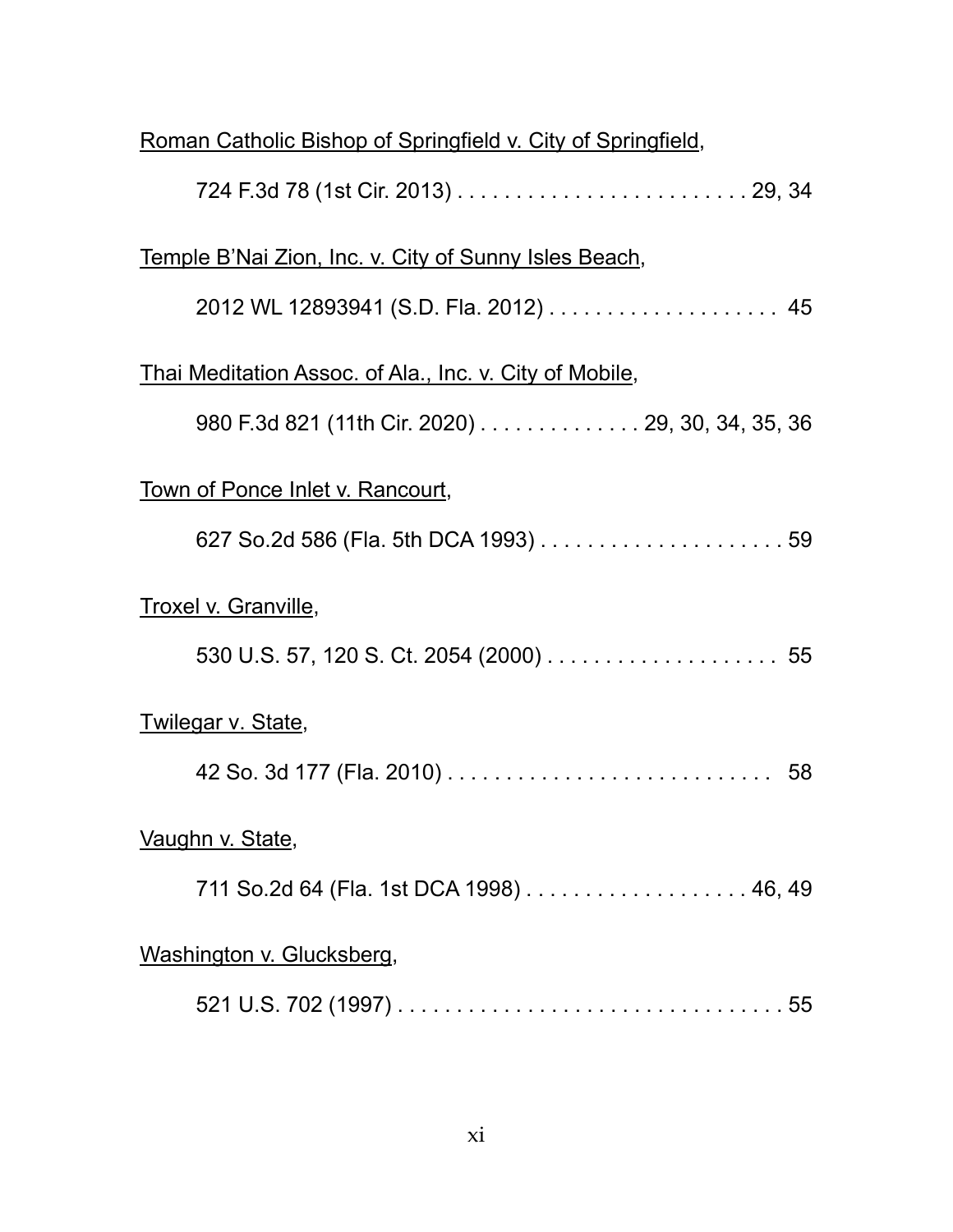| Westchester Day School v. Village of Mamaroneck,     |
|------------------------------------------------------|
| 417 F. Supp. 2d 477 (S.D. N.Y. 2006)                 |
| aff'd, 504 F.3d 338 (2d Cir. 2007) 42 n. 10          |
| Westchester Day Sch. v. Vill. of Mamaroneck,         |
| 504 F.3d 338 (2d Cir. 2007) 29, 30, 34, 35, 42 n. 10 |
| Westchester Day Sch. v. Vill. of Mamaroneck,         |
|                                                      |
| Westgate Tabernacle, Inc. v. Palm Beach County,      |
| 14 So.3d 1027 (4th DCA 2009) 37 n. 9                 |
|                                                      |
| <b>CONSTITUTION</b><br>Page                          |
|                                                      |
| U.S. CONST. AMEND. I [ESTABLISHMENT CLAUSE] 16 n. 6  |
| U.S. CONST. AMEND. I [FREE EXERCISE CLAUSE] passim   |
|                                                      |
| U.S. CONST. AMEND. XIV [DUE PROCESS CLAUSE] 55, 58   |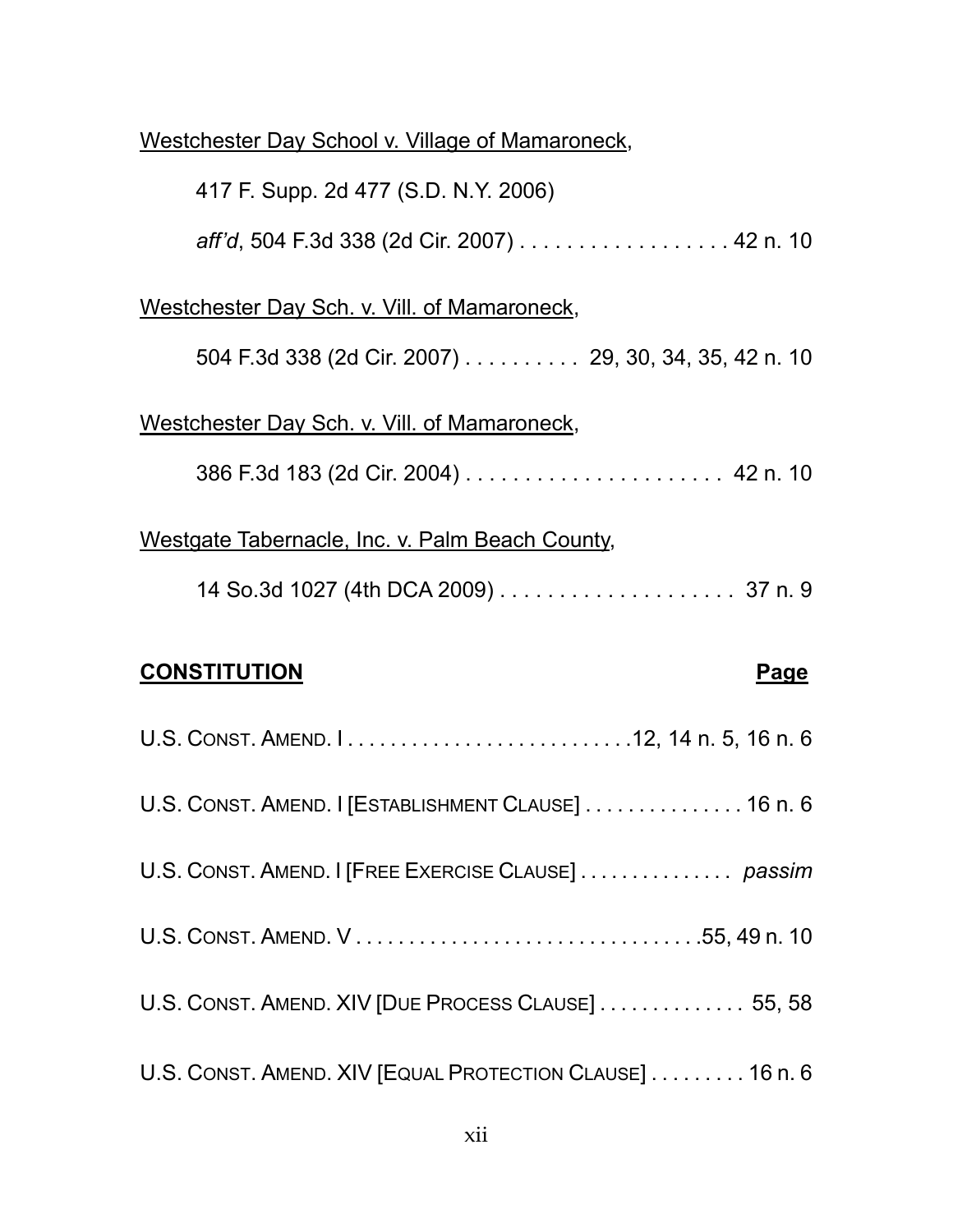## **STATUTES AND RULES Page**

| Religious Freedom Restoration Act ("RFRA")  27               |
|--------------------------------------------------------------|
| Religious Land Use and Institutionalized Persons Act         |
|                                                              |
|                                                              |
|                                                              |
|                                                              |
|                                                              |
|                                                              |
|                                                              |
| Florida Religious Freedom Restoration Act, ("FRFRA")  passim |
|                                                              |
|                                                              |
|                                                              |
|                                                              |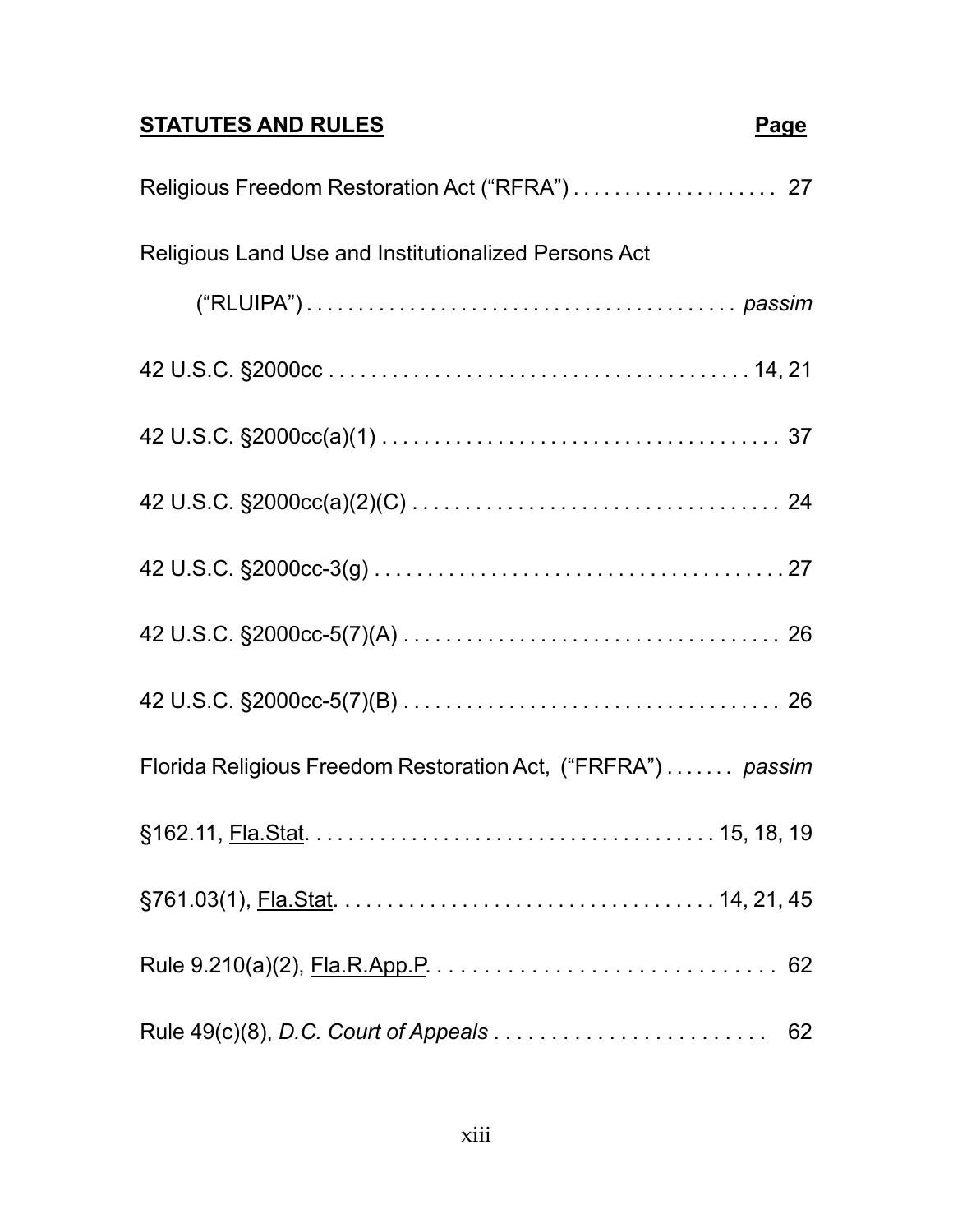## **ORDINANCES Page**

| Tallahassee Comprehensive Plan at VI, Housing Unit              |
|-----------------------------------------------------------------|
| - Homeless, Goal 5: [H] (p. 264) 4, 5 n. 3, 8                   |
| Chap. 2, Art. III, Div. 2, Subdiv. II of the Tallahassee LDC 11 |
|                                                                 |
|                                                                 |
|                                                                 |
|                                                                 |
|                                                                 |
|                                                                 |
|                                                                 |
|                                                                 |
|                                                                 |
|                                                                 |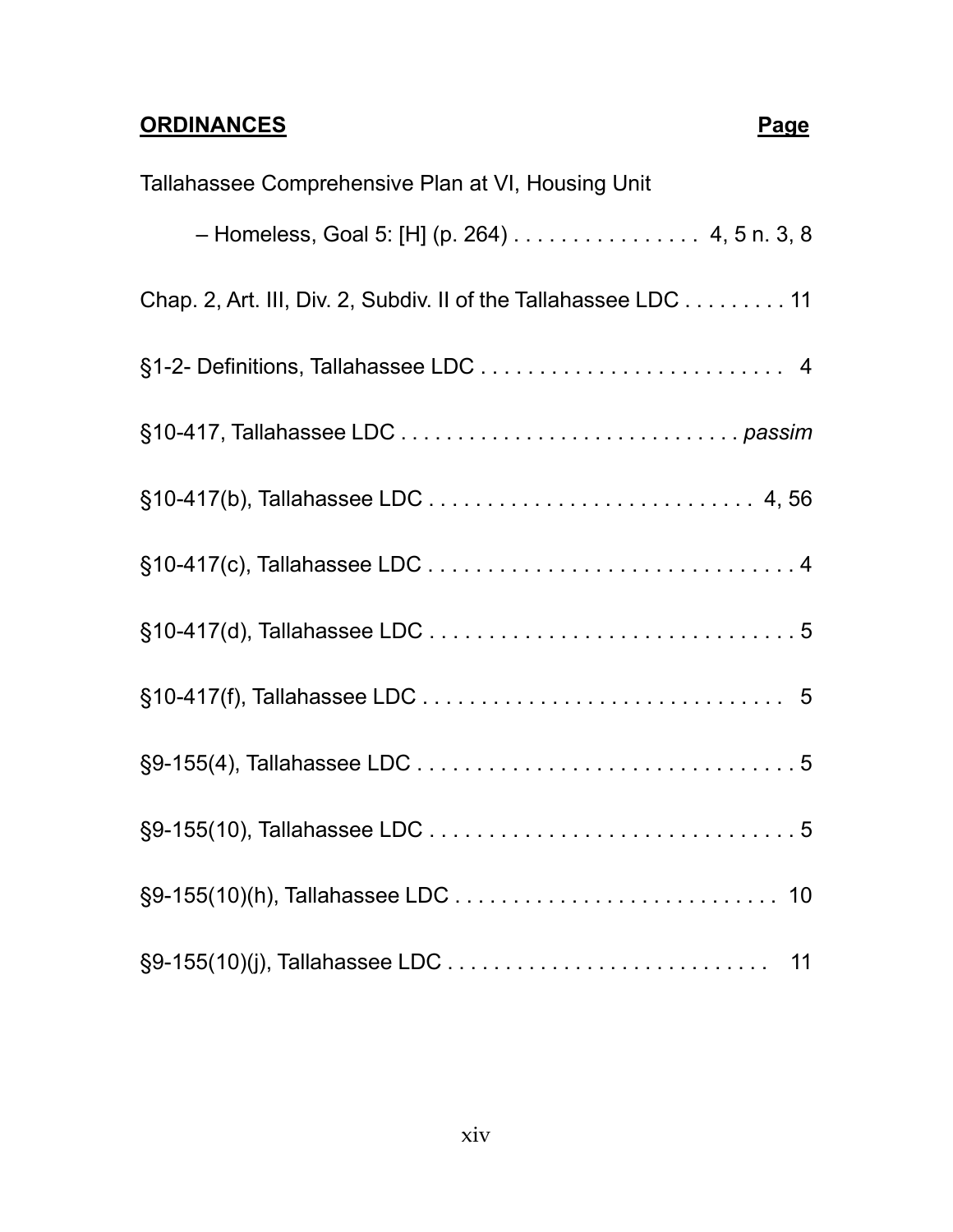#### **OTHER SOURCES Page**

#### City Walk - Urban Mission Inc. v. City of Tallahassee,

Case No.: 21-1262 (FL DOAH)

https://www.doah.state.fl.us/ALJ/searchDOAH/

docket.asp?T=7/18/2021%203:48:40%20PM . . . . . . . . . 11 n. 4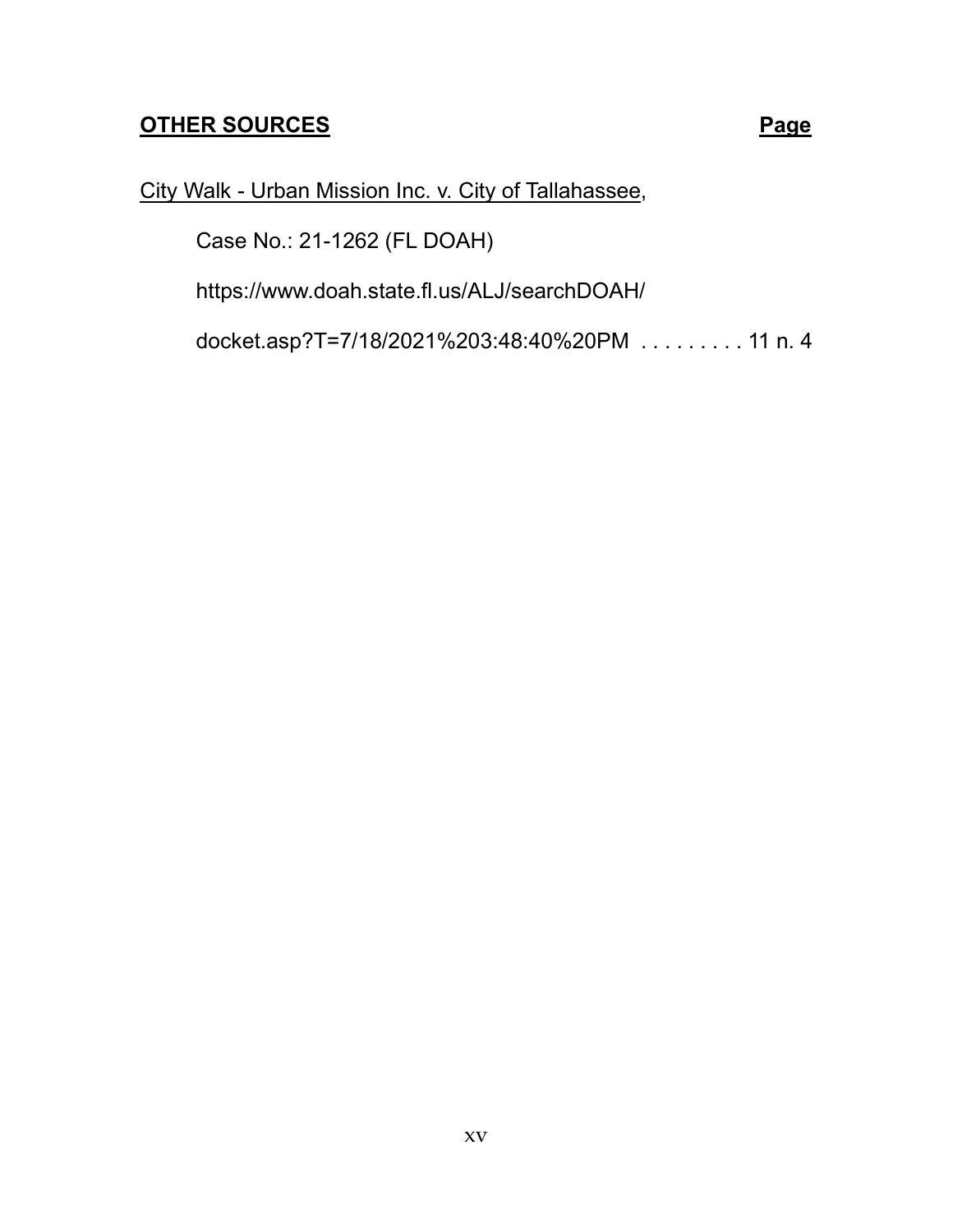#### **STATEMENT REGARDING ORAL ARGUMENT**

Appellant requests oral argument in this matter. An oral presentation of the case would assist the Court in better understanding Appellant's arguments in a complex case involving the application of Federal and State statutory remedies presented in an unusual procedural posture.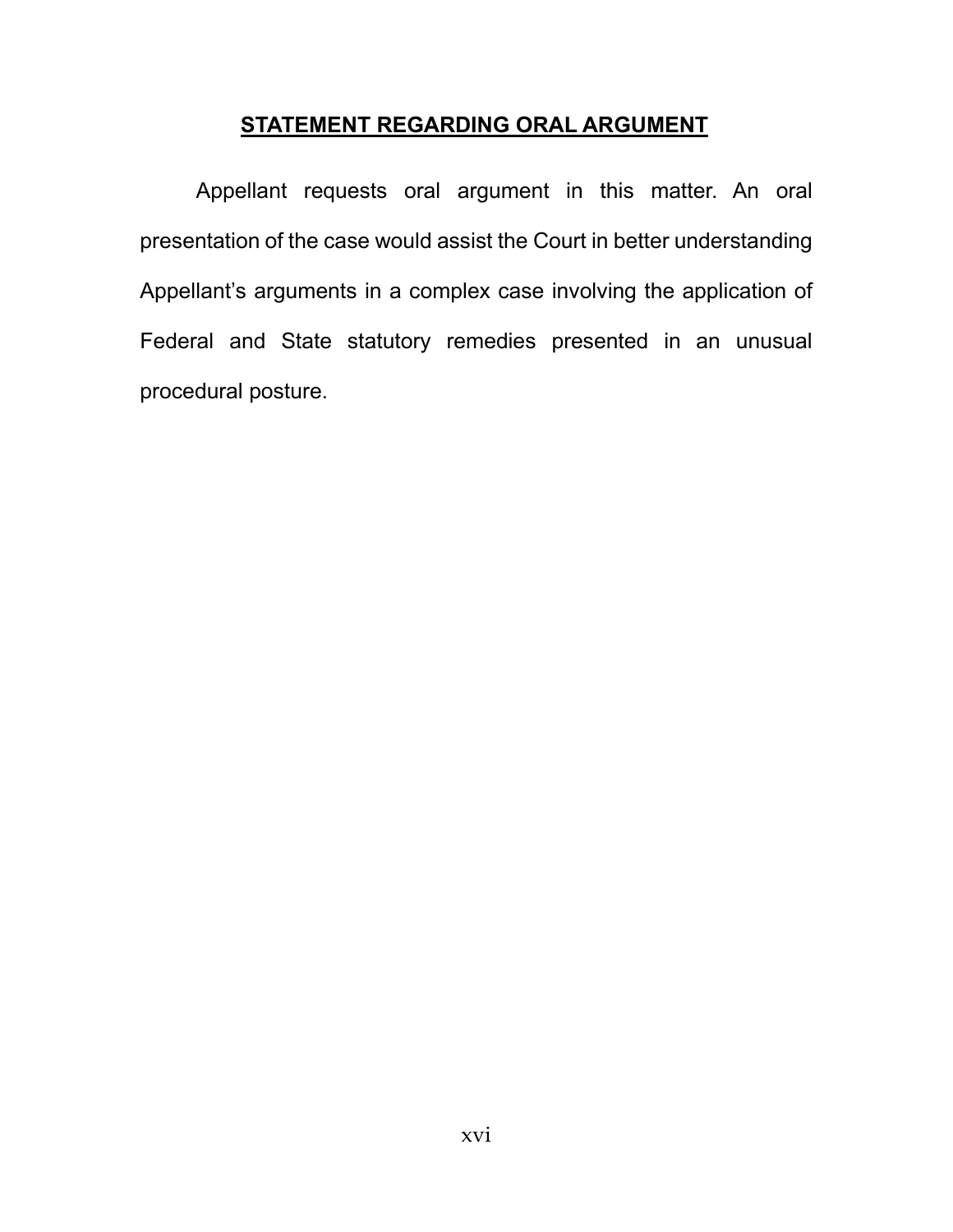#### **PREFACE**

The Appellant is the Respondent below and will be referred to as "Appellant" or "City Walk". Appellee is the Petitioner below and will be referred as "Appellee" or "the City".

The following symbols will be used:

- App. Record instruments reflecting the page number shown in the Appendix.
- $T 4/1$  Transcript of the April 1, 2021 hearing before Special Magistrate**[1](#page-18-0)**
- $T 4/29$  Transcript of the April 29, 2021 hearing before Special Magistrate
- $T 5/4$  Transcript of the May 4, 2021 hearing before Special Magistrate

The Tallahassee Code provisions cited in this Brief are included at the end of the Appendix.

<span id="page-18-0"></span>**<sup>1</sup>** The Transcripts have been filed with the Court separately from the Appendix.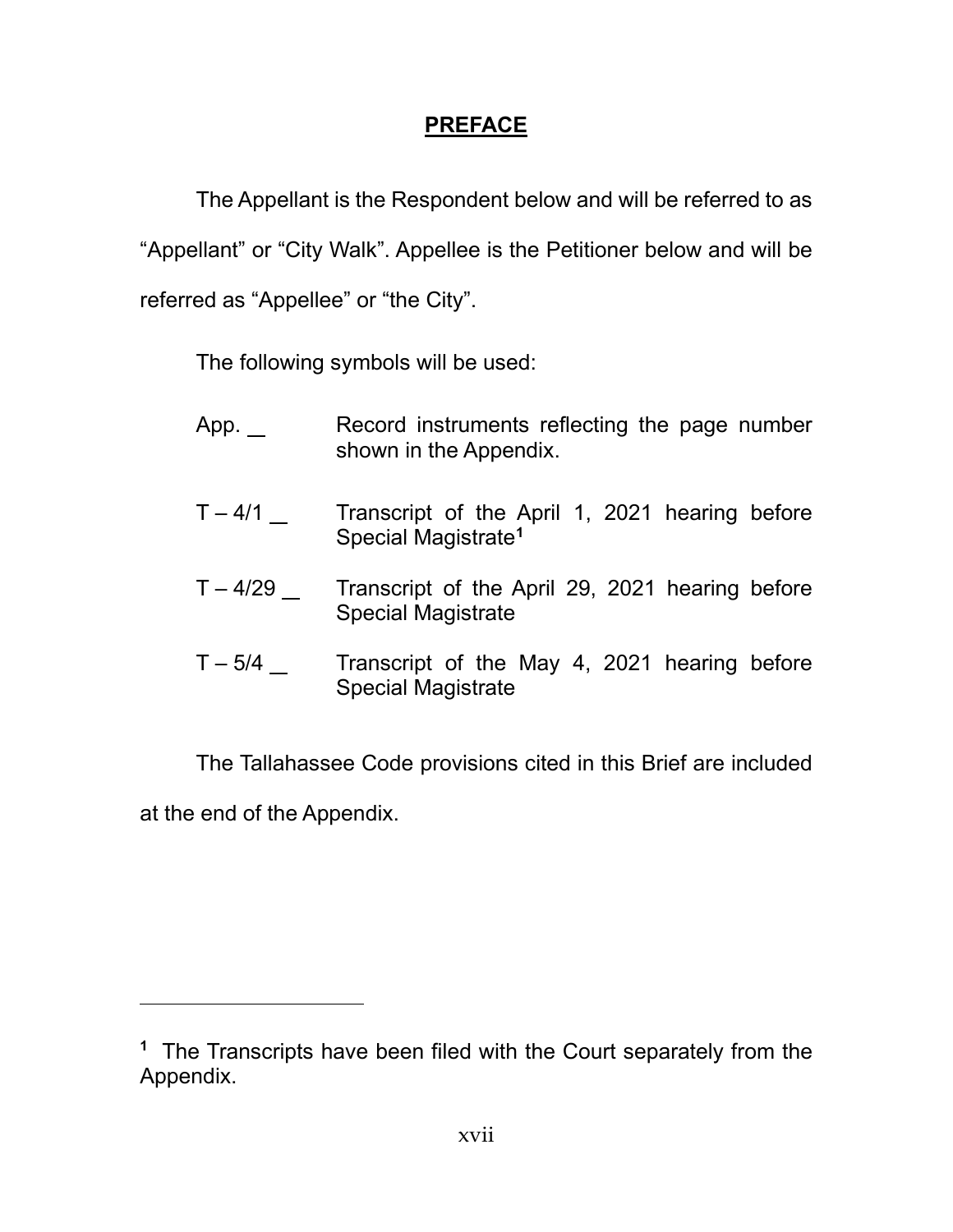#### **STATEMENT OF THE CASE AND OF THE FACTS**

City Walk operates a church and religious mission catering to the

most downtrodden and needy of our fellow citizens – the homeless.

Appellant's founder and pastor, Renee Miller, described this mission in

the following terms:

[O]ur mission is to connect people to God and to each other, to change lives forever. We do this by an Acts 2 church model, and we take very seriously the 73 times that we are commanded in scripture to take care of the poor and needy and to take up the cause of justice for those who are also poor and needy.… [T]he majority of the parishioners at our congregation and church members are in some form of crisis or experiencing homelessness in one form or another. (T- 4/1 at 80; *id.* at 81 ln. 4-5)

[W]e are a church, and our focus is that we believe God has called us to … the people who are in crisis, specifically as it pertains to housing and food and clothing, taking care of people who are marginalized and looked over in society. So a large part of our worship with our church is bringing the stranger in as Jesus commands us to do in Matthew 25. (T- 5/4 at 9 ln 1-8).

 $\overline{a}$ 

City Walk provides food, shelter, and counseling for its residents. (T-

4/1 at 83-84, 86). In addition, City Walk administers to its residents'

religious needs through Bible studies and Christian church services.

(T- 4/1 at 80, 87). However, City Walk does not impose a religious test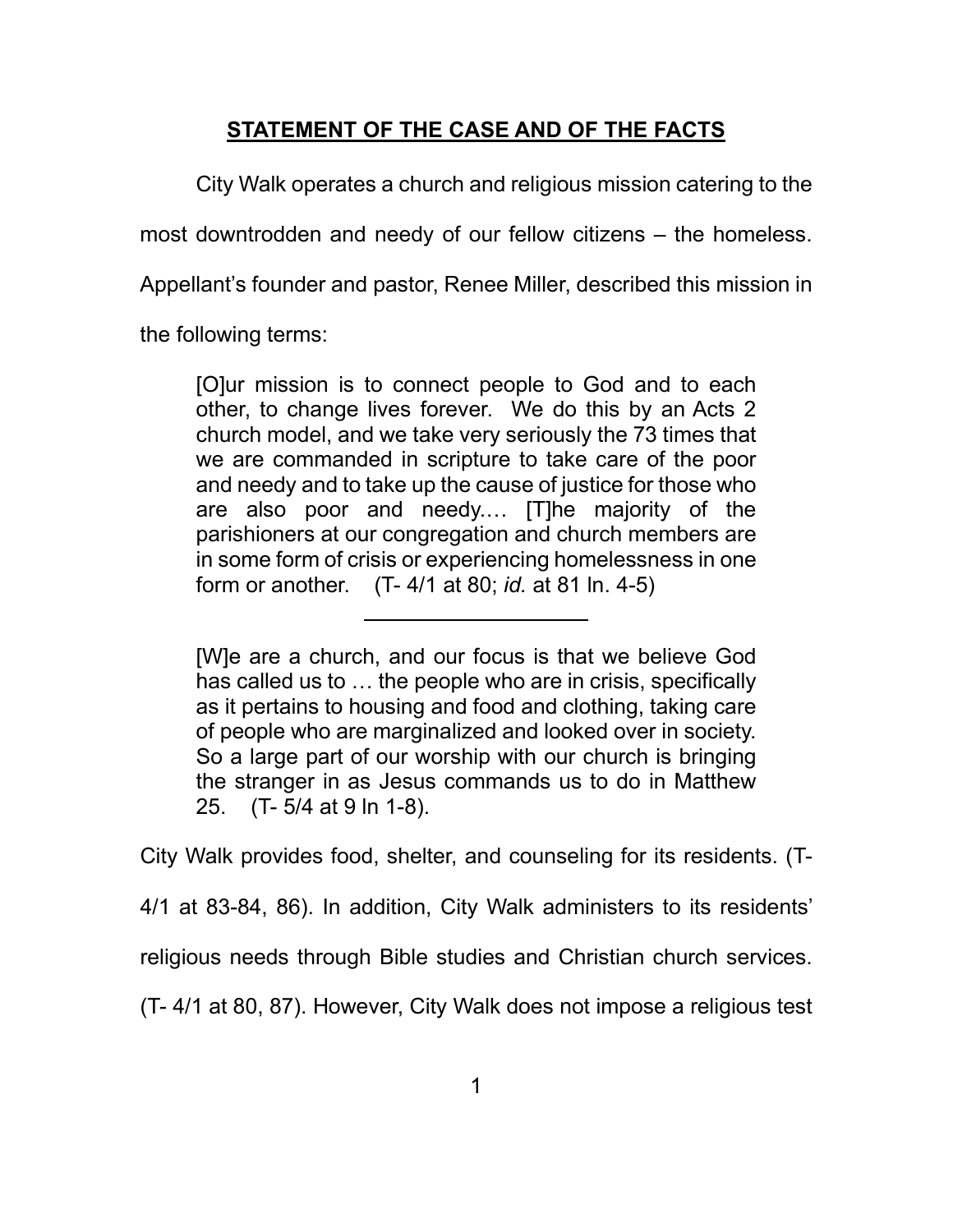on its residents, and it welcomes all of God's children. (T- 4/1 at 80, ln

6-8).

The religious component of City Walk's mission sets it apart from secular providers of housing for the homeless:

[H]ow we differ based on the service, delivery of services, would be that we have a more holistic approach. We are not just concerned with getting somebody three hot meals and a cot so that they, you know, don't die from exposure or something, but we really want to work on the whole person and their soul and the spirit at the same time.

(T- 5/4 at 9-10).

The City Walk mission is located at 1709 Mahan Drive in Tallahassee. (T- 4/1 at 5, 81). City Walk selected the property after first scouring the community for an appropriate site. It chose this particular site because it was an appropriate size and it was conveniently located near public transportation - a requirement under the City's Code. (T-4/1 at 103: "Well, we looked at dozens of places prior to this place, and when we look at the city's code, it met all of the criteria… it was a standalone building and it was not in a neighborhood… it had over two acres, how it backed up to green space, how it was on a bus route…"). The property is separated from residences at the rear by railroad tracks and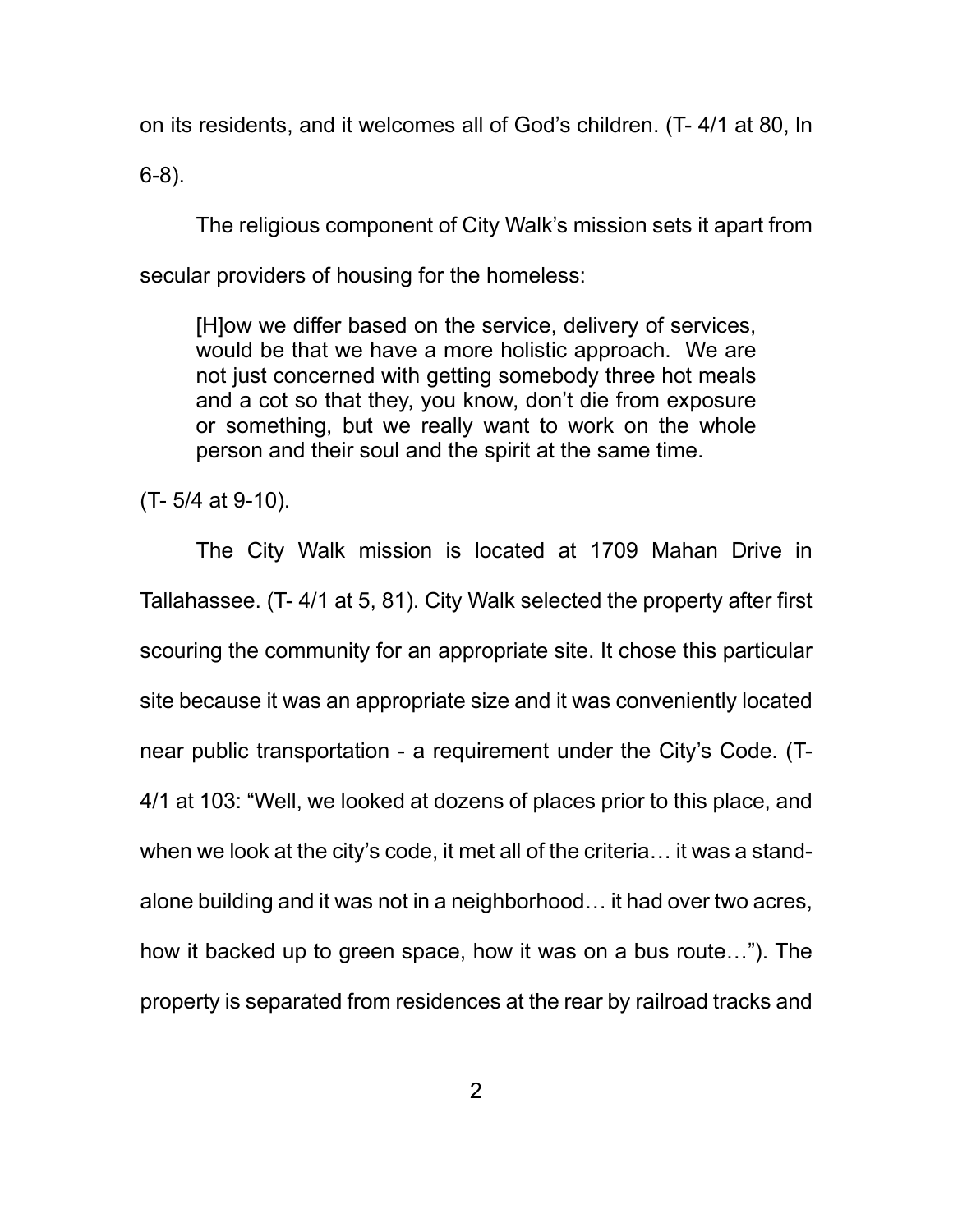a steep berm. (T- 4/1 at 118-19, 120-21). Mahan Drive bounds the front of the property.

The City Walk building provides accommodations for up to 64 residents, although it seldom operated at full capacity except during critical "cold nights" when emergency-shelter needs peaked. (T- 4/1 at 28, 87-88, 108). Residents are fed and housed on-site. (T- 4/1 at 84, 86). Security is provided around the clock including both surveillance cameras and inspections by staff. (T- 4/1 at 88, ln 11-15, 89, ln 12-18).

The facility is designed to provide supportive housing, which includes social services in a rules-based environment. City Walk employs substance-abuse and mental-health screening of potential residents. (T- 4/1 at 83-84, 101, ln 14-24; T- 5-4 at 13-14). Supportive housing is different from emergency shelters (also known as "lowbarrier shelters"), which provide limited services on a temporary basis. (T- 4/1 at 82, ln 15-18: "Q. … Do you see… your operation as a homeless shelter? A. No, we see it as supportive housing and transitional housing.").

City's Walk's facility is located in an OR-2 zoning district, which allows a wide variety of uses, including churches. (T- 4/1 at 23, ln 14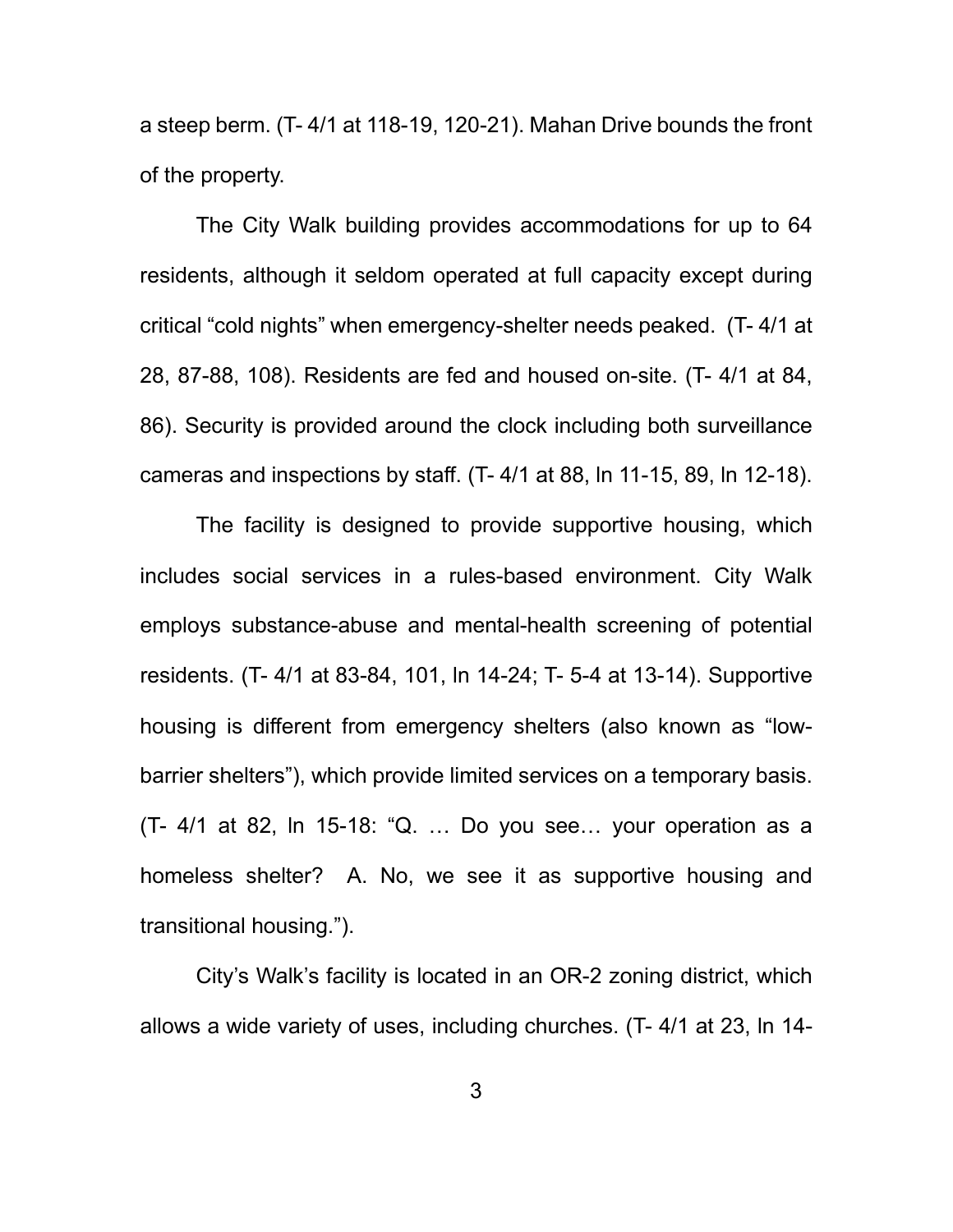18, 37 ln 2-17). City Walk's religious mission falls within the definition of a "transitional residential facility" ("TRF") under the Tallahassee Land Development Code ("LDC"). *See*, §1-2- Definitions, Tallahassee LDC. The Code allows such facilities to locate in any zoning district in the City with the exception of industrial zones. **[2](#page-22-0)** *See*, §10-417(b); T- 4/1 at 33, 7-10. The City acknowledges that operation of a TRF at City Walk's location is consistent with the Tallahassee Comprehensive Plan. (T-4/1 at 46: "The operation and location of the facility as proposed is consistent with the comprehensive plan and applicable land development regulations.").

However, no zone allows TRFs as a matter of right. (T- 4/1 at 24, ln 2-21, 40, ln 4-17). Instead, *all* TRFs must apply for discretionary approval of a "Type B site plan." *See*, §10-417(c) ("New transitional residential facilities and expansions to existing transitional residential facilities are subject to type B site plan approval."); *See, also*,

<span id="page-22-0"></span>**<sup>2</sup>** Of particular interest is the fact that Transitional Residential Facilities can locate in residential districts. To be clear, there is no buffer or setback required from residential districts. Rather, TRFs can be located in and among other residences.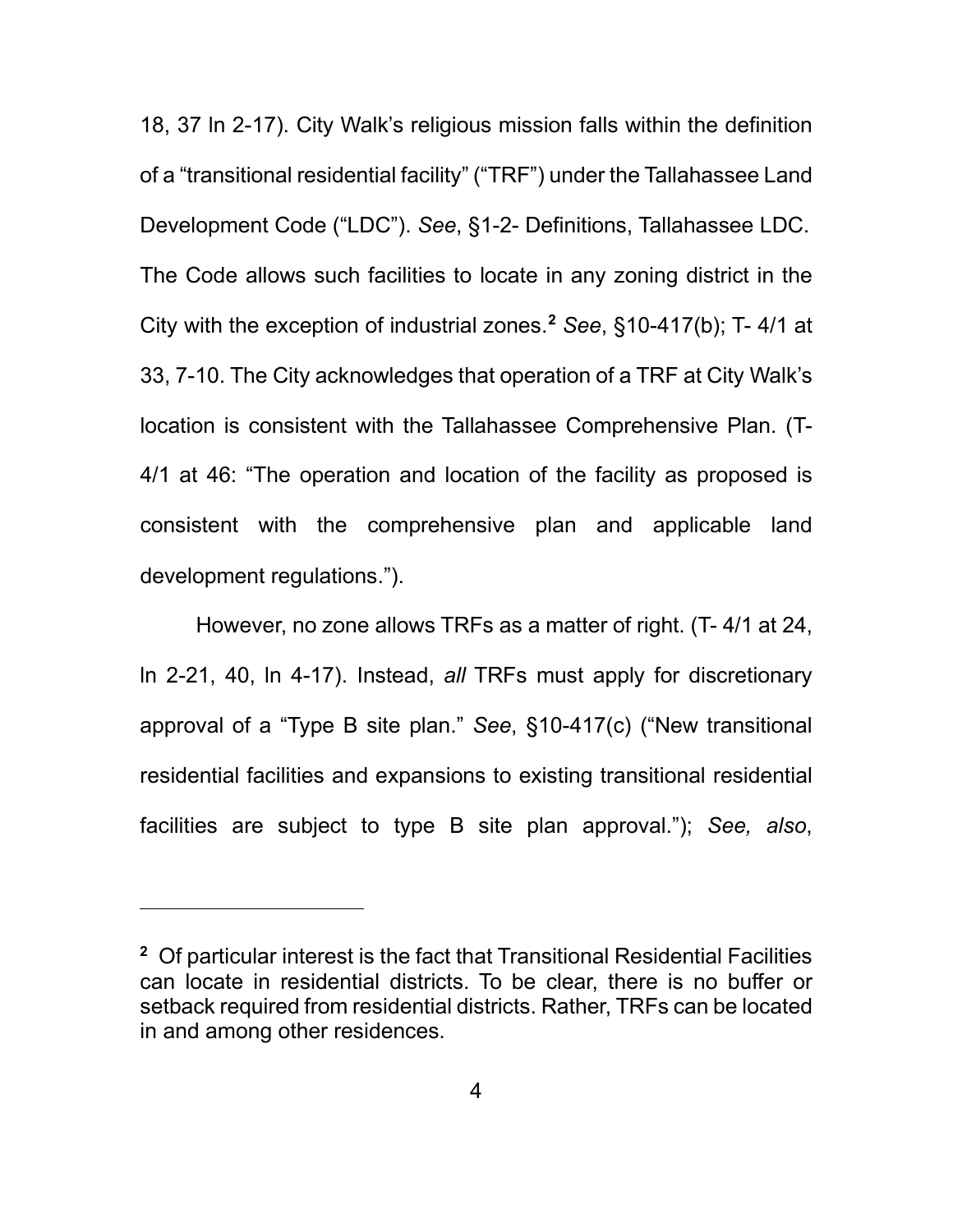§9-155(4) (requiring "Type B review" for new transitional residential facilities). The criteria for Type B site plans are set forth in §10-417(d)- (f). (*See*, App. 242-44; *See, also*, T- 4/1 at 33, ln 11-15). The review process is governed by §9-155(10).

Providing low-income and homeless housing is supposed to be an important goal for local government. **[3](#page-23-0)** However, this basic social service appears to be honored only in the breach. In reality, there is a critical need for transitional housing in Tallahassee and there is a chronic shortage of beds in the community. (T- 5/4 at 15).

City Walk opened its facility during the last week of November 2020. (T- 4/1 at 24, ln 22-23; 81, ln 16-17). At first, City Walk was welcomed by many City officials, including the public-private partnership that manages homeless needs in the community: Big Bend Continuum of Care. (T- 4/1 at 29, 36, 81-82, 92-94; T- 5/4 at 12-13, 19-

<span id="page-23-0"></span>**<sup>3</sup>** *See*, Tallahassee Comprehensive Plan at VI, Housing Unit – Homeless, Goal 5: [H] (p. 264) ("Maintain and support a comprehensive homeless services plan that will serve as a coordinated, comprehensive means to provide for safe, temporary and transitional shelter and services for all homeless individuals who desire them.").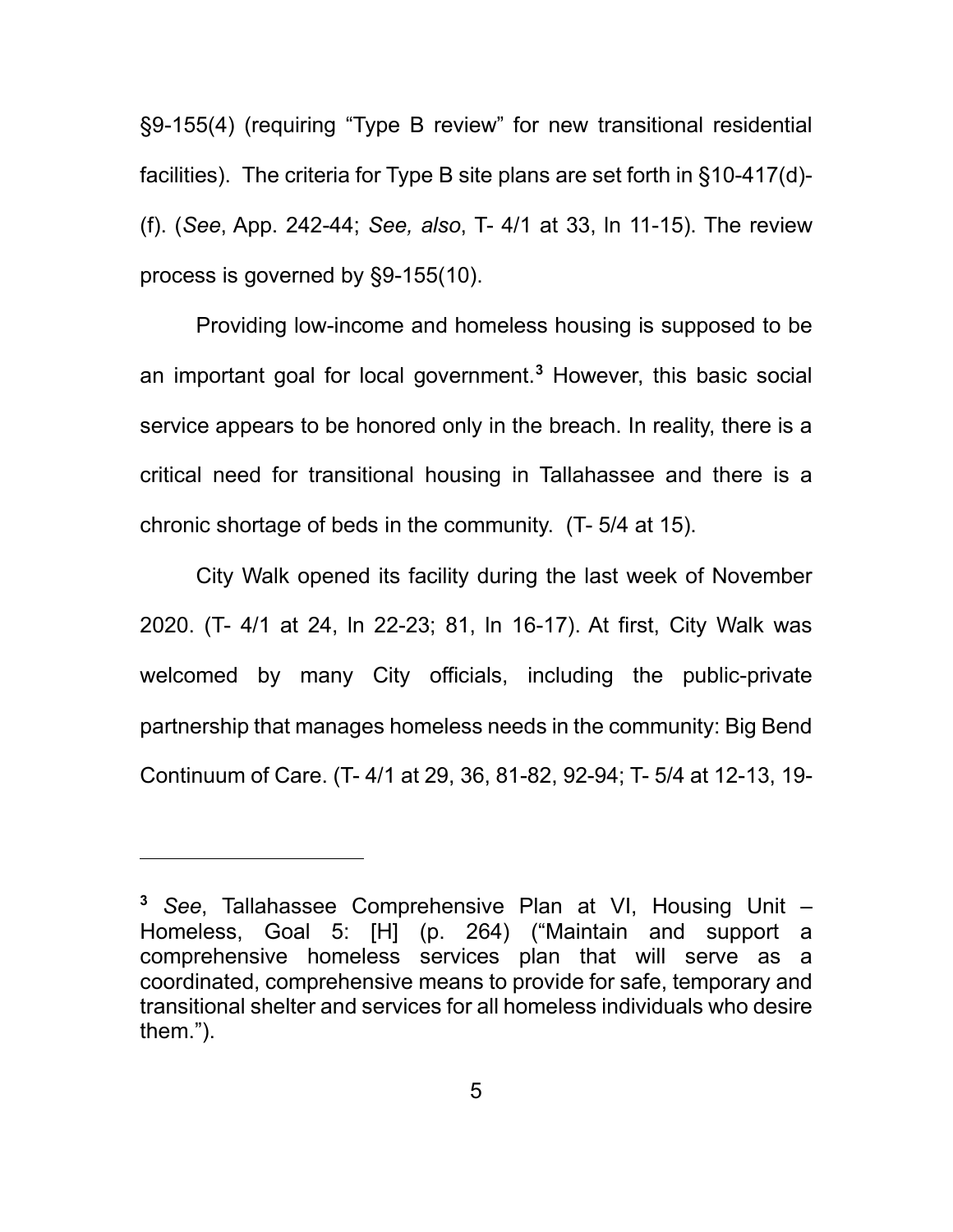20). The City initially provided cots and portable showers for City Walk's use. (T- 4/1 at 93, 109). There were also discussions between the parties about direct City financial support for City Walk's operations. (T- 5/4 at 12-15, 17-19; *see especially*, 19, ln 3-5: "Mr. NORVELL: So I will acknowledge that there was some discussions between Ms. Miller and some city officials.").

During "cold nights," City police officers would frequently transport homeless residents to City Walk for care and housing:

Q. Okay. Is it your understanding that the city was aware of the residential nature of your organization, that you are offering transitional housing to the homeless?

A. Absolutely, they were. We had many discussions prior to us getting the property, and then after getting the property, we had several discussions with city staff who report directly to other staff and Commissioners and the Mayor about what was going on at the property. We also had the city, in fact, send us many people to help in such a capacity.

Q. How did that happen? How did the city direct people to your facility?

A. … [W]e did have TPD bringing us people a lot. They brought people just about every day that they would find in one situation or another…. (T-4/1 at 89-90).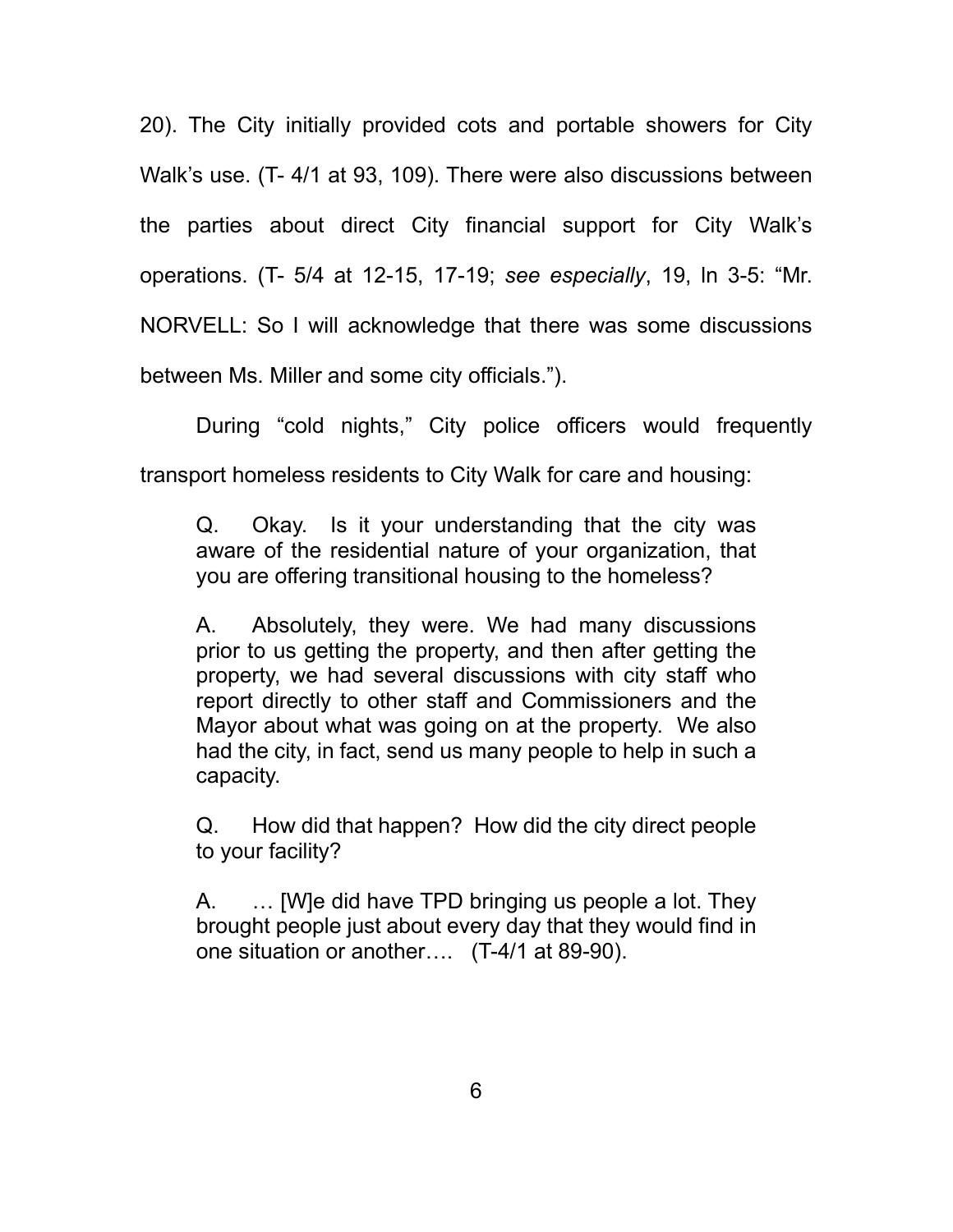As an accommodation to the City's immediate need for beds during cold nights, City Walk agreed to temporarily act as a low-barrier shelter rather than the supportive housing it had intended to operate. (T- 5/4 at 10: "The low barrier is not something that we ever set out to be or wanted to be. That is not part of our strategic plan."). City Walk's value to the community is measured not just in souls saved but in quantifiable, direct savings to the government. Those are estimated at \$825,000 between November 20, 2021 and May 4, 2021. (T- 5/4 at 14).

That mutually beneficial relationship lasted for several months until the City began fielding complaints from neighbors about the increase in the homeless population in the area. (T- 4/1 at 99 at 5-18; T- 5/4 at 20, ln 18-24). In addition, the City's cold-night emergency eased so that it no longer needed to take advantage of City Walk's facilities. (T- 4/1 at 24-25, 35).

On December 16, 2020, the City delivered notice that City Walk must apply for "Type B Site Plan Approval" for its transitional residential facility. (T- 4/1 at 35). City Walk promptly retained an architect and filed the required application on February 3, 2021. (App. 10-32; 184-94, T-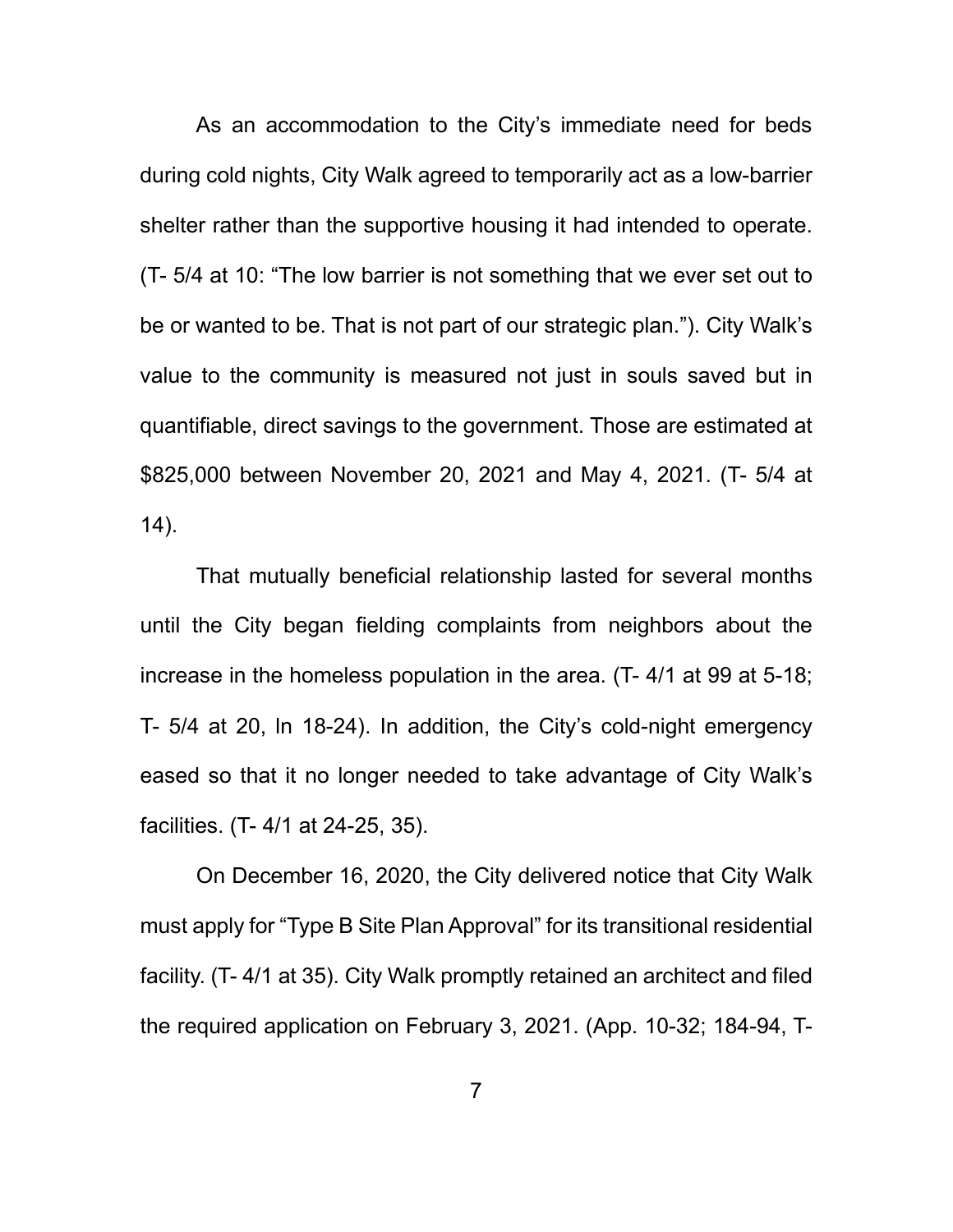4/1 at 92, 94, ln 13-16, 111-12). The application specifies that the purpose of City Walk is to manifest Christian faith by ministering to the homeless:

Housing the unsheltered members of our congregation is a major aspect of our ministry, out [of] obedience to God's Word and a form of how we worship. That said, the "Purpose of the facility" is that we can live out our religious beliefs through faith and obedience in helping the "least of these." (Matthew 25).

(App. 14-15, 185-186). The application also provides information responsive to all the substantive criteria listed in §10-417, which supposedly governs the City's review process. (App. 10-32).

City staff recommended that Appellant's application be denied for three reasons: (1) City Walk failed to provide security *off*-site; (2) The TRF created a public nuisance; and (3) The TRF was inconsistent with the Comprehensive Plan because it "changed the character of the community." (App. 197-238, *especially*, 202-06; T- 4/1 at 30-31; 46- 49).

The issue with security had nothing to do with City Walk's own property or facilities. Rather, the City sought to hold City Walk responsible for *off-site* security issues:

8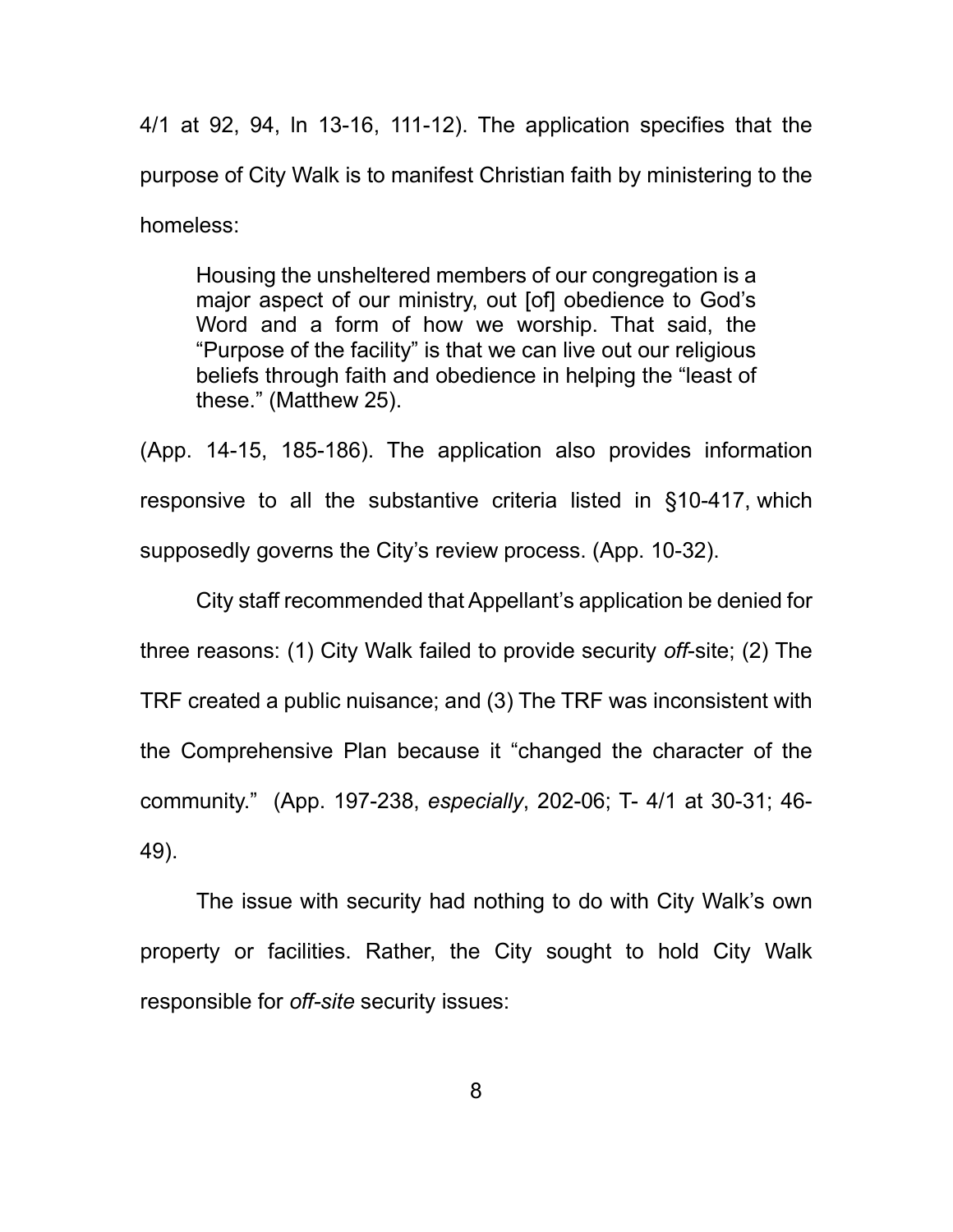We did find that they likely had security adequate for their own use, but other properties were experiencing security concerns from folks that were associated with City Walk… (T- 4/1 at 48, ln 9-12).

The public-nuisance finding hinged on a supposed increase in police calls for service in the vicinity of the City Walk property. (T- 4/1 at 47 ln 8-25). However, those data were acquired and analyzed only for the period of January 1 through February 9, 2021, when City Walk was operating *as a low-barrier shelter at the City's request*. (App. 226- 229). The calls for service showed a temporary spike in calls related to problems commonly associated with homeless persons, such as vagrancy and suspicious persons. (Id.). City Staff and the DRC failed to consider data from the relevant time period when City Walk functioned as supportive housing rather than an emergency shelter (from February, 2021 onwards) (T- 4/1 at 100-101; T- 5/4 at 10-11). CFS data for that time period show a reduction of calls to baseline levels from before City Walk opened. (App. 181-83; T- 4/1 at 100-101).

The principal objection was that the facility was located too close to a residential neighborhood to the rear of the City Walk property. Staff found that homeless persons, some of whom might have been

9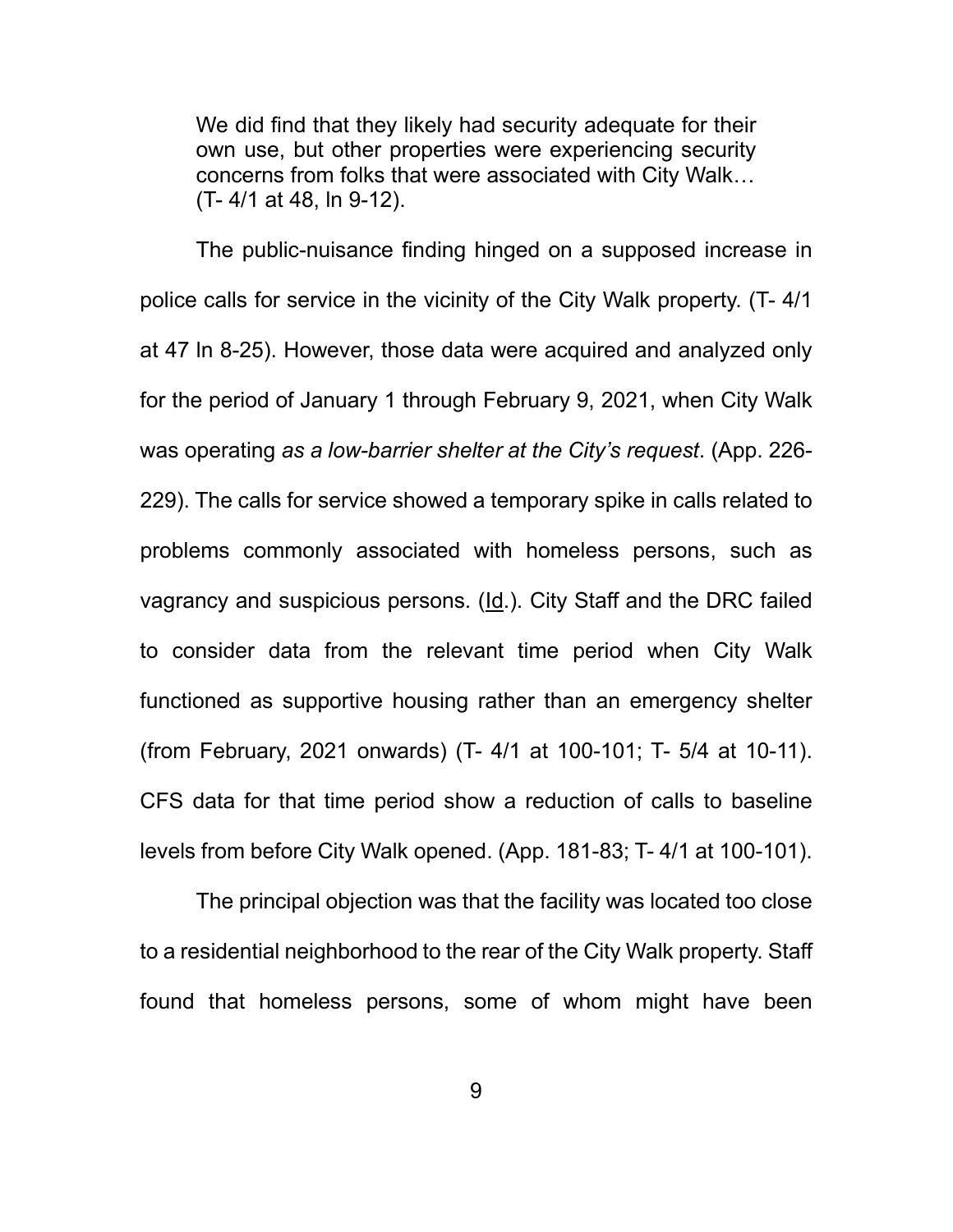affiliated with City Walk, sometimes walked along the streets of that residential district. (App. 201-03, 205, 211-12; T- 4/1 at 48-49). Notably, the criteria set out in §10-417 do not include a buffer zone or setback from residential uses.

The Zoning Code anticipates that City staff will suggest revisions to site-plan applications to resolve technical issues at a postapplication meeting. *See*, §9-155(10)(h). However, that was not done in this case. (T- 4/1 at 98, ln 9-13). City staff confirmed that they saw no reason to offer that assistance to City Walk: "[W]e didn't feel that it was pertinent." (T- 4/1 at 52-53, *See especially*, 53, ln 16-17).

On March 8, 2021, the DRC denied City Walk's site-plan application. (App. 195). The formal letter denying City's Walk's application was served on the following day, May 9, 2021. (Id.) The denial letter does not specify any reasons for denial, saying only that "the application did not meet all of the criteria required by Section 10- 417, as well as other pertinent sections, of the Tallahassee Land Development Code." (Id.) The Code authorizes the DRC to place conditions on site-plan approval to ameliorate any impacts a particular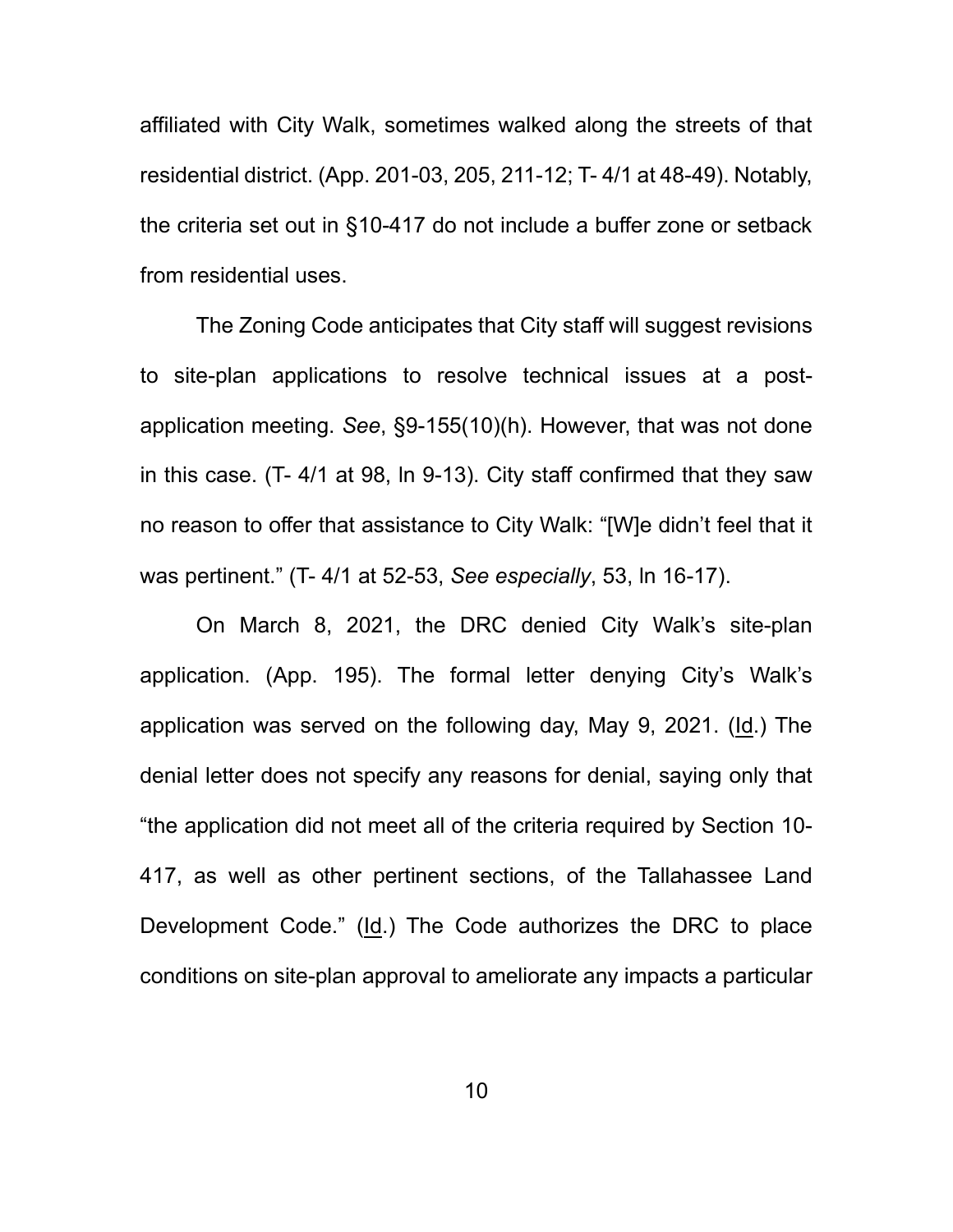project may have. *See*, §9-155(10)(j). DRC made no effort to assist City Walk in this regard. (App. 195-96).

City Walk filed an administrative appeal from that denial on April 7, 2021. (T- 1/4 at 8, 105, ln 12-17; T- 5/4 at 16, ln 2-4). In accordance with Chap. 2, Art. III, Div. 2, Subdiv. II of the Tallahassee LDC, the matter was assigned to an Administrative Law Judge at the Florida Division of Administrative Hearings. The administrative appeal is scheduled to be heard on August 9, 2021. **[4](#page-29-0)**

On March 22, 2021, the City served a notice of violation on City Walk asserting three violations of the City's Code: (1) failure to obtain building permits; (3) failure to obtain inspections; and (3) operating a TRF without an approved site plan. (App. 33-39). City Walk filed several motions in response to the notice: (1) Motion to Dismiss for

<span id="page-29-0"></span>**<sup>4</sup>** This Court may take judicial notice of the pendency of the DOAH proceeding. *See*, Gulf Coast Home Health Servs. of Fla., Inc. v. Dep't of Health & Rehab. Servs., 503 So.2d 415, 417 (Fla. 1st DCA 1987) ("[I]t is altogether appropriate … to take judicial notice of the existence of other cases, either pending or closed, which bear a relationship to the case at bar."). The DOAH docket is accessible at https://www.doah.state.fl.us/ALJ/searchDOAH/docket.asp?T=7/18/20 21%203:48:40%20PM (last accessed 7/18/21).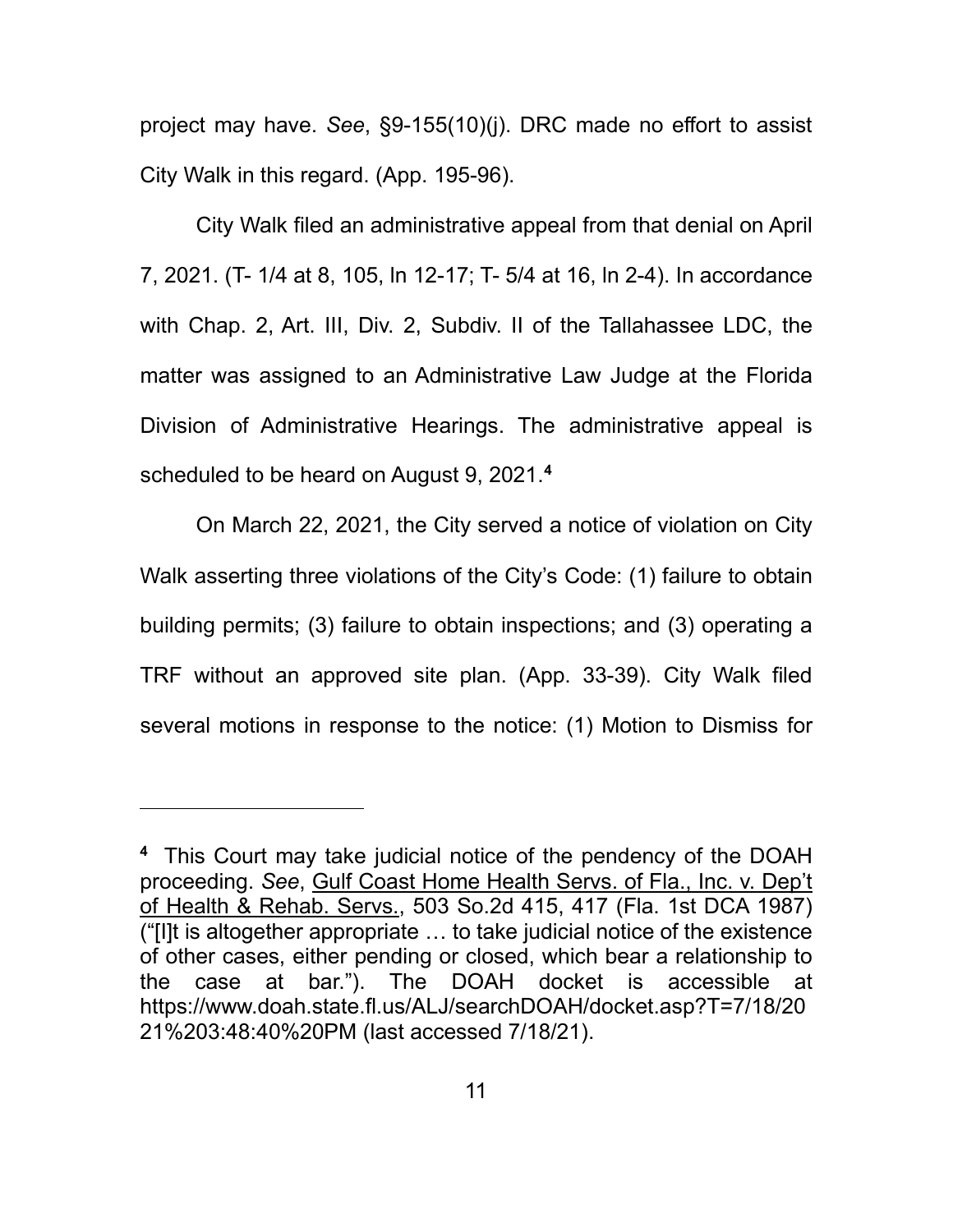violation of RLUIPA / Free Exercise Clause of First Amendment (App. 65-116); (2) Motion to Dismiss for violation of First Amendment (prior restraint) (App. 117-170); (3) Motion to Dismiss for Due Process Violations / Motion for Continuance (App. 171-180).

A hearing was held before the City's Special Magistrate on April 1, 2021. (App. 36-37; T- 4/1, *generally*). Both parties appeared with counsel and submitted evidence. (T- 4/1 *generally*). The Special Magistrate denied City's Walk's motion for continuance. (T- 4/1 at 7- 12). The Special Magistrate appears to have denied the constitutional motions as well. (T- 4/1 at 12-18).

City Walk introduced testimony in support of its constitutional and statutory claims in order to establish a record to support the instant appellate review. (*See generally*, T- 4/1). Both parties understood that the Special Magistrate had no jurisdiction to actually rule on those constitutional and statutory claims and informed the Magistrate of those limitations. (T- 4/1 at 12-18; *See, especially*, 13, ln 9-12: "[Y]ou, as an administrative magistrate, literally don't have jurisdiction to make decisions on those complex Constitutional issues.").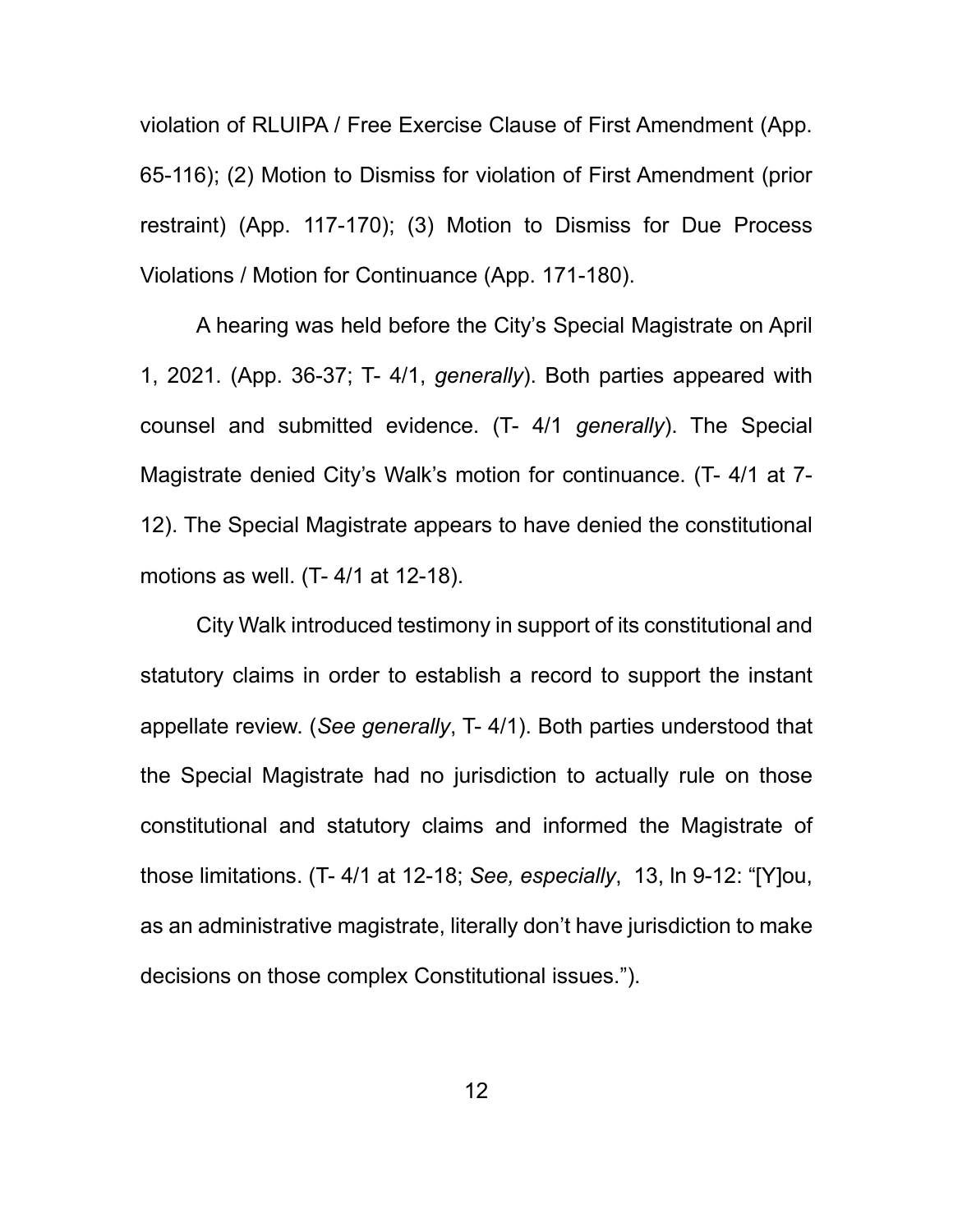At the conclusion of the hearing, the City announced that it was dismissing the construction and inspection counts and was proceeding only on the count alleging a failure to obtain site plan approval (count III). (T- 4/1 at 124, 129). The Magistrate entered an Order of Violation on April 1, 2021. (App. 5-6).

The original Order included a number of ambiguities and errors pertaining to the building permits issue. A hearing was held to address those issues on April 29, 2021 (T- 4/29, *generally*). The Special Magistrate entered a Corrected Order on May 4, 2021. (App. 7-8). City Walk timely appealed from the Corrected Order on April 30, 2021.

On May 4, 2021 the Special Magistrate conducted a second hearing to consider imposition of a fine. (T- 5/4, *generally*) There was no dispute that City Walk continued to operate its religious mission. (T-5/4 at 4-6). The parties argued over the appropriate amount of the fine, with the City requesting a daily fine of \$250.00. (T- 5/4 at 4-6). The Special Magistrate entered his fine Order on May 4, 2021, which provided for a \$25.00 daily fine. (App. 9). City Walk timely appealed from that Order on May 27, 2021.

This Court consolidated both appeals on June 15, 2021.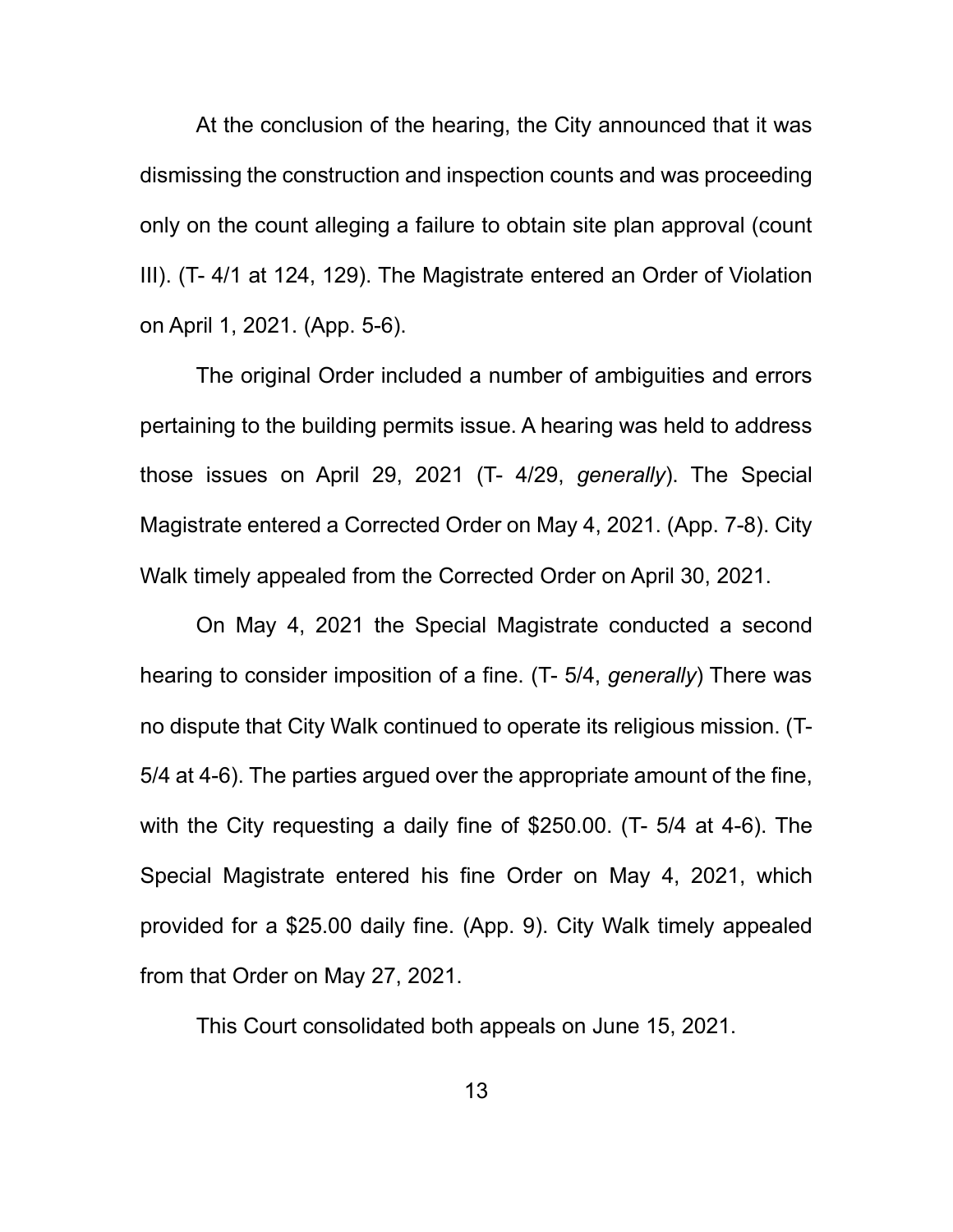#### **STANDARDS OF REVIEW**

This is a plenary appeal from two code enforcement orders. However, this case differs from most such appeals because City Walk asserts that the City has violated state and federal statutes that protect religious freedoms. In particular, City Walk claims that the Type B Site Plan requirement, which was the substantive basis for the code enforcement orders, violates the Religious Land Use and Institutionalized Persons Act, 42 U.S.C. §2000cc ("RLUIPA") and the Florida Religious Freedom Restoration Act, §761.03, Fla.Stat. ("FRFRA"). **[5](#page-32-0)** Because the posture of this case is unusual, Appellant will provide a detailed review of the case law defining the scope of review, including the *de novo* statutory challenges.

#### **(1) Scope of Review of Code Enforcement Order**

Generally, appellate review of quasi-judicial decisions is

<span id="page-32-0"></span>**<sup>5</sup>** City Walk has reserved its other Federal claims, including a facial First Amendment challenge rooted in the law of prior restraints, for adjudication in Federal Court. *See*, Notice of Reservation of Right to Litigate Federal Constitutional Issues in Federal Court filed on May 24, 2021. Accordingly, City Walk will not present those claims here, but gives notice that those claims have not been abandoned.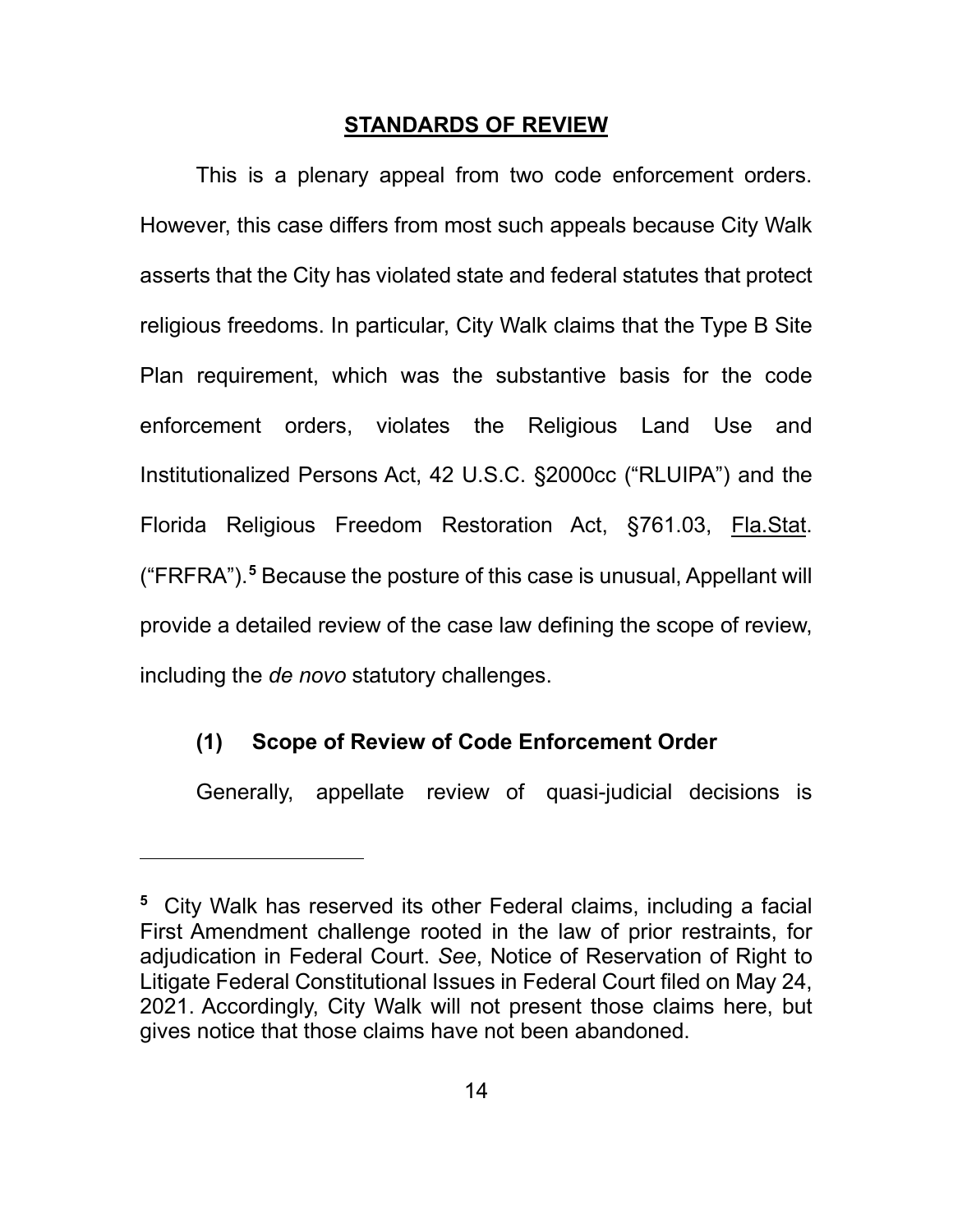accomplished through a certiorari proceeding. *See, generally*, City of Deerfield Beach v. Vaillant, 419 So.2d 624 (Fla. 1982). However, that is *not* the case when it comes to the review of orders and fines entered by code enforcement boards. The Florida Statutes specify that appellate review of code enforcement orders is by appeal:

An aggrieved party, including the local governing body, may appeal a final administrative order of an enforcement board to the circuit court. Such an appeal shall not be a hearing de novo but shall be limited to appellate review of the record created before the enforcement board. An appeal shall be filed within 30 days of the execution of the order to be appealed.

§162.11, Fla.Stat.

While the Court's review will be limited to the record developed below, review is neither discretionary nor confined to the narrow inquiry permitted under first-tier certiorari. As the Fifth DCA said in Cent. Florida Investments, Inc. v. Orange County, 295 So.3d 292, 295 (Fla. 5th DCA 2019), "section 162.11 provides for an actual appeal, not something similar to an appeal." The Court elaborated on exactly what that means:

[T]hat statutory section clearly provides for an appeal as a matter of right to the circuit court. *See*, City of Ocala v. Gard, 988 So.2d 1281, 1282-83 (Fla. 5th DCA 2008). This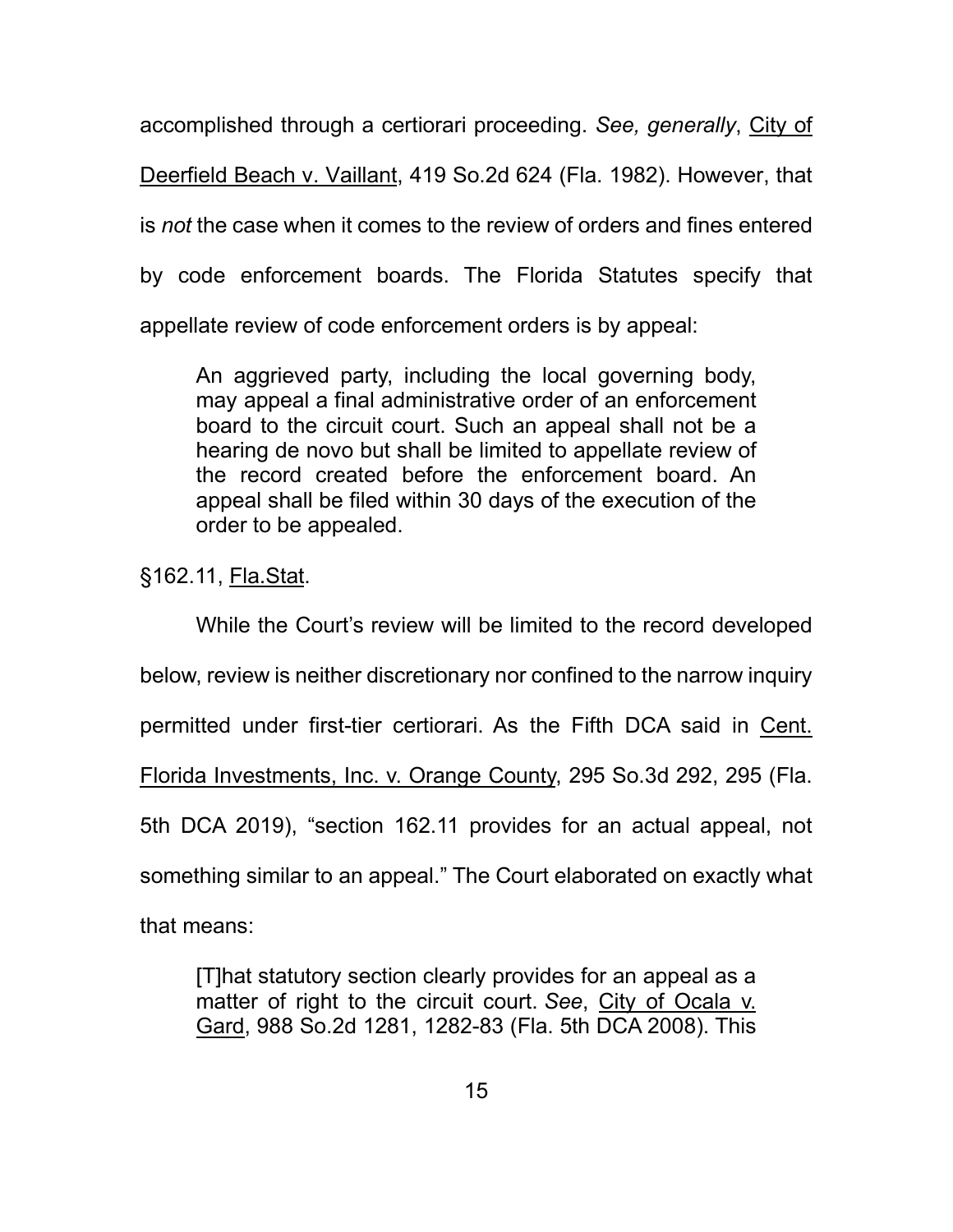Court has described the nature of such an appeal as plenary. Id. at 1283. There is nothing in the statute to suggest otherwise….

Review by certiorari is not the same as review by appeal. "The difference between certiorari review and appellate review is important." M.M. v. Dep't of Child. & Fams., 189 So.3d 134, 138 (Fla. 2016). "[O]n appeal, all errors below may be corrected: jurisdictional, procedural, and substantive." Haines City Cmty. Dev., 658 So.2d at 526 n.3…

Id., at 294–95.

#### **(2) City Walk is Entitled to Present its Constitutional / Statutory Claims to this Court in the First Instance; Review is** *De Novo***, but Record-Based.**

City Walk asserts that the Special Magistrate cannot fine

it because the underlying Land Development Code ("LDC") and the

enforcement of that Code violate RLUIPA, FRFRA, and its Free

Exercise rights under the United States Constitution. **[6](#page-34-0)**

<span id="page-34-0"></span>**<sup>6</sup>** While RLUIPA is a statute, it codified the appropriate standard of review for First Amendment free exercise rights. *See,* Chabad Lubavitch of Litchfield Cty., Inc. v. Litchfield Historic Dist. Comm'n, 768 F.3d 183, 198 (2d Cir. 2014) ("RLUIPA, after all, codified 'existing Free Exercise, Establishment Clause[,] and Equal Protection rights against states and municipalities' that discriminated against religious land use." (citation omitted)).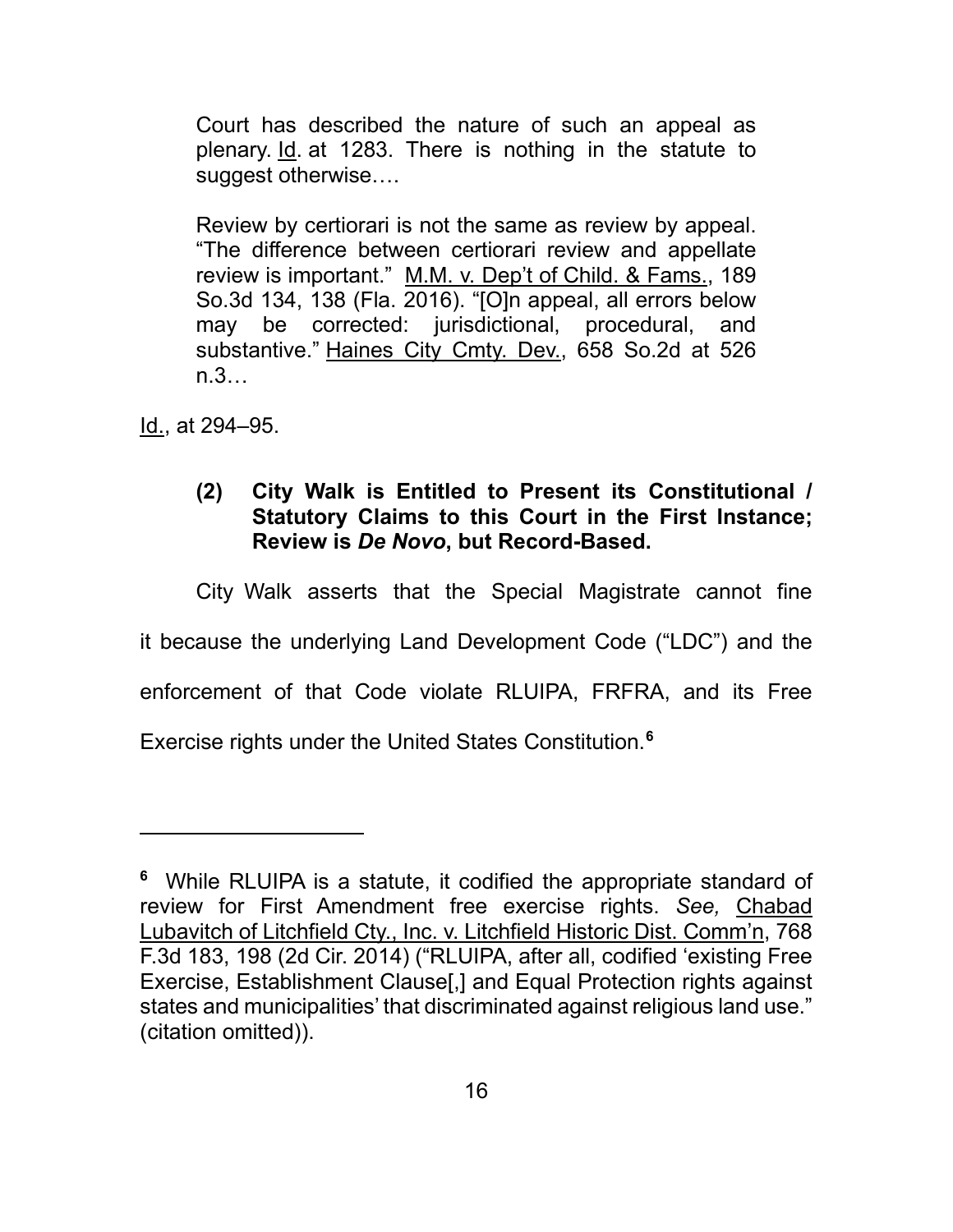These challenges are properly presented to this Court in the first instance because only judicial officers have the jurisdiction to consider constitutional and statutory arguments. *See*, Broward Cty. v. La Rosa, 505 So.2d 422, 423 (Fla. 1987) ("[A]lthough the legislature has the power to create administrative agencies with quasi-judicial powers, the legislature cannot authorize these agencies to exercise powers that are fundamentally judicial in nature."). In particular, administrative agencies and their officers lack jurisdiction to consider constitutional claims. *See*, Department of Revenue v. Young American Builders, Inc., 330 So.2d 864, 865 (Fla. 1st DCA 1976) (The Administrative Procedures Act cannot and does not relegate Fourteenth Amendment questions to administrative determination); *See, also*, Key Haven Associated Enterprises, Inc. v. Board of Trustees of Internal Improvement Fund, 427 So.2d 153 (Fla. 1983).

In addition to the bar against deciding constitutional issues, hearing officers are not permitted to invalidate a law on any other grounds. *See*, Commc'ns Workers of Am., Loc. 3170 v. City of Gainesville, 697 So.2d 167, 170 (Fla. 1st DCA 1997) ("The Administrative Procedure Act does not purport to confer authority on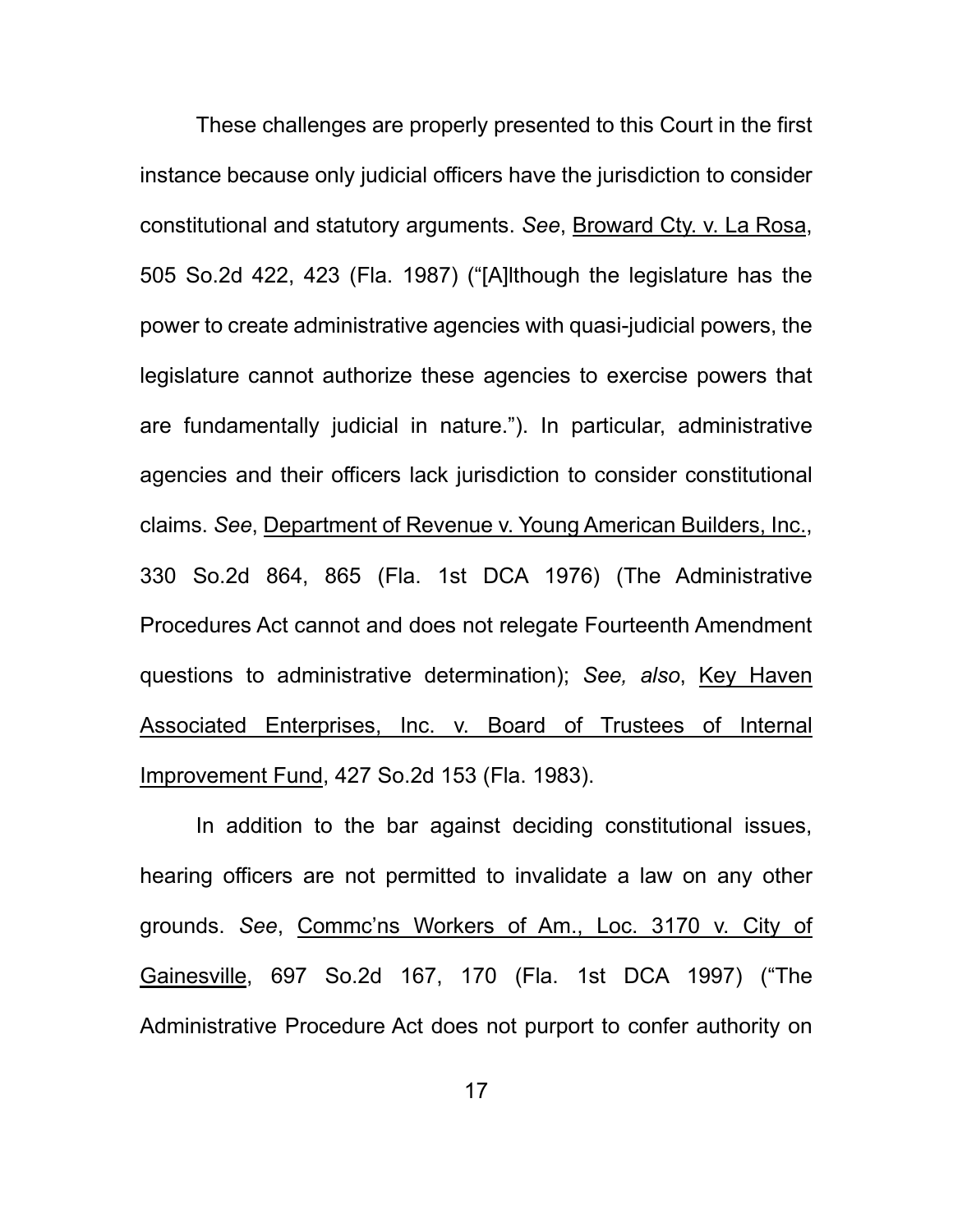administrative law judges or other executive branch officers to invalidate statutes on constitutional or *any other grounds*.") (emphasis added).

For that reason, this Court is empowered to consider Appellant's constitutional challenges *de novo*:

[W]e consider it entirely proper for a district court of appeal to pass on the constitutionality of a statute or rule when that is necessary in reviewing agency action, though there has been no agency decision on the constitutional question nor could there have been.

Rice v. Department of Health and Rehabilitative Services, 386 So.2d

844, 847 (Fla. 1st DCA 1980) (footnote omitted); *See, also*, Cafe

Erotica v. Florida Dept. of Transp., 830 So.2d 181, 183 (Fla. 1st DCA

2002) ("[A] constitutional challenge may be raised for the first time on

appeal.").

This general rule applies with equal vigor to constitutional and

statutory defenses associated with code enforcement hearings:

Contrary to the circuit court's determination, constitutional claims such as those raised by the petitioners herein are properly cognizable on an appeal to the circuit court from a final order of an enforcement board taken pursuant to Section 162.11, Florida Statutes (1989).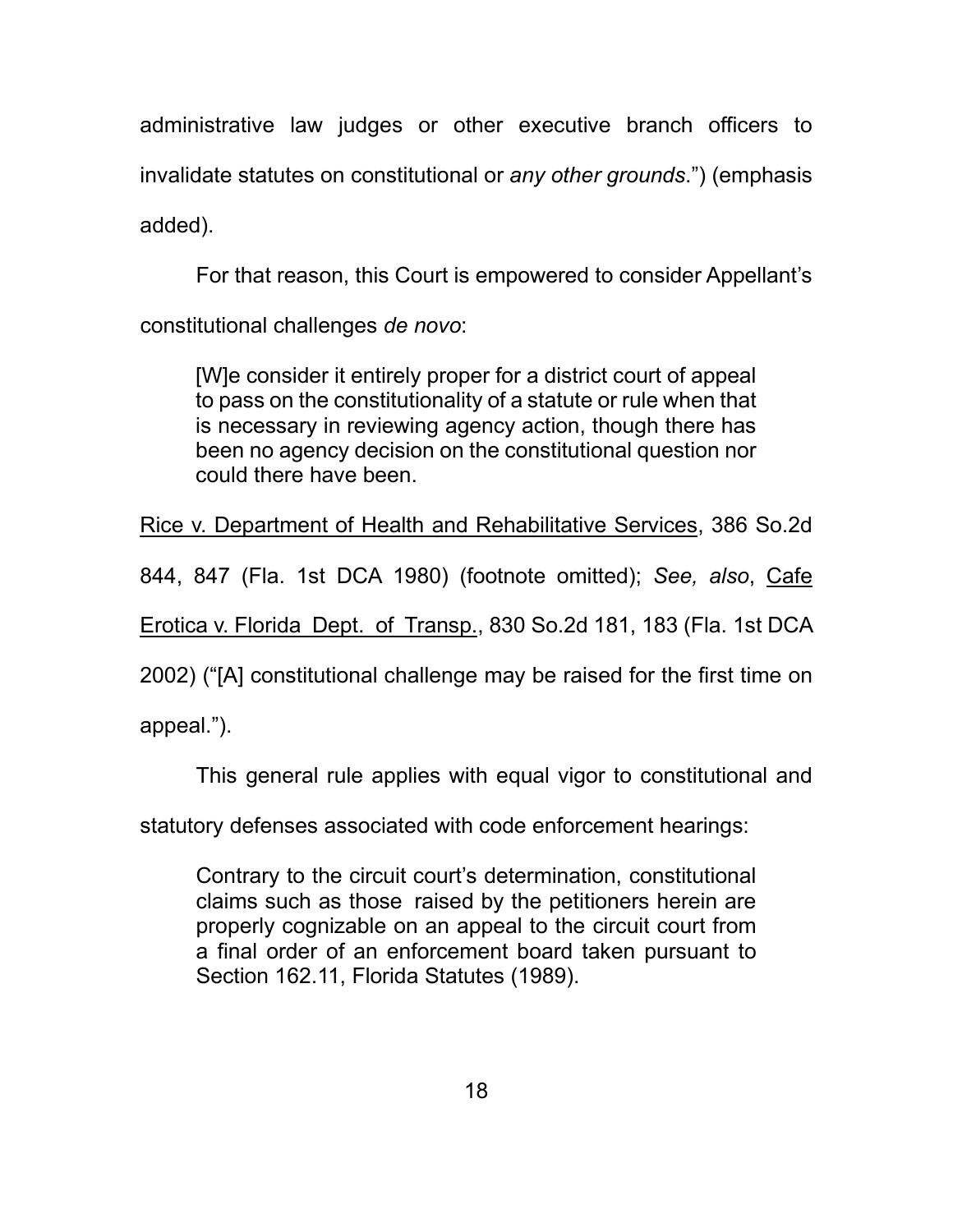Holiday Isle Resort & Marina Associates v. Monroe County, 582 So.2d 721, 721–22 (Fla. 3d DCA 1991) (citation omitted); *See, also*, City of Venice v. Gwynn, 76 So.3d 401, 404 (Fla. 2d DCA 2011) ("Section 162.11, Florida Statutes (2009), authorizes an aggrieved party to appeal a final administrative order to the circuit court…. For appeals under this section, the circuit court is the proper forum to address constitutional claims.").

Here, the record on appeal is clearly adequate to support *de novo* review of City Walk's statutory and constitutional claims on appeal. *See,* Cortes v. State Bd. of Regents, 655 So.2d 132, 139 (Fla. 1st DCA 1995) ("Where the record is adequate, nothing precludes relying on a constitutional provision, as grounds for invalidating a rule, for the first time on appeal from a hearing officer's final order in an administrative rule challenge.").

#### **(3) Standard of Review for State Law-Based Claims**

City Walk also presents conventional arguments in this appeal based on state law principles. Unless otherwise specified, this Court will apply a mixed standard of review as to those state-law-based claims: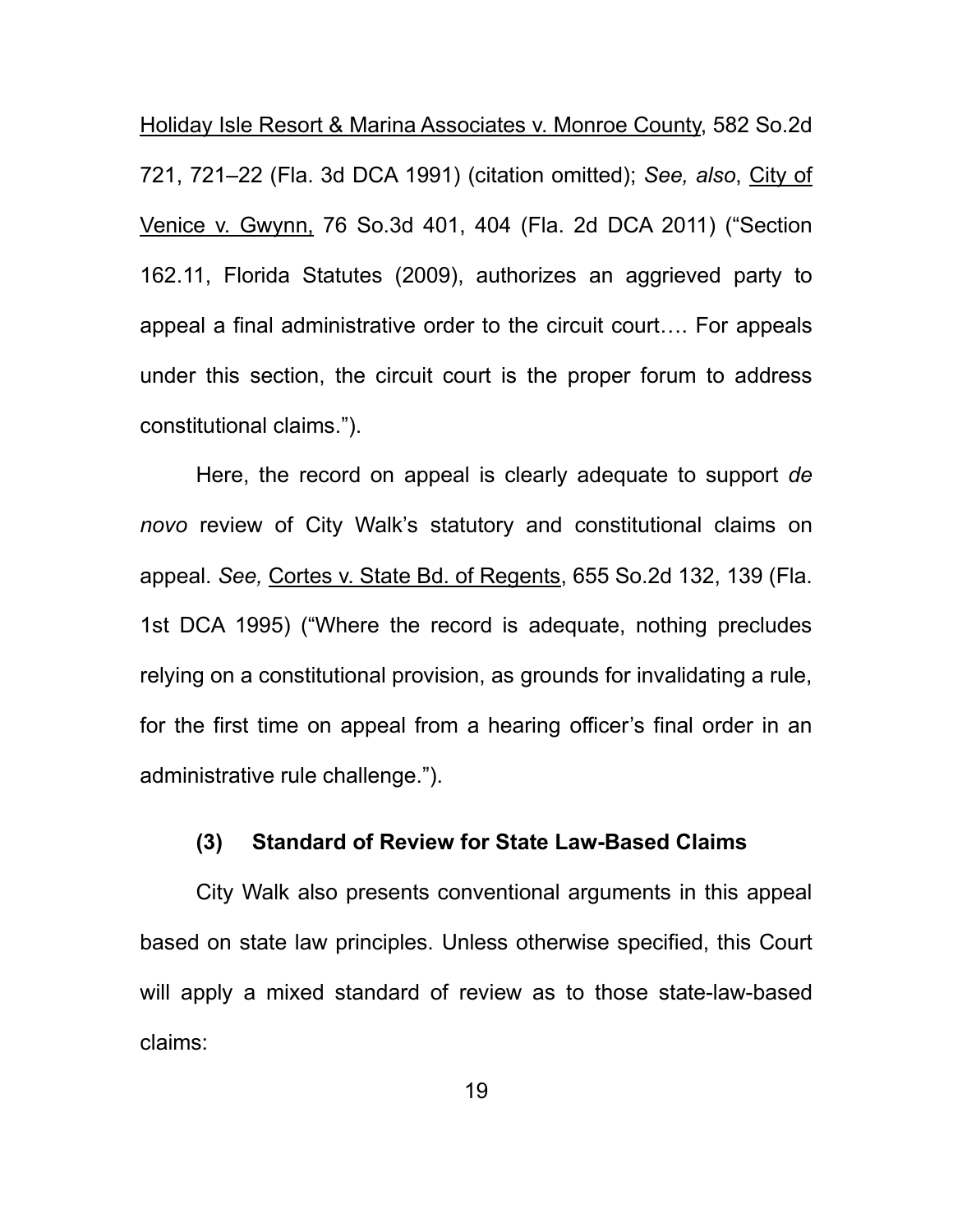We review the trial court's factual findings to determine whether they are supported by competent, substantial evidence. McDougall v. Culver, 3 So.3d 391, 392 (Fla. 2d DCA 2009). But we review the trial court's interpretation of the law de novo.

Nat'l Council on Comp. Ins. v. Fee, 219 So.3d 172, 177 (Fla. 1st DCA

2017).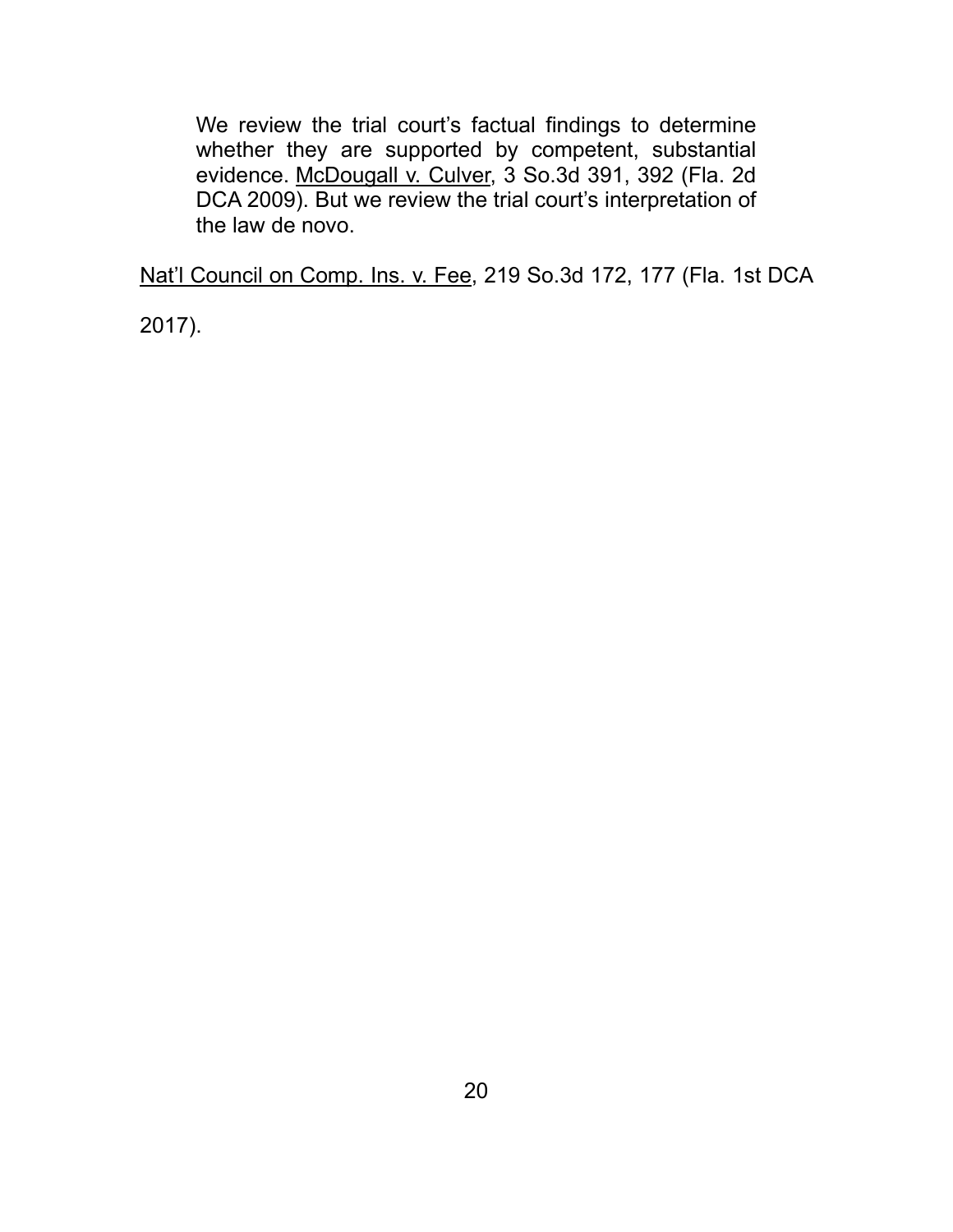#### **SUMMARY OF ARGUMENT**

The City's refusal to approve City Walk's site plan and its subsequent enforcement action violated City's Walk's rights under the Religious Land Use and Institutionalized Persons Act ("RLUIPA" [42 U.S.C. §2000cc]) and the Florida Religious Freedom Restoration Act ("FRFRA" [§761.03(1), Fla. Stat.]) by substantially burdening religious exercise without a compelling justification. In particular, there are no places in Tallahassee where City Walk can operate its religious mission as of right, and the pretextual grounds used to deny its application will apply to any other property within the City. The City's regulatory approach leaves no other alternative sites available.

The City's own past conduct precludes it from justifying this substantial burden on City Walk's ministry. During a months-long partnership to address a homelessness crisis, the City took full advantage of City Walk's facilities. It transported scores of homeless persons to City Walk, contributed supplies to help City Walk shelter them, and otherwise induced City Walk to operate a low-barrier shelter. To be clear, a low-barrier shelter for the general homeless population is not City Walk's ministry; its calling is to offer supportive housing for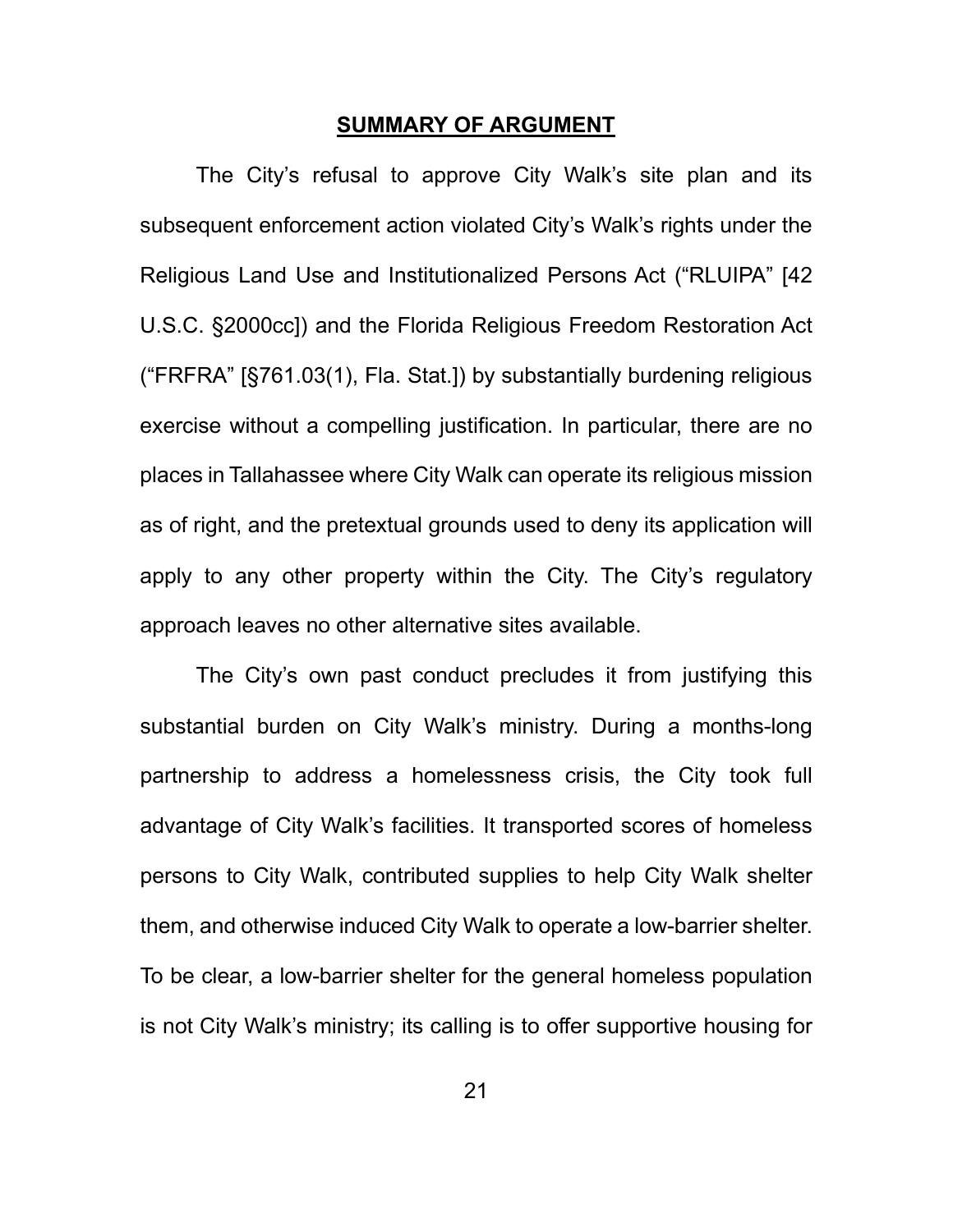screened, lower-risk individuals. But out of Christian charity, City Walk opened its doors to the City during its time of need.

Unfortunately, no good deed goes unpunished. After neighbors complained about the low-barrier shelter that the City induced City Walk to operate, the City abruptly ended its partnership with City Walk and scapegoated City Walk's supportive housing ministry. It cited City Walk for operating a transitional residential facility without an approved site plan. After City Walk promptly filed a site-plan application, the City conceded that it met the objective criteria, but it denied the application through a bureaucratic, Catch-22 reading of the code that effectively bars City Walk from operating anywhere within Tallahassee. It also predicated the denial on the temporary spike in complaints that the City's own conduct had generated. The City then attempted to fine City Walk out of existence.

Because the City's past conduct precludes it from offering any justification - much less a compelling one - for its actions, it has violated City Walk's religious freedoms under RLUIPA and FRFRA. The City's orders must therefore be reversed. But reversal also is warranted for several other, independent reasons. Because it induced City Walk to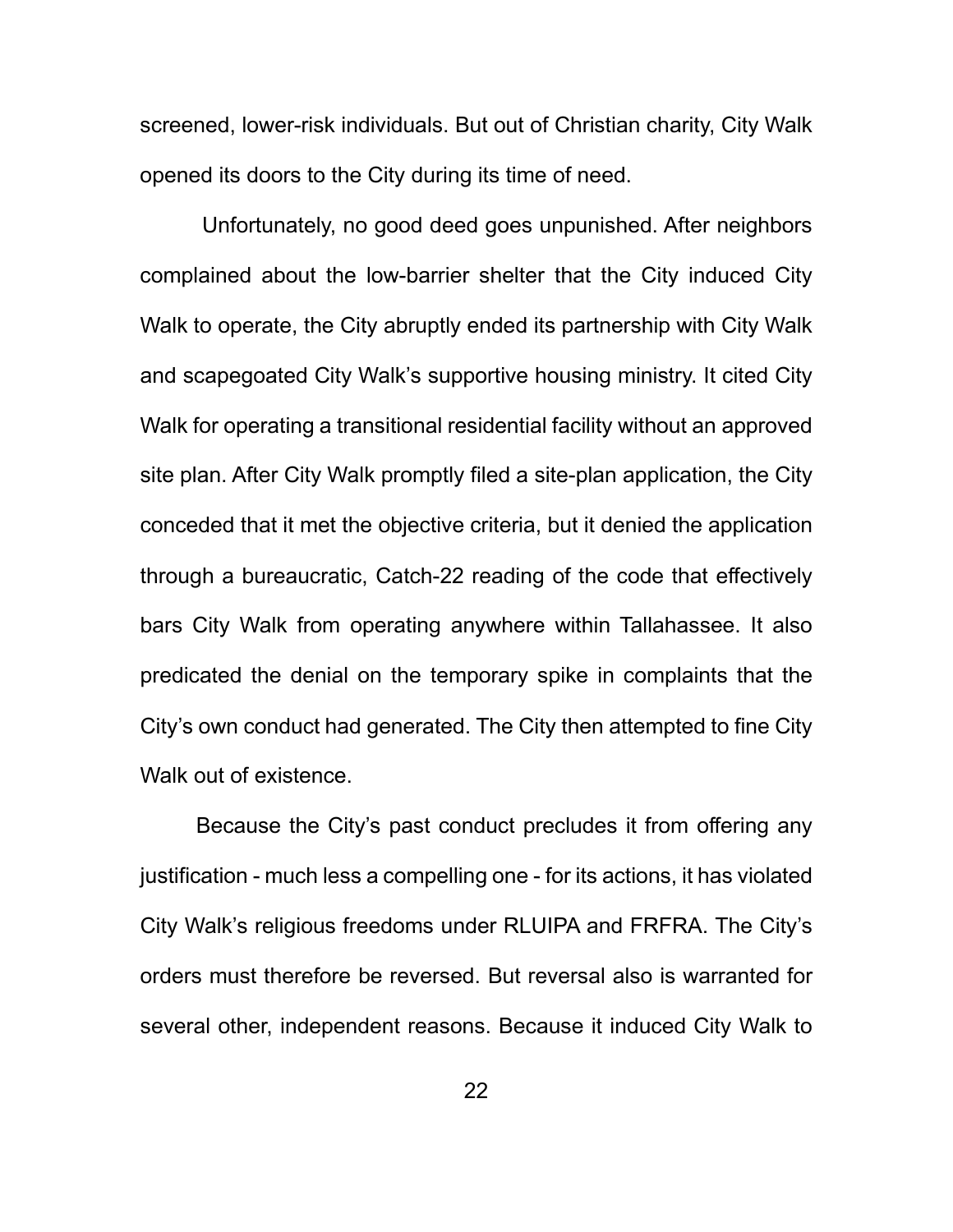operate a shelter, the City should be estopped from attempting to shut down City Walk's lower-risk supportive housing ministry. Moreover, due process and exhaustion principles prohibit the City's premature code enforcement orders, which were issued before the conclusion of the administrative process that the City has itself established. Finally, because the City's sanctions ultimately rest on political pressures rather than on relevant data, they are not supported by competent, substantial evidence.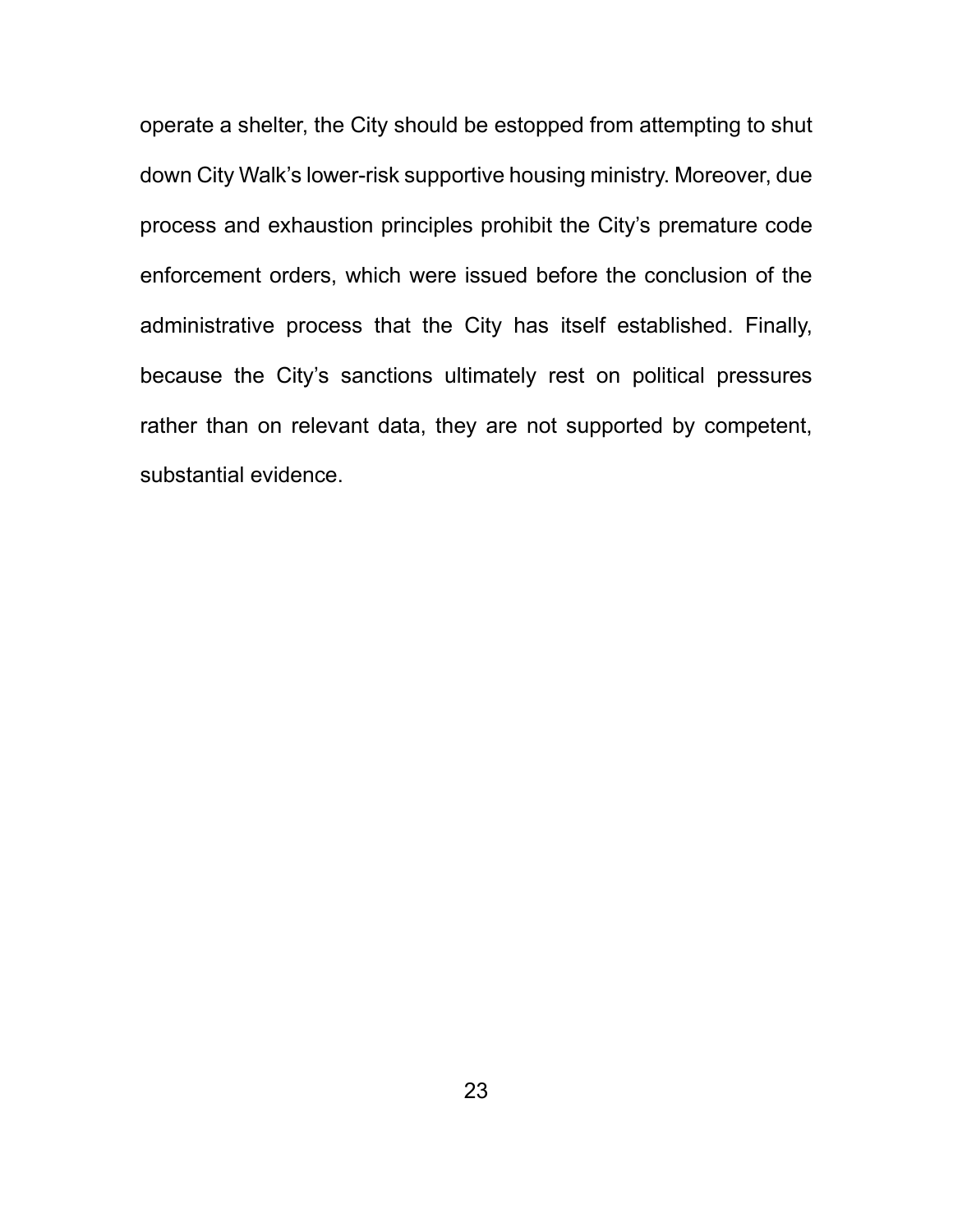### **ARGUMENT**

## **I. THE CITY'S ENFORCEMENT OF ITS SITE PLAN DENIAL VIOLATES RLUIPA.**

#### **A. RLUIPA's Jurisdictional Requirement is Satisfied.**

City Walk's claim satisfies RLUIPA's jurisdictional provision. Among other situations, RLUIPA's substantial-burden prohibition applies whenever "the substantial burden is imposed in the implementation of a land use regulation or system of land use regulations, under which a government makes, or has in place formal or informal procedures or practices that permit the government to make, individualized assessments of the proposed uses for the property involved." 42 U.S.C. §2000cc(a)(2)(C). This entails three elements: "(1) the Code constitutes a land use regulation, (2) that the Code is a regulation under which the government makes an individualized assessment, and (3) that the Code permits the government to assess the proposed use of the property." City Walk – Urban Mission, Inc. v. Wakulla Cty., 471 F.Supp. 3d 1268, 1280 (N.D. Fla. 2020).

As in City Walk's prior successful RLUIPA claim against another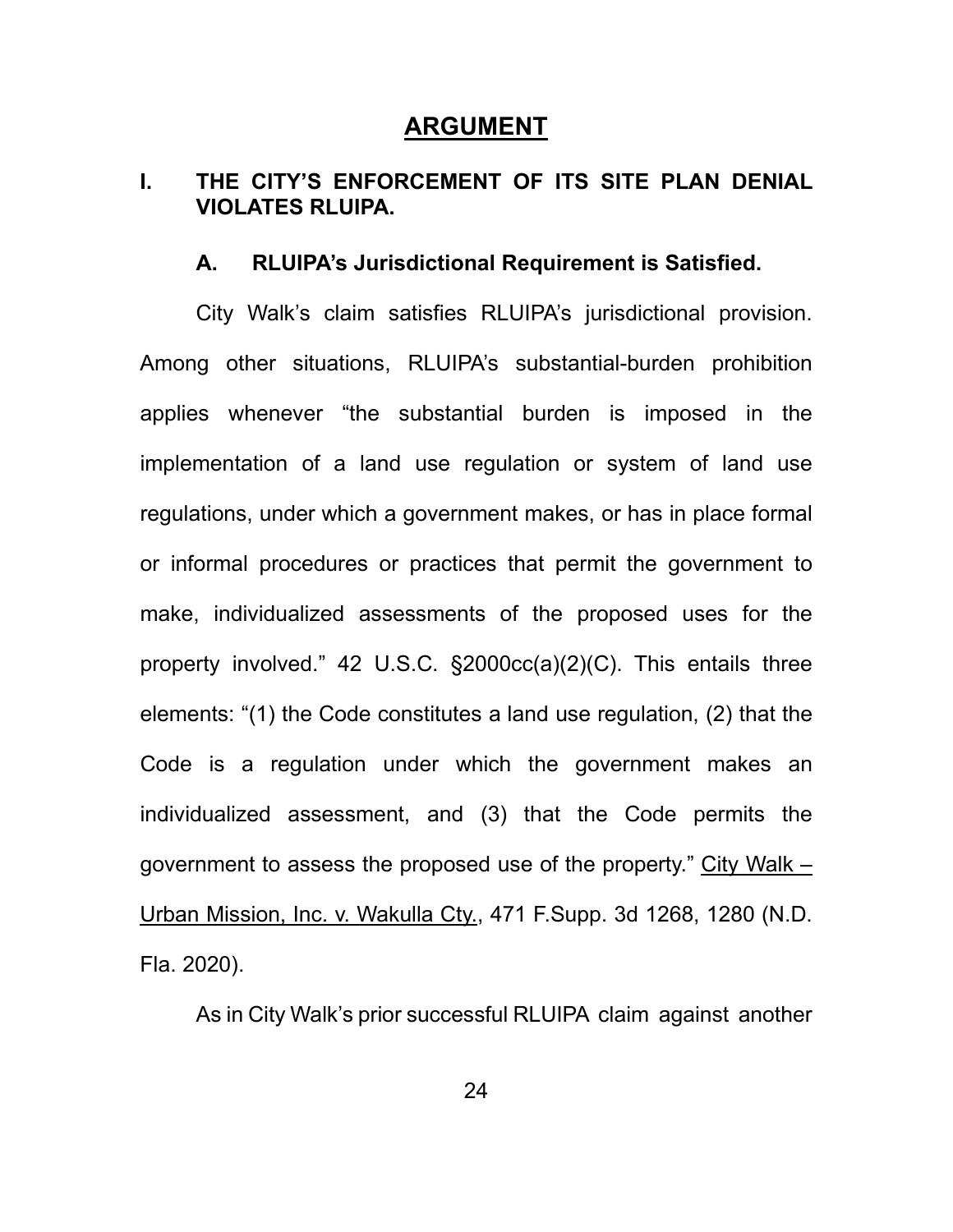Florida locality,**[7](#page-43-0)** all three elements are met here. The Tallahassee Code under which City Walk was cited constitutes a land-use regulation, as it "divides the [City] into multiple zoning districts and limits the use or development of land based on the zoning district where the land is located." Id. "The Code also permits" the City "to make an individualized assessment of a property." Id. To find a code violation, the City had to determine whether City Walk's property was being used for transitional housing and then determine whether that use violates the Code. In other words, the City made "a determination about the propriety of the Property's use and enforce[d] the" relevant code provisions. Id. And finally, as the notice of violation itself shows, "the Code allows [the City] to assess the proposed use of the Property." Id.

<span id="page-43-0"></span>**<sup>7</sup>** The facts of this case are remarkably similar to those before the Federal District Court in City Walk – Urban Mission, Inc. v. Wakulla County, *supra*, which considered a similar RLUIPA claim by City Walk against a zoning regulation that effectively prohibited transitional residential housing. Given the similarity between the two cases, this Court should treat City Walk – Urban Mission as persuasive authority and an appropriate guide to a similar decision in the instant litigation.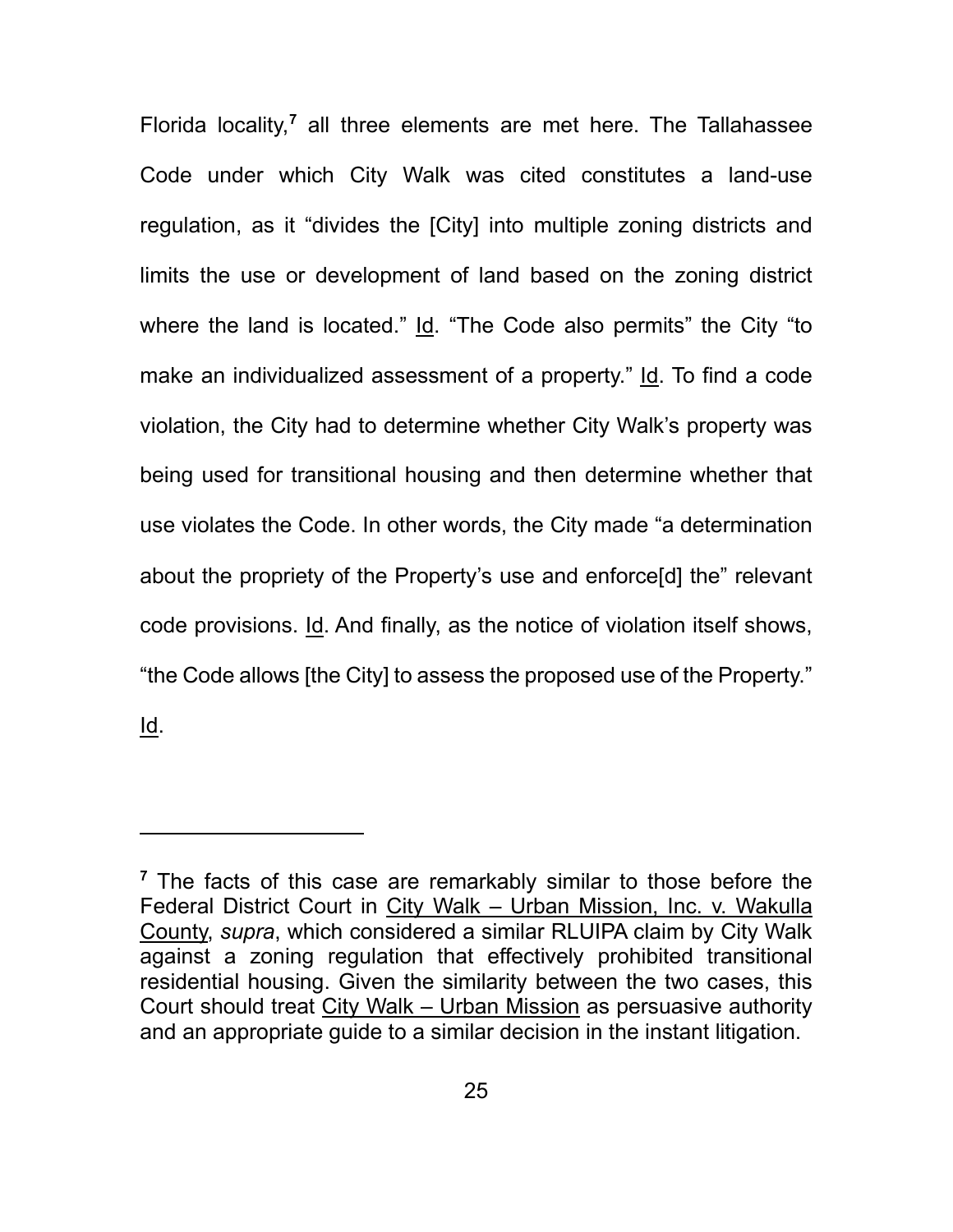Therefore, this Court has jurisdiction over City Walk's RLUIPA claim.

# **B. The Code Enforcement Sanctions Substantially Burden City Walk's Religious Ministry, Triggering Strict Scrutiny under RLUIPA.**

It is irrefutable that City Walk's homeless ministry and use of its

facility are an exercise of religion within the meaning of RLUIPA. What

Judge Walker wrote with respect to the City Walk facility in Wakulla

County applies with full measure here:

Inspired by scripture, Plaintiff believes that God has called on it to use the space it has available to serve those in need. Plaintiff's mission is to serve everyone regardless of their past because "[e]very saint has a past [and] [e]very sinner has a future." Plaintiff, therefore, wants to continue to use a three-bedroom home as a religious transition home to help as many of those in need as it can… to find love, forgiveness, and a new life in Jesus.

City Walk – Urban Mission, 471 F. Supp.3d at 1274-75.

Under RLUIPA, "the term 'religious exercise' includes any exercise of religion, whether or not compelled by, or central to, a system of religious belief." 42 U.S.C. §2000cc-5(7)(A). The statute further specifies that "[t]he use, building, or conversion of real property for the purpose of religious exercise" constitutes "religious exercise of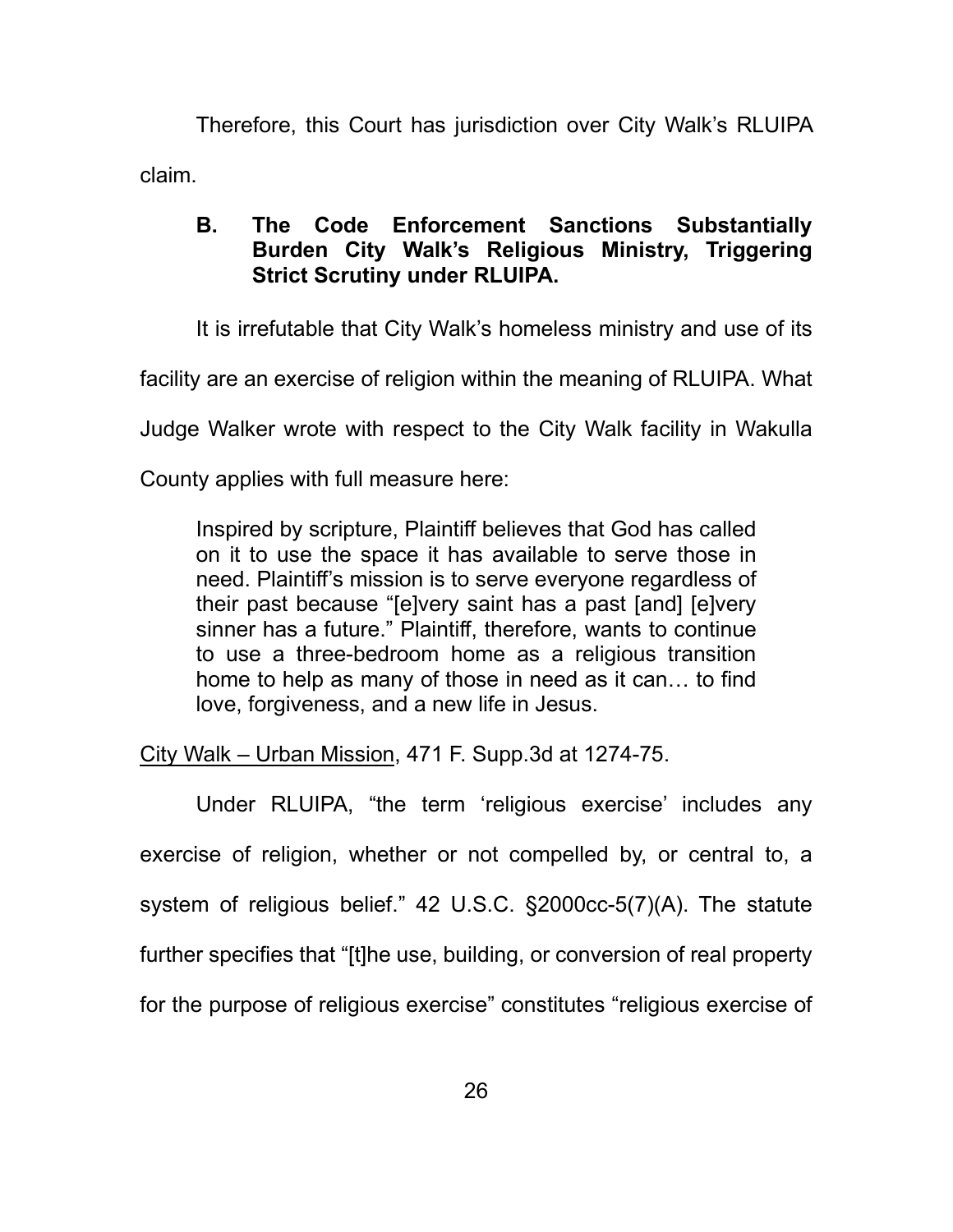the person or entity that uses or intends to use the property for that purpose." Id. §2000cc-5(7)(B). The statute directs that it "shall be construed in favor of a broad protection of religious exercise, to the maximum extent permitted by the terms of this chapter and the Constitution." Id. §2000cc-3(g); *See, also,* Holt v. Hobbs, 574 U.S. 352, 356, 135 S.Ct. 853 (2015) ("Congress enacted RLUIPA and its sister statute, the Religious Freedom Restoration Act of 1993 (RFRA), in order to provide very broad protection for religious liberty." (internal citation and quotation marks omitted)); Cutter v. Wilkinson, 544 U.S. 709, 714, 125 S.Ct. 2113 (2005) ("RLUIPA is the latest of long-running congressional efforts to accord religious exercise heightened protection from government-imposed burdens.").

As Pastor Renee Miller explained before the Magistrate, City Walk is "a church, and our focus is that we believe God has called us to . . . the people who are in crisis, specifically as it pertains to housing and food and clothing, taking care of people who are marginalized and looked over in society." [T- 5/4 at 9, ln 1-5]. She further explained that "a large part of our worship with our church is bringing the stranger in as Jesus commands us to do in Matthew 25." [T- 5/4 at 9, ln 6-8]. As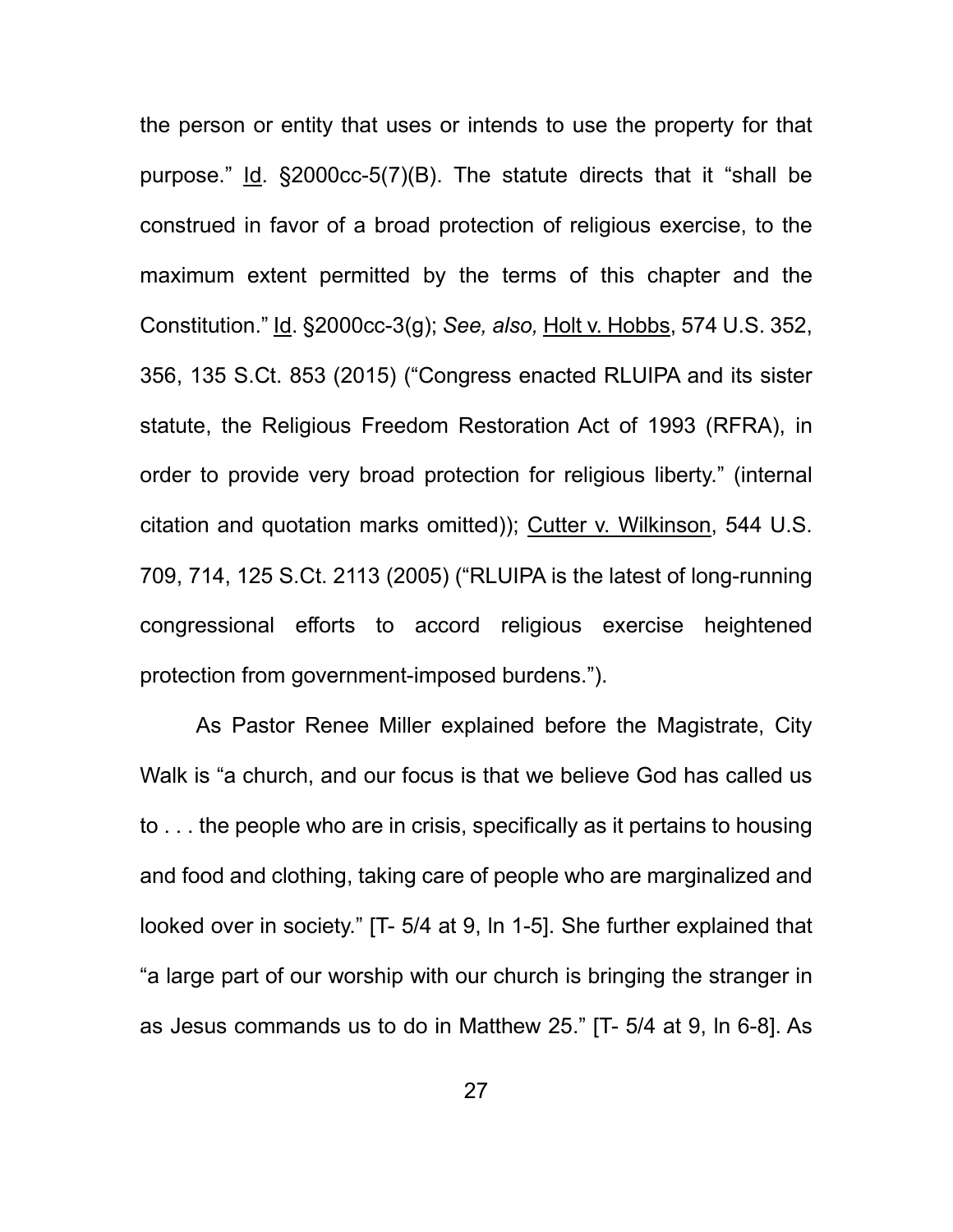Pastor Miller put it during another hearing before the Magistrate, City Walk "care[s] about the people that Jesus Christ died for." [T- 4/1 at 113, ln 7-8].

This record places beyond dispute that City Walk's use of its building for transitional housing of those in need is an exercise of its Christian faith. *See*, Harbor Missionary Church Corp. v. City of San Buenaventura, 642 F. App'x 726, 729 (9th Cir. 2016) (concluding that a Christian church's homeless ministry was religious exercise under RLUIPA). In its prior successful RLUIPA suit against Wakulla County, based on a similar record, Judge Walker concluded that City Walk was engaged in religious exercise protected by RLUIPA. *See*, City Walk – Urban Mission, 471 F. Supp. 3d at 1282-83 ("[City Walk's] commitment to serving anyone regardless of their past is consistent with the most basic [tenets] of Christianity… [City Walk's] use of the Property constitutes religious exercise…"). This Court should reach the same conclusion here.

The City's actions - its refusal to approve a site plan and subsequent enforcement sanctions - have substantially burdened City Walk's ministry in several ways. The City's convoluted regulatory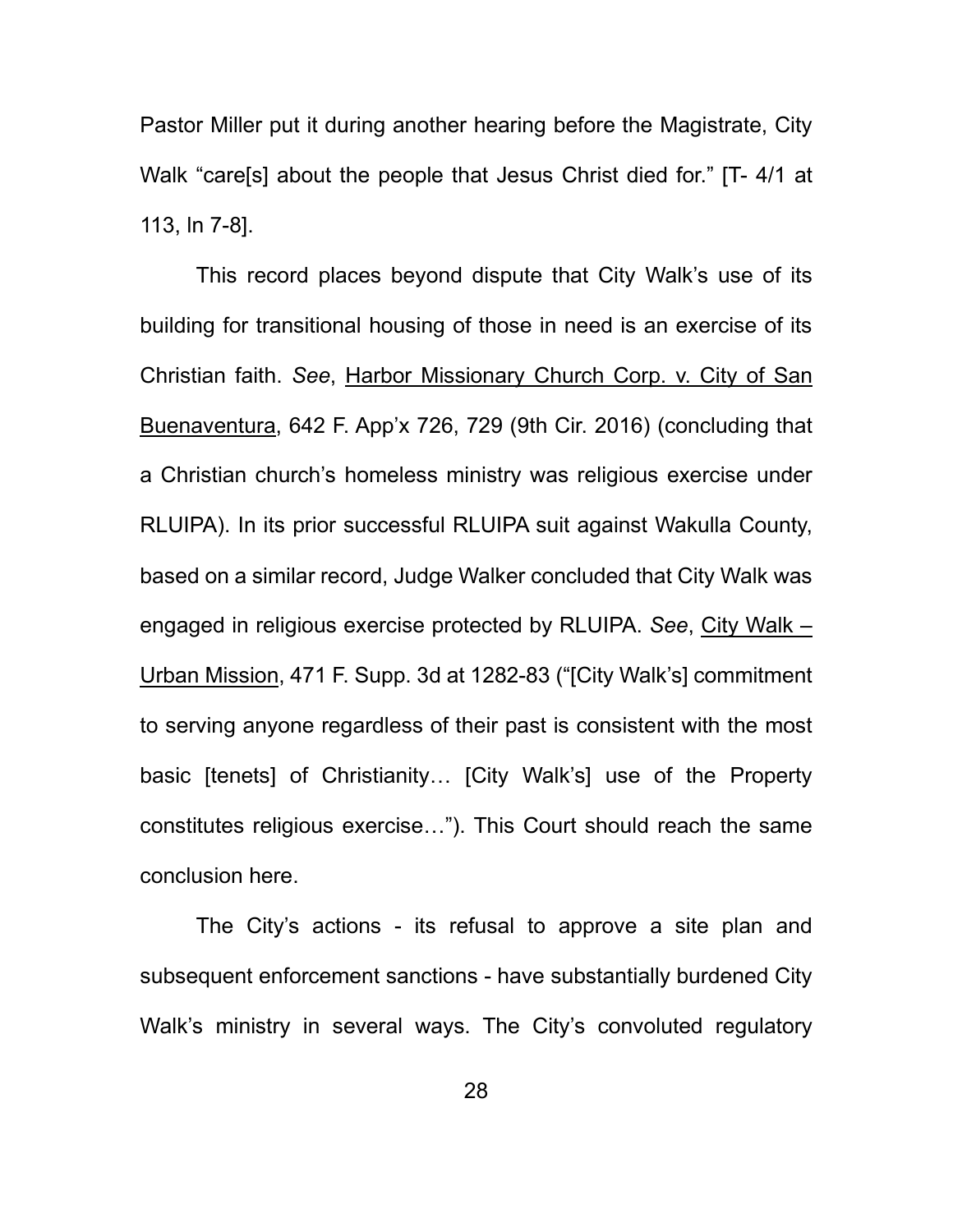approach - which requires proximity to bus routes but precludes proximity to residential zones and prohibits location within industrial districts - deprives City Walk of any viable means to operate its ministry anywhere in Tallahassee. Moreover, the City's abrupt about-face toward City Walk after limited but vocal public opposition, and its disregard of City Walk's fulfillment of all objective site plan criteria, suggest animus toward City Walk. City Walk also had no meaningful opportunity to submit a modified application that might appease the City. And finally, the City's active partnership in operating a low-barrier shelter gave rise to City Walk's reasonable expectation that it would be able to transition into the lower-risk supportive housing ministry it has always been called to operate.

The Federal Courts of Appeals explain that to be "substantial," a burden need not be "disabling," "insuperable," "complete," or "total." See, Thai Meditation Assoc. of Ala., Inc. v. City of Mobile, 980 F.3d 821, 830 (11th Cir. 2020); Roman Catholic Bishop of Springfield v. City of Springfield, 724 F.3d 78, 96 (1st Cir. 2013); Westchester Day Sch. v. Vill. of Mamaroneck, 504 F.3d 338, 349 (2d Cir. 2007). According to the Eleventh Circuit, a substantial burden need not "'completely prevent[]'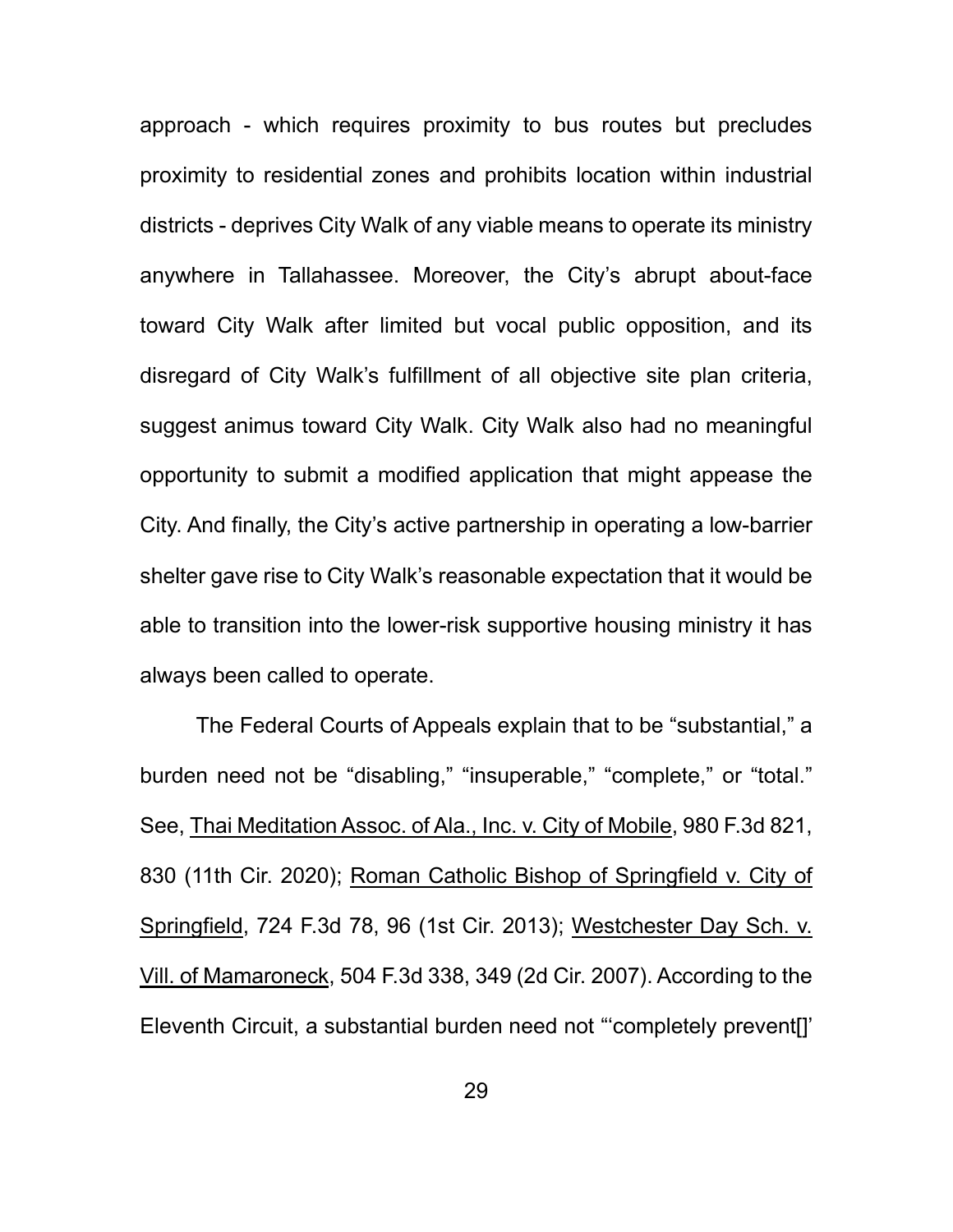religious exercise" or "'impose[] pressure so significant as to require [p]laintiffs to forego their religious beliefs.'" Thai Meditation Assoc., 980 F.3d at 830. Rather, "'a substantial burden is akin to significant pressure which directly coerces the religious adherent to conform his or her behavior…'" Id. at 831, *quoting* Midrash Sephardi, Inc. v. Town of Surfside, 366 F.3d 1214, 1227 (11th Cir. 2004).

In fleshing out this standard, the Eleventh Circuit and its sister courts have identified several examples of government conduct that constitute substantial burdens. Here, the City engaged in at least four of them.

*First*, the government substantially burdens religious exercise when its application of land-use provisions "effectively deprives the plaintiffs of any viable means by which to engage in protected religious exercise[.]" Thai Meditation Assoc., 980 F.3d at 832. As other circuits have explained, this may occur "even though other suitable properties might be available, because the 'delay, uncertainty and expense" of relocating "are themselves burdensome." Bethel World Outreach Ministries v. Montgomery Cty. Council, 706 F.3d 548, 557–58 (4th Cir. 2013); *See, also*, Westchester Day Sch., 504 F.3d at 352 (examining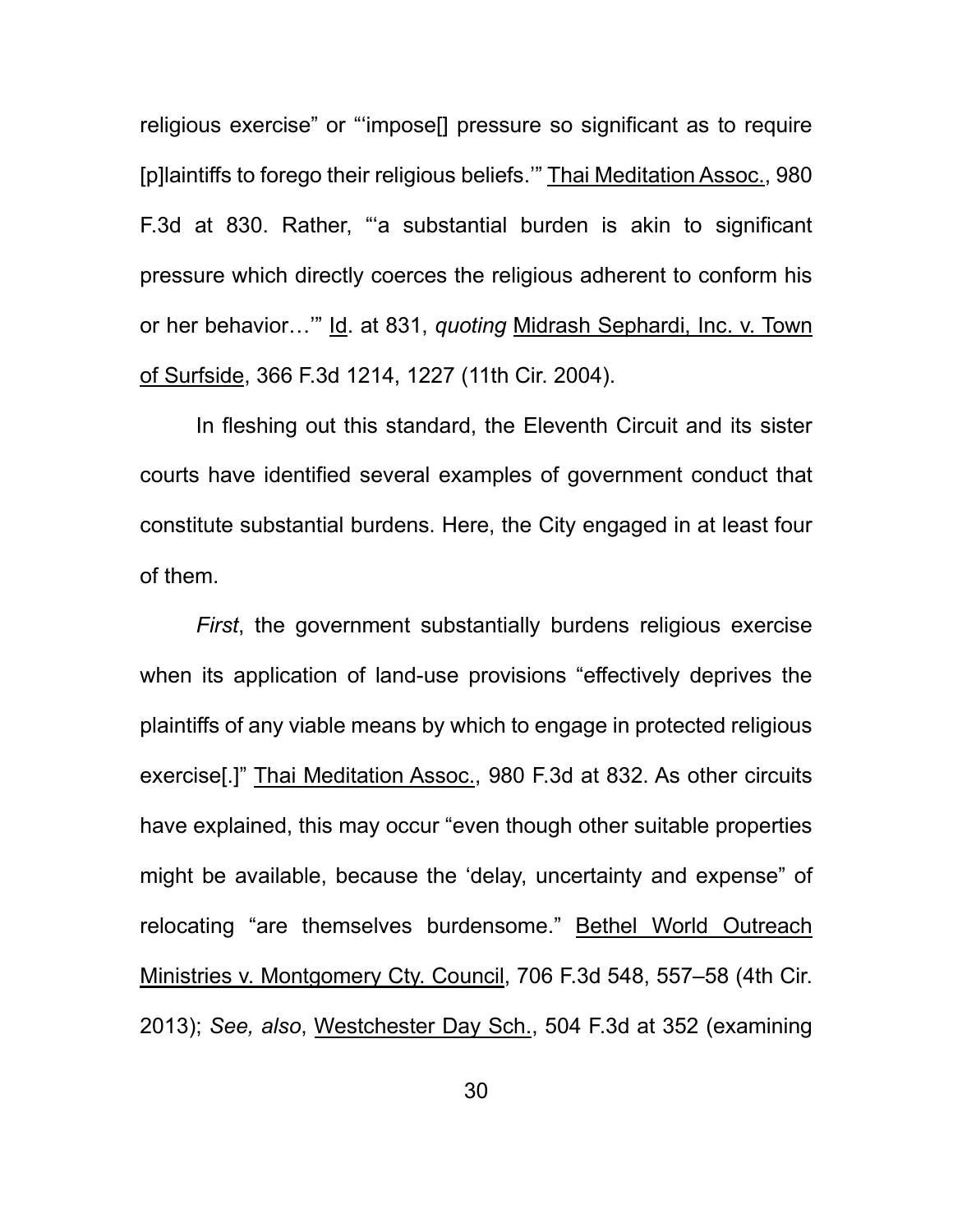whether the school had "quick, reliable, and financially feasible alternatives.... to meet its religious needs absent its obtaining" the required permit).

Particularly instructive here, the Ninth Circuit has held that even where the denial of a conditional-use permit for a church's homeless ministry leaves open alternative locations, the "substantial delay, uncertainty, and expense" of moving the ministry constitutes a substantial burden. *See*, Harbor Missionary Church, 642 F. App'x at 729.

Here, the City has gone further and effectively deprived City Walk of *any* viable means to operate its supportive housing ministry. The City's land-use code categorically bars transitional housing facilities from industrial areas. Elsewhere, they are permitted only at the City's discretion, and the same criteria that the City applied to City Walk's present location will apply to any other alternative location. **[8](#page-49-0)** For several

<span id="page-49-0"></span>**<sup>8</sup>** It is notable that City Staff and the DRC never suggested that there were any superior locations where City Walk could operate a TRF or even that there were *any* locations that would allow the use without drawing exactly the same objections that Staff identified at the 1709 Mahan Drive location.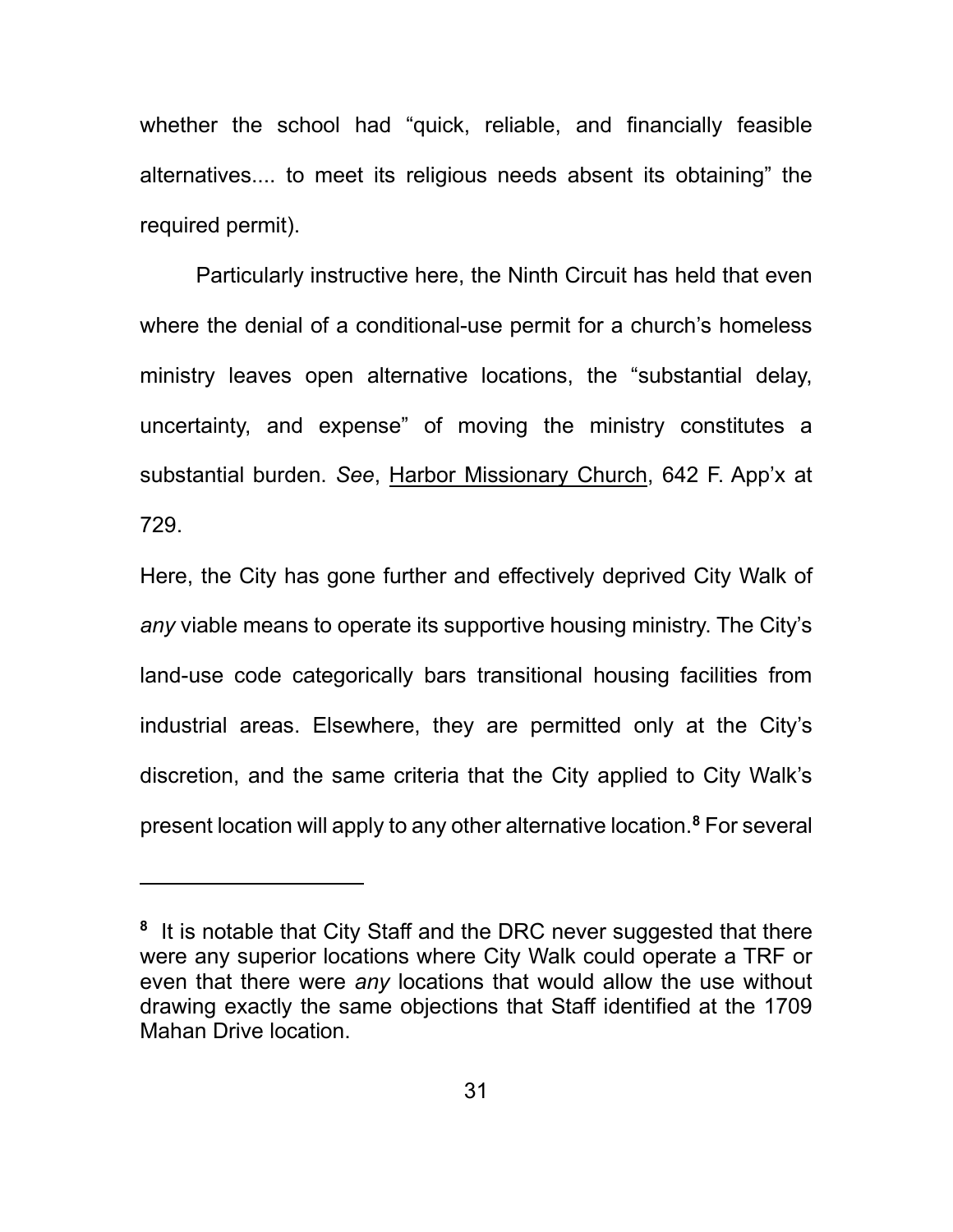reasons explained below, the City's approach to those criteria renders unavailable all such alternatives.

Even though City Walk met all the objective site-plan criteria, the City found that it failed the subjective "character-of-the-neighborhood" criterion based on the unremarkable observation that an increased presence of high-risk homeless persons prompts an increase in calls for service. Putting aside the fact that City Walk's supportive housing ministry caters to lower-risk individuals and the City relied on outdated calls-for-service arising from the higher-risk shelter that the City itself encouraged, this observation will hold true anywhere in the City. Thus, the City's homelessness-leads-to-calls rationale would bar City Walk from operating anywhere in Tallahassee.

While the City also found that City Walk is too close to singlefamily residences, this approach likewise makes other alternatives unavailable. Because the Land Use Code requires transitional housing to locate close to bus routes and outside industrial districts, proximity to residential districts is a practical necessity. In addition, the Code does not specify proximity to residential districts as a factor to be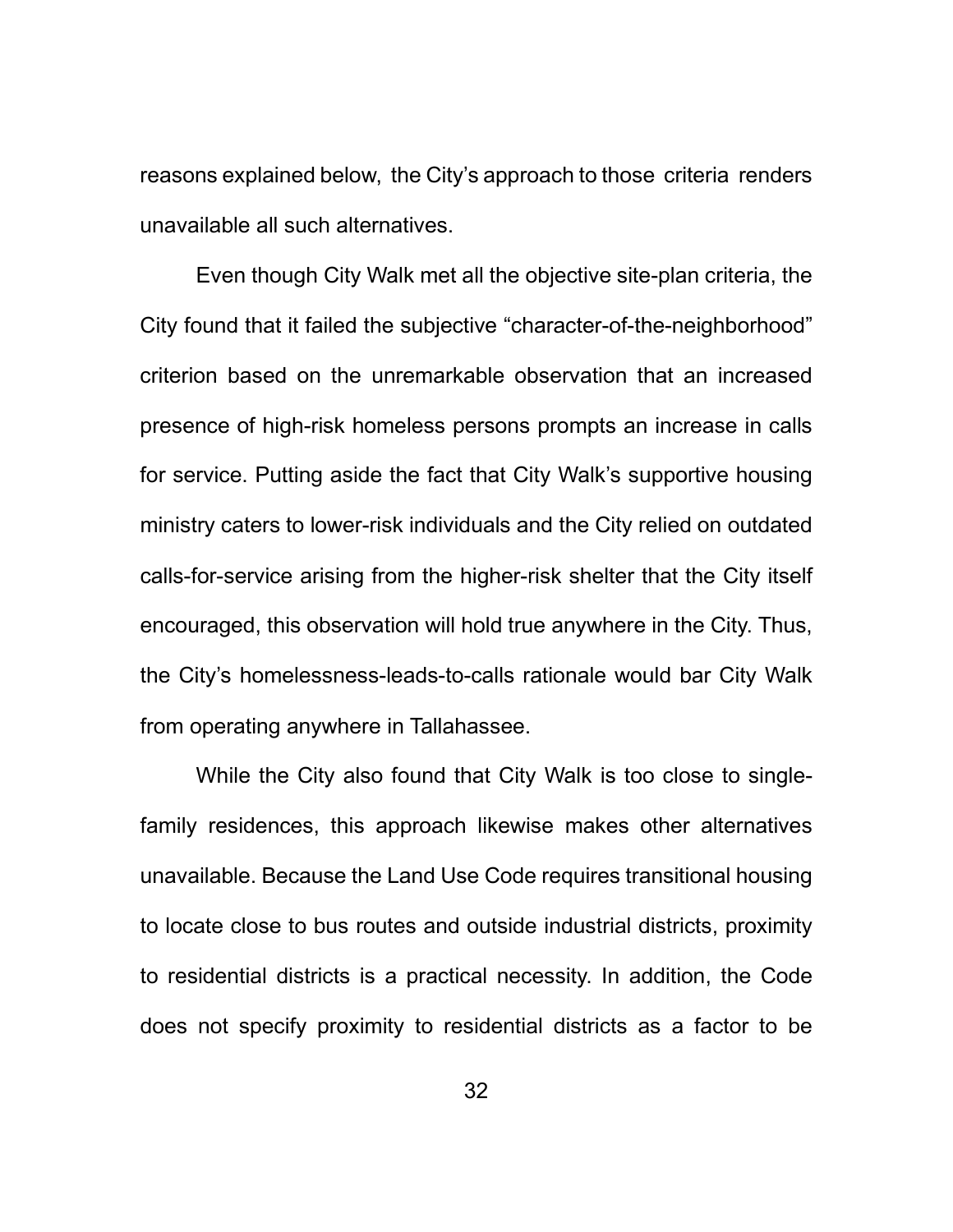considered. Indeed, the Code allows transitional housing facilities to be located even *within* residences and residential districts.

The City's finding that City Walk is too close to residences traps City Walk in an impossible Catch-22. City Walk cannot locate within an industrial district. And, if City Walk locates far from a residential district, it will not be close enough to a bus route. But if it locates near a residential district, it will be "too close" to residences. Never mind that the Code allows transitional housing even *within* residential areas.

The bureaucratic nightmare that the City has created is precisely what Congress designed RLUIPA to prevent. In the Wakulla County case, Judge Walker rejected a similar attempt by a nearby jurisdiction to manipulate a shelter ordinance to suit its whims. *See*, City Walk – Urban Mission, 471 F.Supp. 3d at 1278 ("Defendant has already changed its interpretation of the Code as it relates to Plaintiff, and Ms. Pell's declaration is another attempt by Defendant to interpret the Code in a way that is convenient for it."). This Court should do the same.

*Second*, the government substantially burdens religious exercise when its "decisionmaking process… reflects… arbitrariness of the sort that might evince animus or otherwise suggests that the plaintiffs have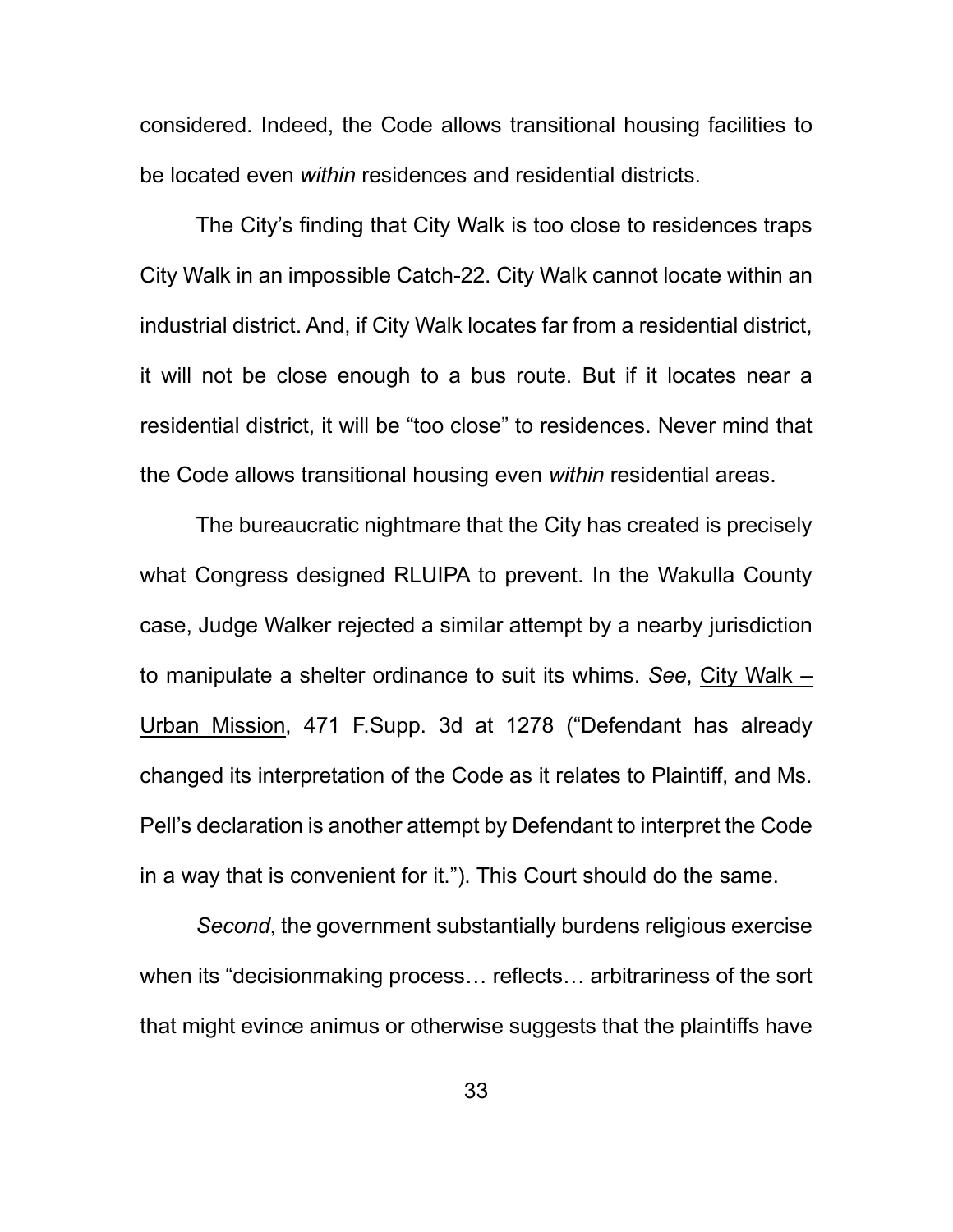been, are being, or will be (to use a technical term of art) jerked around[.]" Thai Meditation Assoc., 980 F.3d at 832 (citing Westchester Day Sch., 504 F.3d at 352; Roman Catholic Bishop of Springfield, 724 F.3d at 96–97). This type of arbitrariness occurs where "regulators disregard[] objective criteria and instead act[] adversely to a religious organization based on the objections of a 'small but influential' group in the community." Roman Catholic Bishop of Springfield, 724 F.3d at 96–97 (quoting Westchester Day Sch., 504 F.3d at 346).

That is precisely what happened here. The City affirmatively conceded that City Walk met all the objective site-plan criteria. However, the City denied City Walk's application based solely on its purported failure of the subjective "character-of-the-neighborhood" criterion. And the City's denial (as well as its abrupt about-face toward partnering with City Walk) followed swiftly on the heels of objections from a few influential local community members. The suspect timing of the City's change in posture toward City Walk - coupled with its alternative-denying, Catch-22 reading of the code - gives rise to an unavoidable inference of the kind of arbitrariness, animus, or other "jerking around" that RLUIPA prohibits.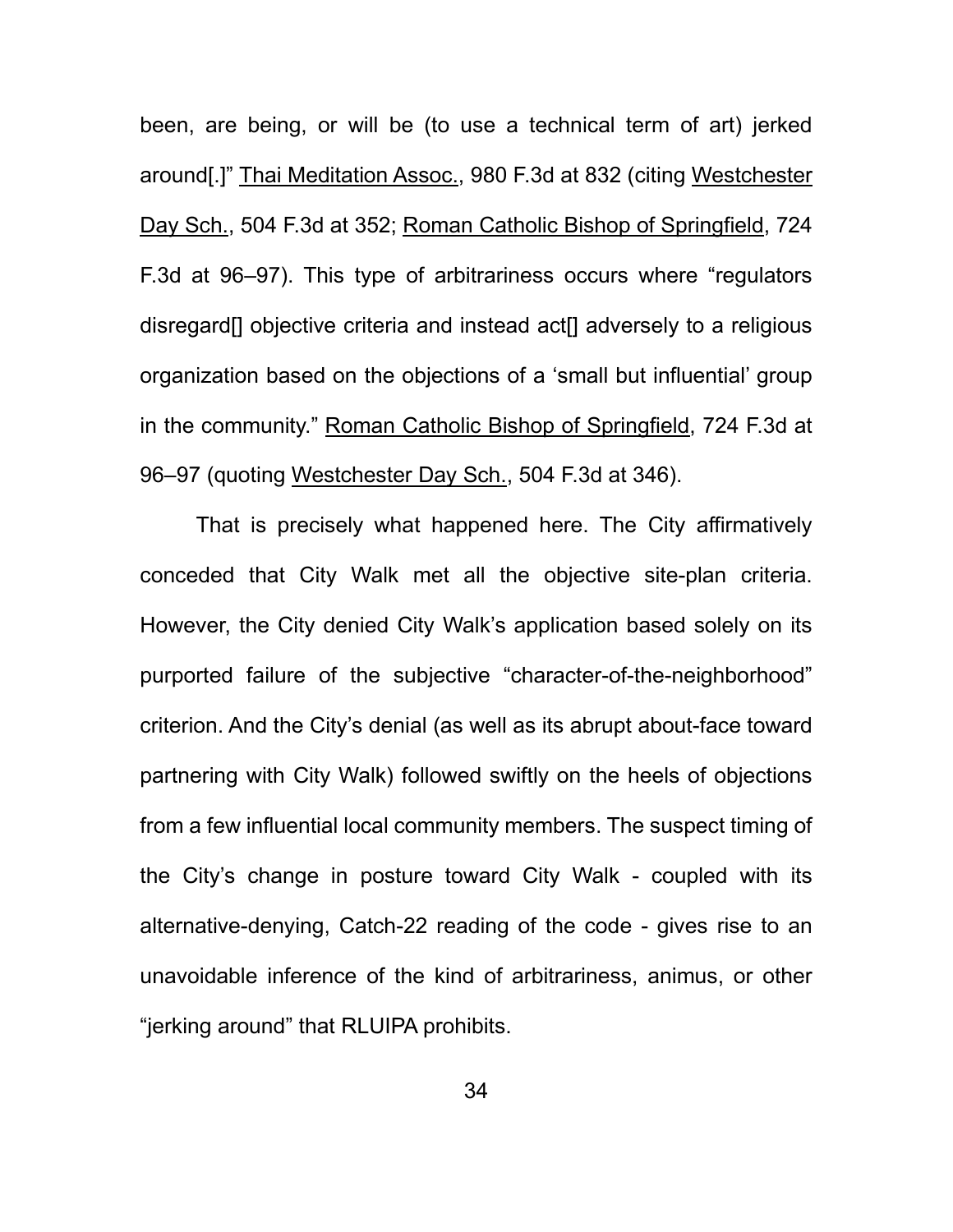*Third*, the government substantially burdens religious exercise when the applicant lacks an "opportunity to submit modified applications that might satisfy the City's objections[.]" Thai Meditation Assoc., 980 F.3d at 832, *citing* Westchester Day Sch., 504 F.3d at 349; Bethel World Outreach, 706 F.3d at 558. Such is the case here. The City has insisted on relying upon outdated calls for service data attributable to its own conduct and has found that City Walk is located too close to a residential district, while simultaneously requiring proximity to a bus route and prohibiting location in industrial areas.

As explained above, this byzantine regulatory approach leaves City Walk with no real alternative locations. No modified application could appease the City, nor did the City suggest conditions to its approval which might address any perceived problems. The same subjective "defects" could be conjured up for any other site located anywhere in the community. Indeed, even if a modified application could succeed - and here it could not - the "substantial delay, uncertainty, and expense" of relocating a homeless ministry would itself be a substantial burden. Harbor Missionary Church, 642 F. App'x at 729.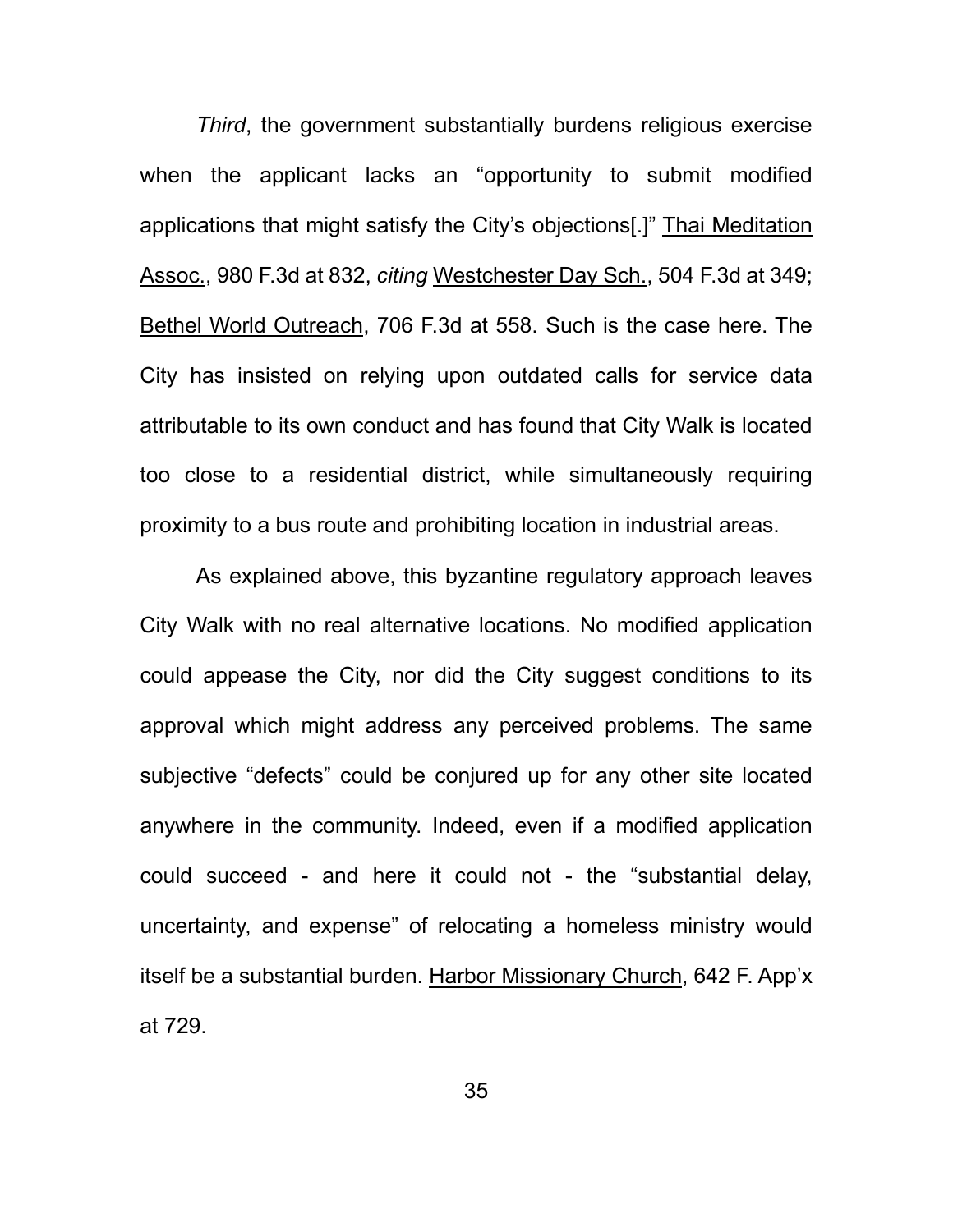*Fourth*, the government substantially burdens religious exercise when "the alleged burden is properly attributable to the government (as where, for instance, a plaintiff had a reasonable expectation of using its property for religious exercise[.])" Thai Meditation Assoc., 980 F.3d at 832, *citing* Jesus Christ is the Answer Ministries, Inc. v. Baltimore Cty., 915 F.3d 256, 261 (4th Cir. 2019) and Bethel World Outreach, 706 F.3d at 557.

By any measure, City Walk had such a reasonable expectation. Indeed, that expectation arose from the City's own conduct. When the City experienced a homelessness crisis, City Walk opened its doors to the City. Even though operating a higher-risk, low-barrier shelter was not its chosen ministry, City Walk came to the City's aid. The City transported scores of the general homeless population to City Walk, offered supplies to help City Walk deal with the influx, made verbal representations concerning grants that might be available, and otherwise partnered with City Walk to address the crisis. And City Walk's partnership with the City saved hundreds of thousands of dollars on critical services that the City would otherwise have had to provide for itself.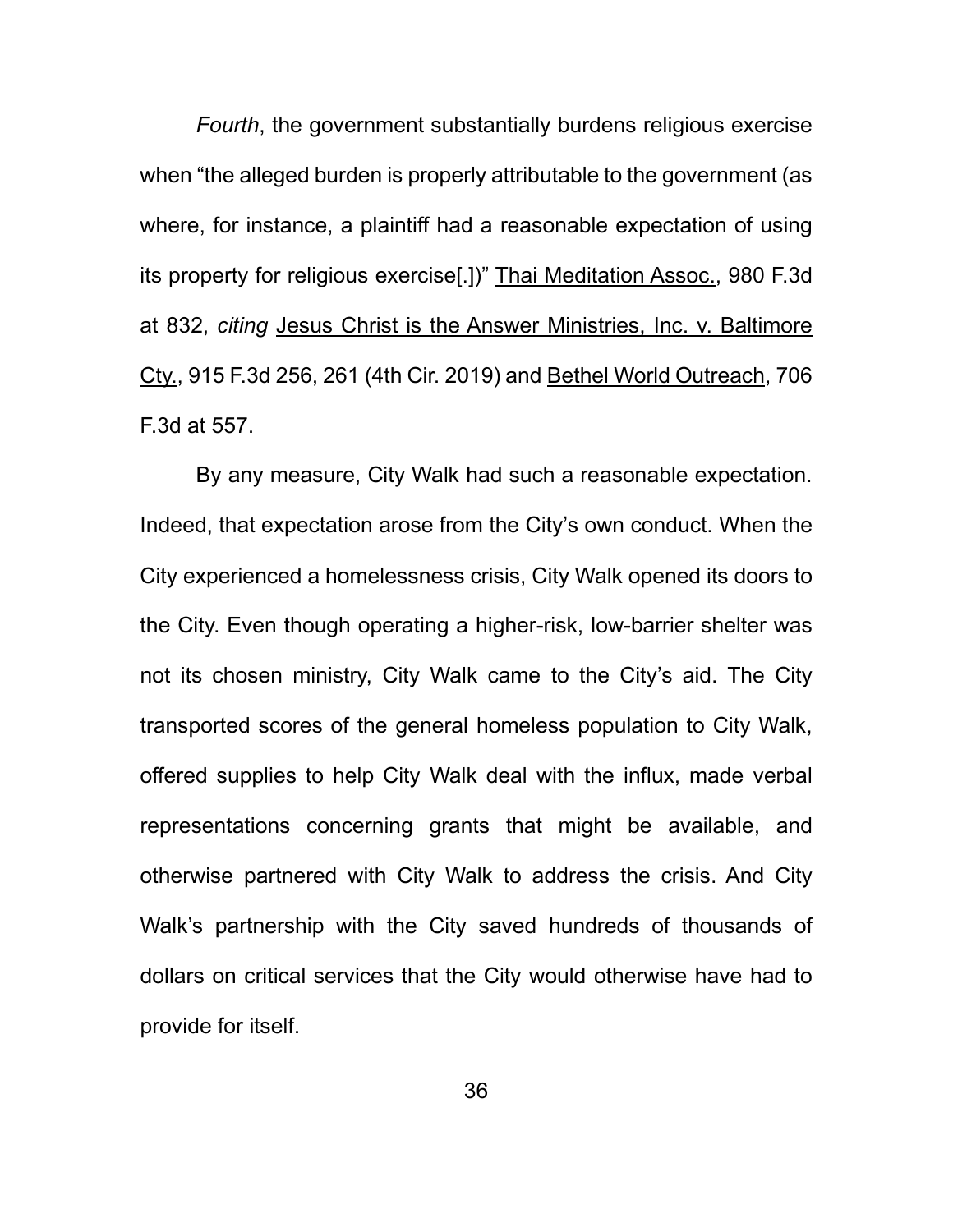Any reasonable person would have concluded that the same City which encouraged City Walk to operate a higher-risk, higher-volume shelter for the general homeless population, would not object to City Walk's operation of a lower-risk, lower-volume supportive housing facility at the same location. Given the undisputed history between the parties, City Walk certainly had a reasonable expectation that it would be permitted to engage in its chosen ministry, which posed a far smaller risk to the surrounding area. **[9](#page-55-0)**

## **C. The City cannot Satisfy Strict Scrutiny.**

Because the City has substantially burdened City Walk's ministry, RLUIPA requires the City to demonstrate that the burden passes strict scrutiny. 42 U.S.C. §2000cc(a)(1). Specifically, the City must

<span id="page-55-0"></span>**<sup>9</sup>** All of the above conduct by the City - its *de facto* elimination of alternative locations, its bending to political pressure instead of objective criteria, its denial of any real opportunity to file a successful future application, and its past partnership with City Walk in running a low-barrier shelter - readily distinguish this case from Westgate Tabernacle, Inc. v. Palm Beach County, 14 So.3d 1027 (4th DCA 2009). There, a church seeking to operate a homeless shelter "ha[d] not applied for the required permits," church officials "had found a suitable alternative location for the shelter," and there was no evidence that the county induced the church to run a shelter. Id. at 1032.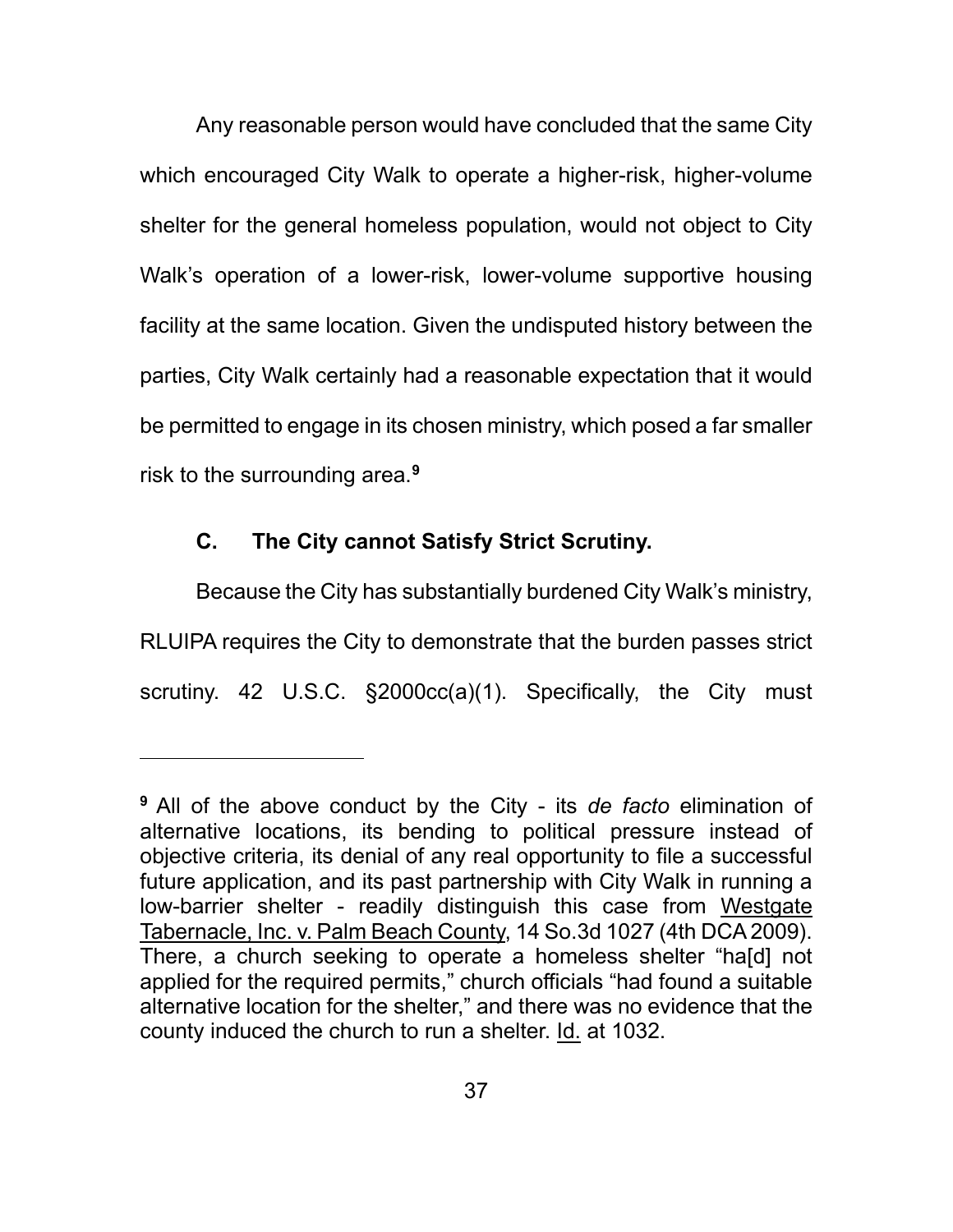demonstrate "that imposition of the burden on [City walk]… is in furtherance of a compelling governmental interest" and that it "is the least restrictive means of furthering that compelling governmental interest." Id.

The City cannot meet this stringent test. As an initial matter, its own conduct in inducing City Walk to operate a higher-risk, low-barrier shelter at the same location belies any claim that it has *any* legitimate interest - much less a compelling one - in suppressing City Walk's lower-risk supportive housing ministry. But in any event, the City's ambiguous interest in preserving the area's "character" is not compelling; the outdated calls-for-service data upon which the City relied undermine its contention that shutting down City Walk will serve any governmental interest; and there exist less intrusive means of achieving the City's interest without shutting down City Walk's ministry.

**1. The City's Active Partnership with City Walk in Operating a Higher-Risk Cold Weather Shelter Is Antithetical to Its Later Claim that City Walk's Supportive Housing Ministry Harms the Public interest.**

As an initial matter, the City's past conduct precludes it from asserting *any* legitimate interest in attempting to shut down City Walk's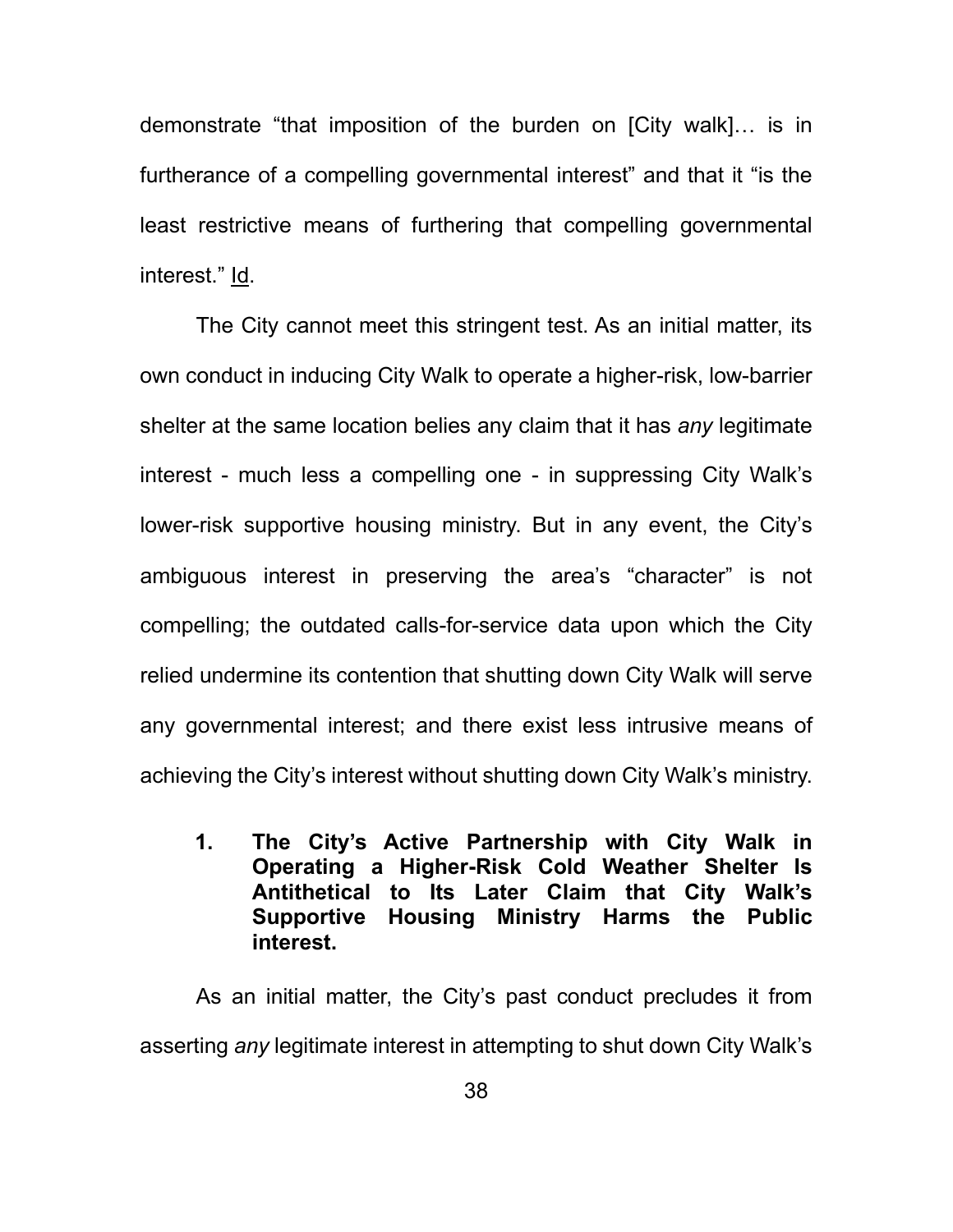supportive housing ministry. This is because, for several months at the very same location, the City transported scores of the general homeless population to City Walk and otherwise induced it to operate a higher-risk, low-barrier shelter.

City Walk's ministry is both lower risk and lower volume than the homeless shelter that the City encouraged it to operate. That is because City Walk's residents must commit to a program, and City Walk selectively chooses its residents based on the likelihood that they can complete the program and transition to self-sufficient housing. It is obvious that this ministry will pose far less risk to the surrounding area than the low-barrier shelter that the City promoted. And the record bears that out - calls for service receded to baseline levels once the City stopped transporting the general homeless population to City Walk and City Walk resumed its more selective supportive housing ministry.

For the City to argue that City Walk's lower-risk, lower-volume ministry threatens the surrounding area - after it induced City Walk to operate a higher-risk, higher-volume shelter at the very same location - is the kind of duplicity that RLUIPA will not tolerate.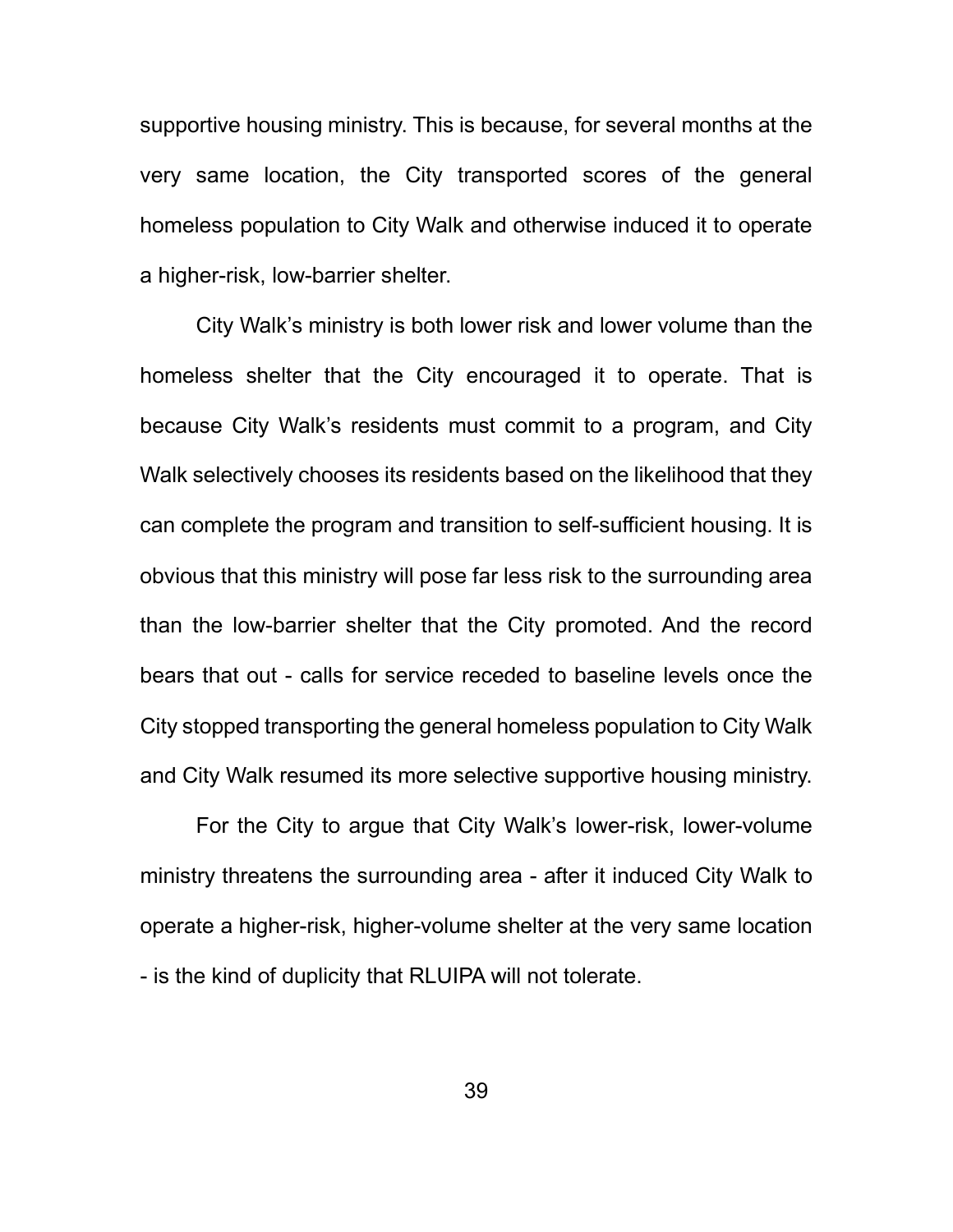### **2. The City's Vague Interest in Preserving the "Character" of the Surrounding Area is not Compelling.**

To justify its suppression of City Walk's ministry, the City cited an interest in preserving the "character" of the surrounding area. This interest is too vague to qualify as compelling.

A general interest in enforcement of land-use regulations does not satisfy RLUIPA's strict-scrutiny standard. Strict scrutiny requires "a more precise analysis." Fulton v. City of Philadelphia, 141 S. Ct. 1868, 1881 (2021). "Rather than rely on 'broadly formulated interests,' courts must 'scrutinze[] the asserted harm of granting specific exemptions to particular religious claimants." Id., *quoting* Gonzales v. O Centro Espirita Beneficente Uniao do Vegetal, 546 U.S. 418, 431 (2006). Stated another way, RLUIPA directs courts "to 'scrutinize[e] the asserted harm of granting specific exemptions to particular religious claimants' and 'to look to the marginal interest in enforcing' the challenged government action in that particular context." Holt v. Hobbs, 574 U.S. at 362-63, *quoting* Burwell v. Hobby Lobby Stores, Inc., 573 U.S. 682, 726–27 (2014)); *See, also*, Mast v. Fillmore Cty., 141 S. Ct. 2430, 2430 (2021) (Gorsuch, J., concurring).

40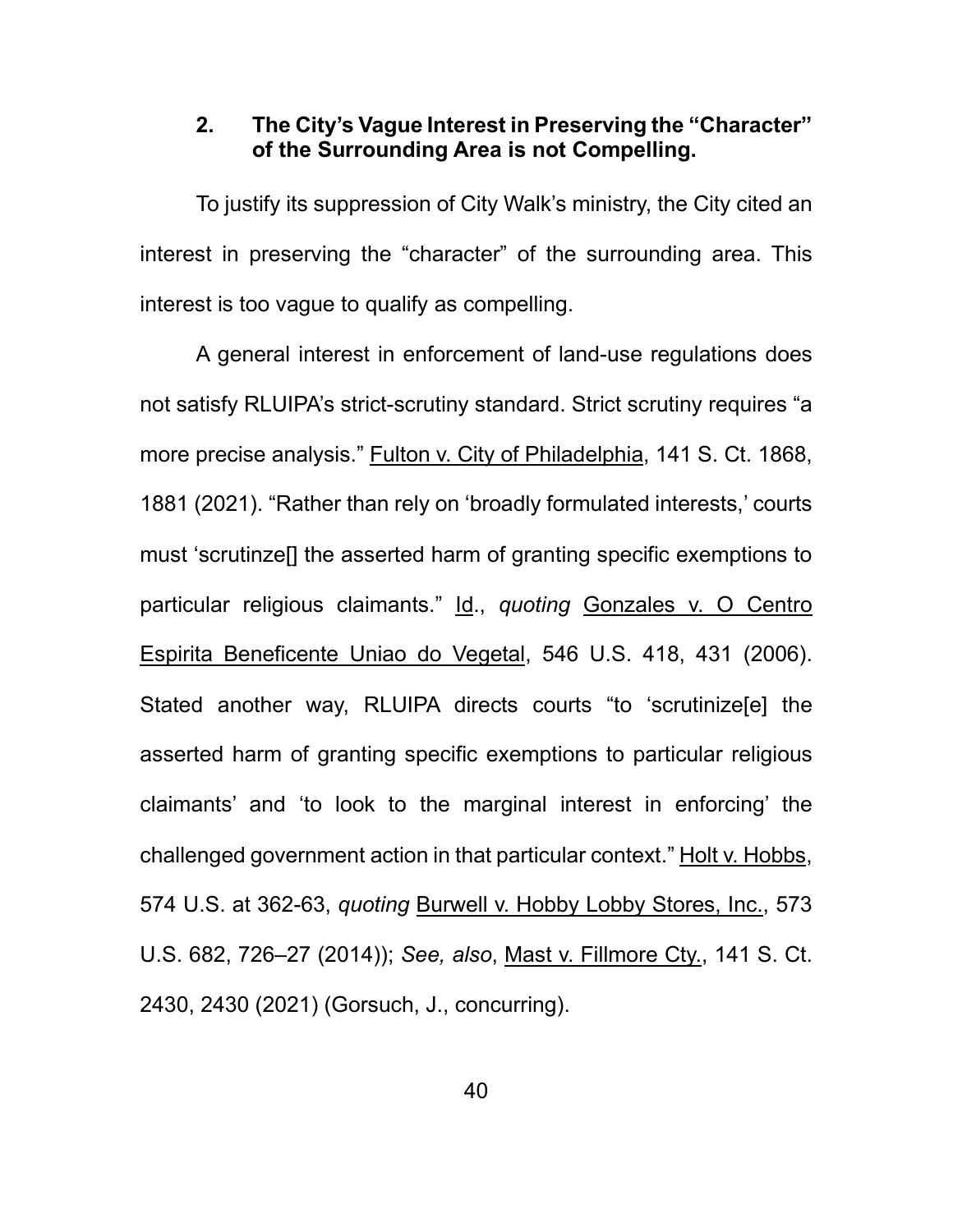In the Wakulla County case, Judge Walker rejected an amorphous, generalized interest that was similar to the one that the City has asserted here:

Defendant's justification boils down to its interest in enforcing its zoning regulation and furthering its zoning regulation's purpose in a general way. That is not enough. Defendant must establish that it has a compelling interest in excluding Plaintiff's use of the Property as intended from RR-1 zoning district. This makes sense. If Defendant could merely show a compelling interest in enforcing zoning regulations in general, then the compelling interest prong of the strict scrutiny test would eviscerate RLUIPA cases.

City Walk – Urban Mission, 471 F. Supp.3d at 1287. Because the City

has failed to come forward with the kind of particularized interest that

RLUIPA requires, it cannot justify its attempted termination of City

Walk's ministry.

## **3. The City has Failed to Demonstrate that Shutting Down City Walk's Ministry will Further its Interest.**

Putting aside the vagueness of the City's stated interest, the City cannot show that shutting down City Walk will advance any compelling interest that it might otherwise assert. In support of its decision to deny City Walk's site-plan application - which predicated its attempt to fine City Walk out of existence - the City cited only irrelevant evidence: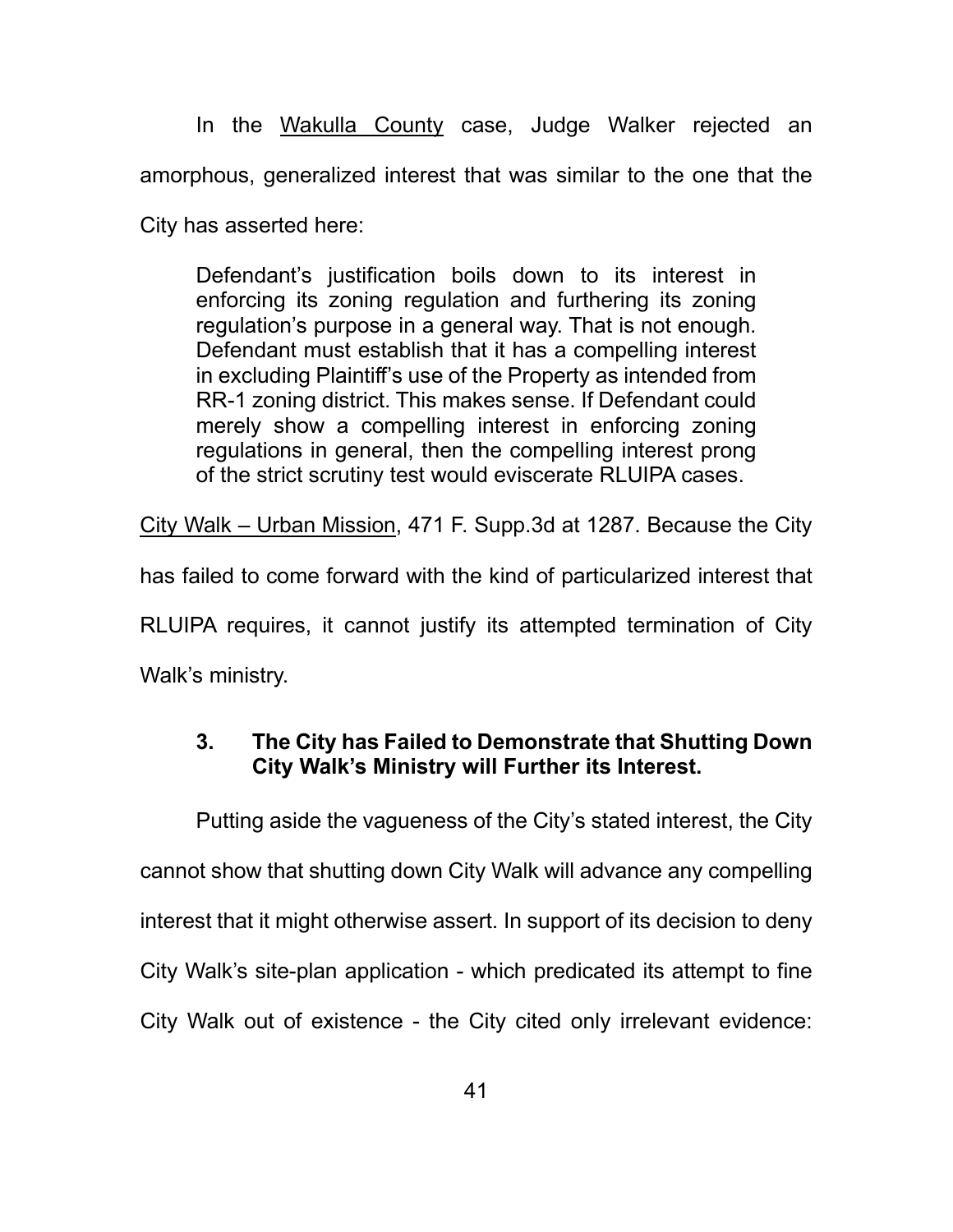routine neighborhood complaints and the temporary spike in calls for service (i.e., the "public nuisance") that the *low-barrier shelter* had generated. **[10](#page-60-0)** The City ignored the fact that once City Walk resumed its supportive housing ministry - the ministry at issue here - calls for service receded to baseline levels. In other words, in attempting to shut down City Walk, the City relied on a temporary spike in calls for service to which its own conduct had contributed, and which was not associated with the ministry it sought to shut down.

Whatever RLUIPA's strict scrutiny requires, it certainly requires the government to show that the problem it seeks to solve is not a

<span id="page-60-0"></span>**<sup>10</sup>** The neighborhood opposition to City Walk in this case resembles the neighborhood opposition to a temple and religious school in Westchester Day School v. Village of Mamaroneck, 417 F. Supp. 2d 477 (S.D.N.Y. 2006), *aff'd*, 504 F.3d 338 (2d Cir. 2007). In an earlier opinion, the district court was "'firmly convinced' that the Board's articulated reasons did not result from a 'fair balancing' but were rather influenced by 'public outcry, a paradigm of ... NIMBY (Not In My Backyard) syndrome.'" Westchester Day Sch. v. Vill. of Mamaroneck, 386 F.3d 183, 186–87 (2d Cir. 2004). After trial, the court concluded that the zoning decision was made "under intense and unrelenting pressure from politically well-connected neighboring residents, including a recent ex-Chairman of the ZBA." Westchester, 417 F. Supp. 2d at 570.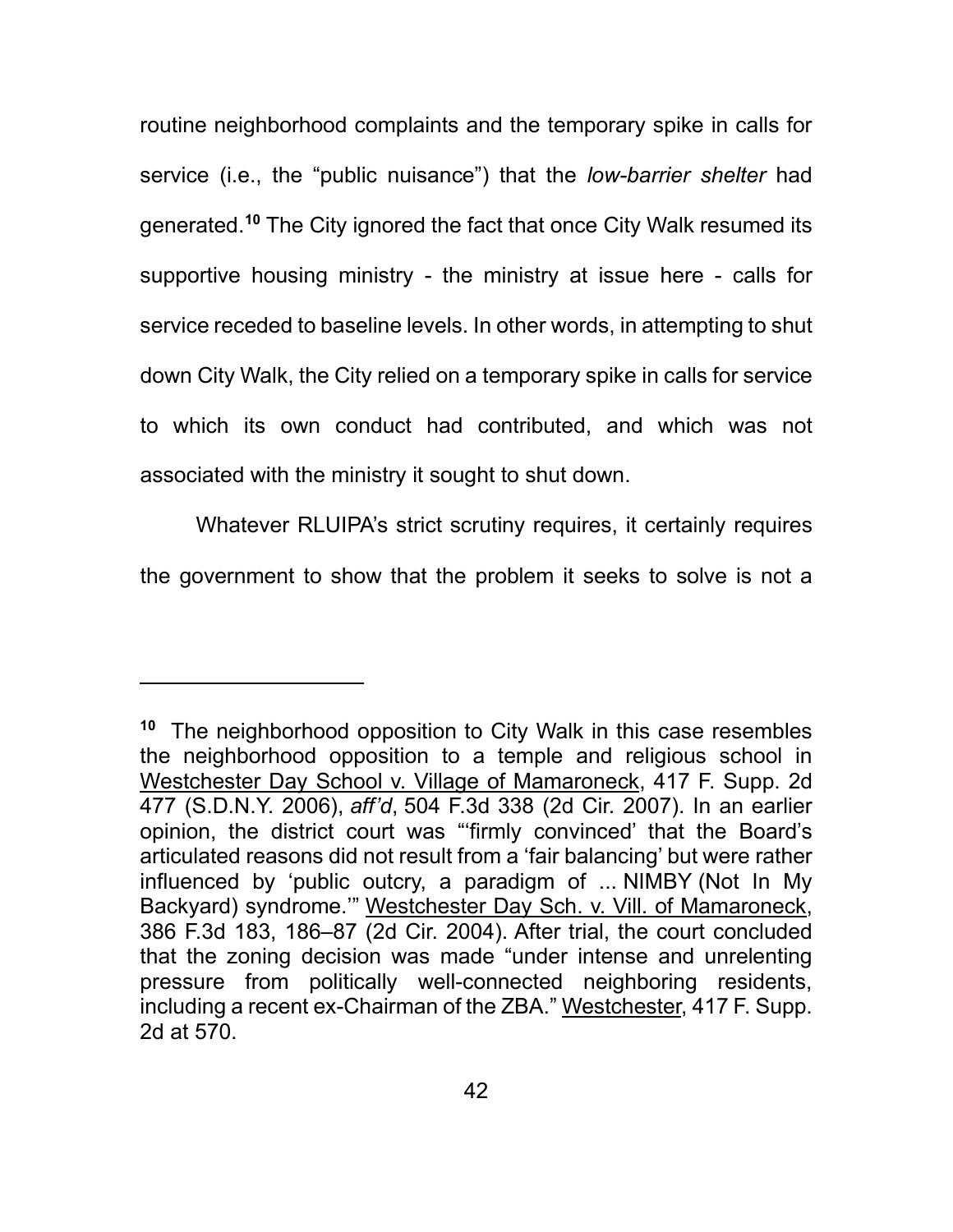temporary one of its own creation. Here, the City fails that basic requirement.

#### **4. Shutting Down City Walk's Ministry is not the Least Restrictive Means to Further the City's Interest.**

Even assuming *arguendo* that the City could demonstrate that a compelling interest is implicated here, it could achieve that goal through means that are less restrictive than refusing to approve any site plan and attempting to fine City Walk's vital ministry out of existence. Rather than try to force City Walk to close its doors and put its residents back on the streets, the City could have asked City Walk to agree to a capacity limitation. It could have asked City Walk to install privacy fencing and instruct its residents to abide by a curfew. Likewise, it could have asked City Walk to install additional security cameras and lighting, to implement additional criteria for screening its residents, or to adopt any number of other measures that would address its concerns. *See*, Harbor Missionary Church, 642 F. App'x at 728, 730 (concluding that a city may have failed RLUIPA's least-restrictivemeans requirement when it denied a conditional-use permit for a church's homeless ministry due to public nuisance concerns - including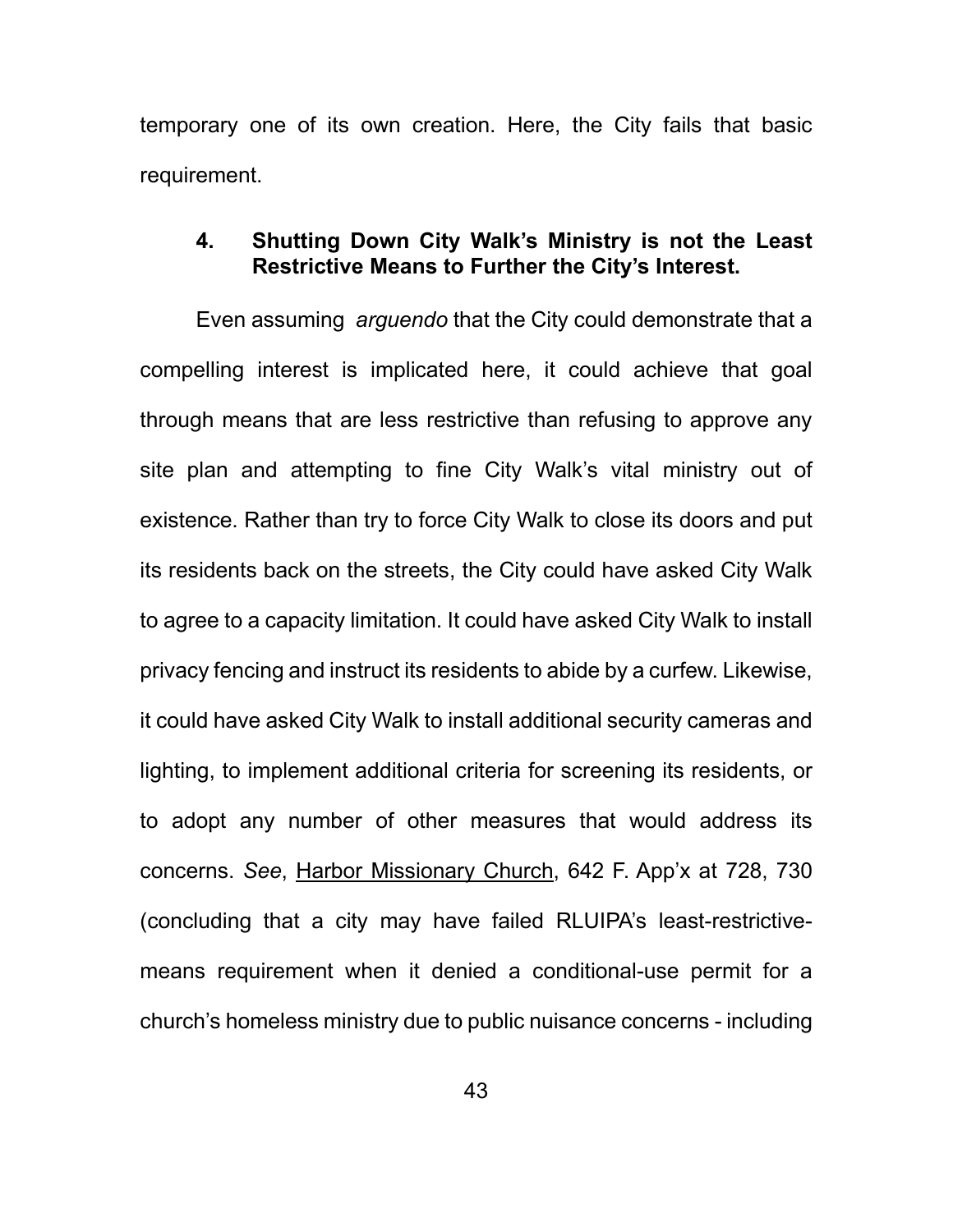"threats, trespassing, public nudity, and substance abuse" - because "[t]he application detailed a wide variety of measures the Church had implemented to address the concerns of its neighbors").

Ironically, the City's chosen blunt instrument - attempting to force City Walk to entirely cease its ministry and to abandon its residents to the streets - is far more likely to threaten the City's governmental interests than it is to serve them. City Walk's supportive housing program gives its residents not only a place to stay, but also employment opportunities, counseling and therapy services, and other vital support designed to keep them off the street and to transition them to full-time housing. In other words, City Walk's ministry *reduces* homelessness. It also saves the City money by providing resources that the City otherwise would have to provide with its own funds. Most importantly, City Walk saves both souls *and lives*.

By attempting to shut down City Walk rather than exploring the many available less restrictive alternatives, the City not only failed RLUIPA's least-restrictive-means requirement, but also cut off its nose to spite its face.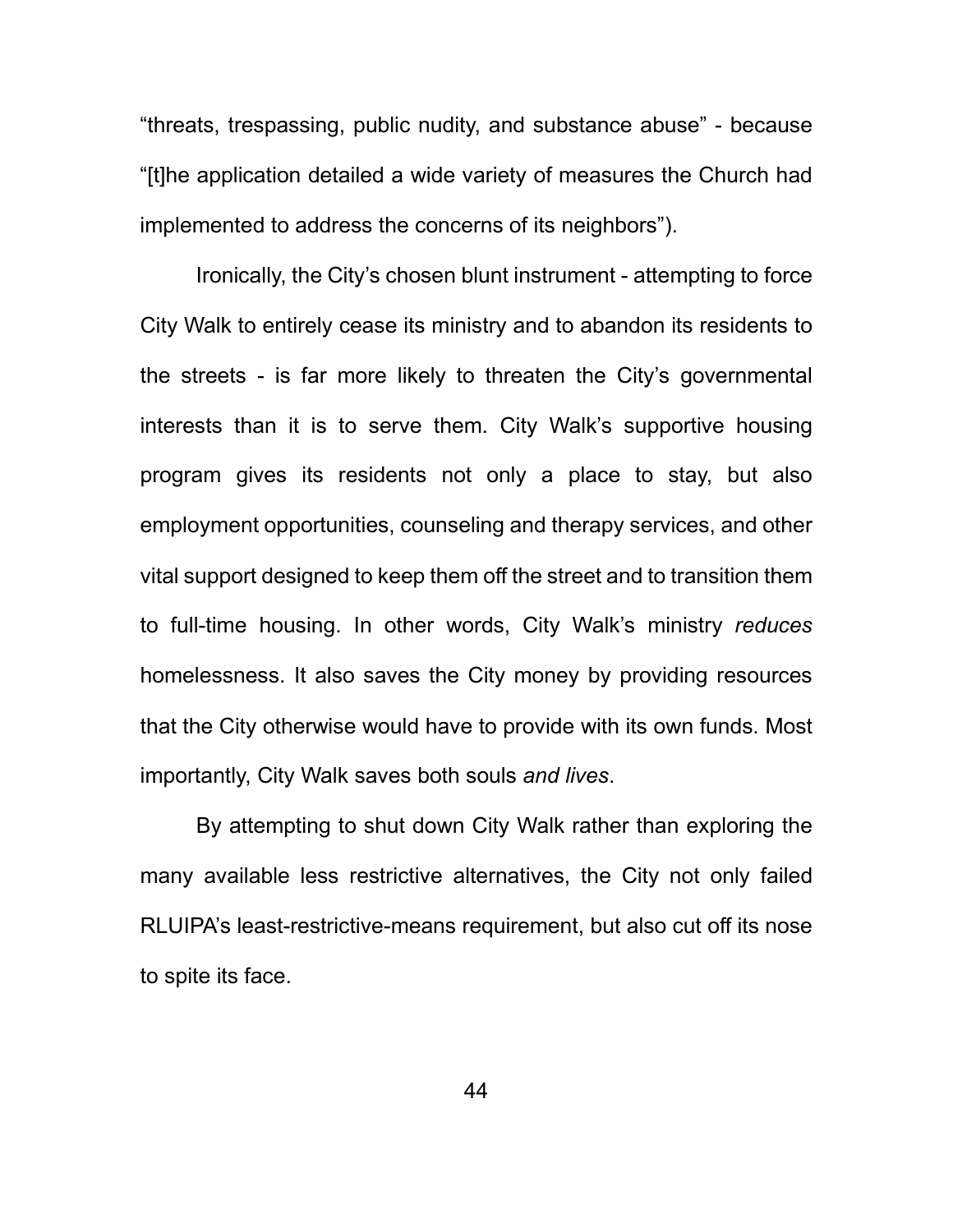### **II. THE CITY'S ENFORCEMENT OF ITS SITE PLAN DENIAL VIOLATES FRFRA.**

Like RLUIPA, Florida law also presumptively prohibits

government actions that substantially burden exercises of religion.

Under Florida's Religious Freedom Restoration Act (FRFRA):

The government shall not substantially burden a person's exercise of religion, even if the burden results from a rule of general applicability, except that government may substantially burden a person's exercise of religion only if demonstrates that application of the burden to the person… [i]s in furtherance of a compelling governmental interest [and] [i]s the least restrictive means of furthering that compelling governmental interest.

### §761.03(1), Fla.Stat.

The elements of a FRFRA claim are exactly the same as the elements of a RLUIPA substantial-burden claim. *See*, Primera Iglesia Bautista Hispana of Boca Raton, Inc. v. Broward Cty., 450 F.3d 1295, 1303 (11th Cir. 2006) ("The [district] court also concluded that, since the standard for finding a violation of FRFRA and RLUIPA's substantial burden provision are identical, there was no violation of the FRFRA."); Temple B'Nai Zion, Inc. v. City of Sunny Isles Beach, 2012 WL 12893941 at \*5 (S.D. Fla. 2012) ("Plaintiff's FRFRA claim follows federal law."), *vacated and remanded on other grounds*, 727 F.3d 1349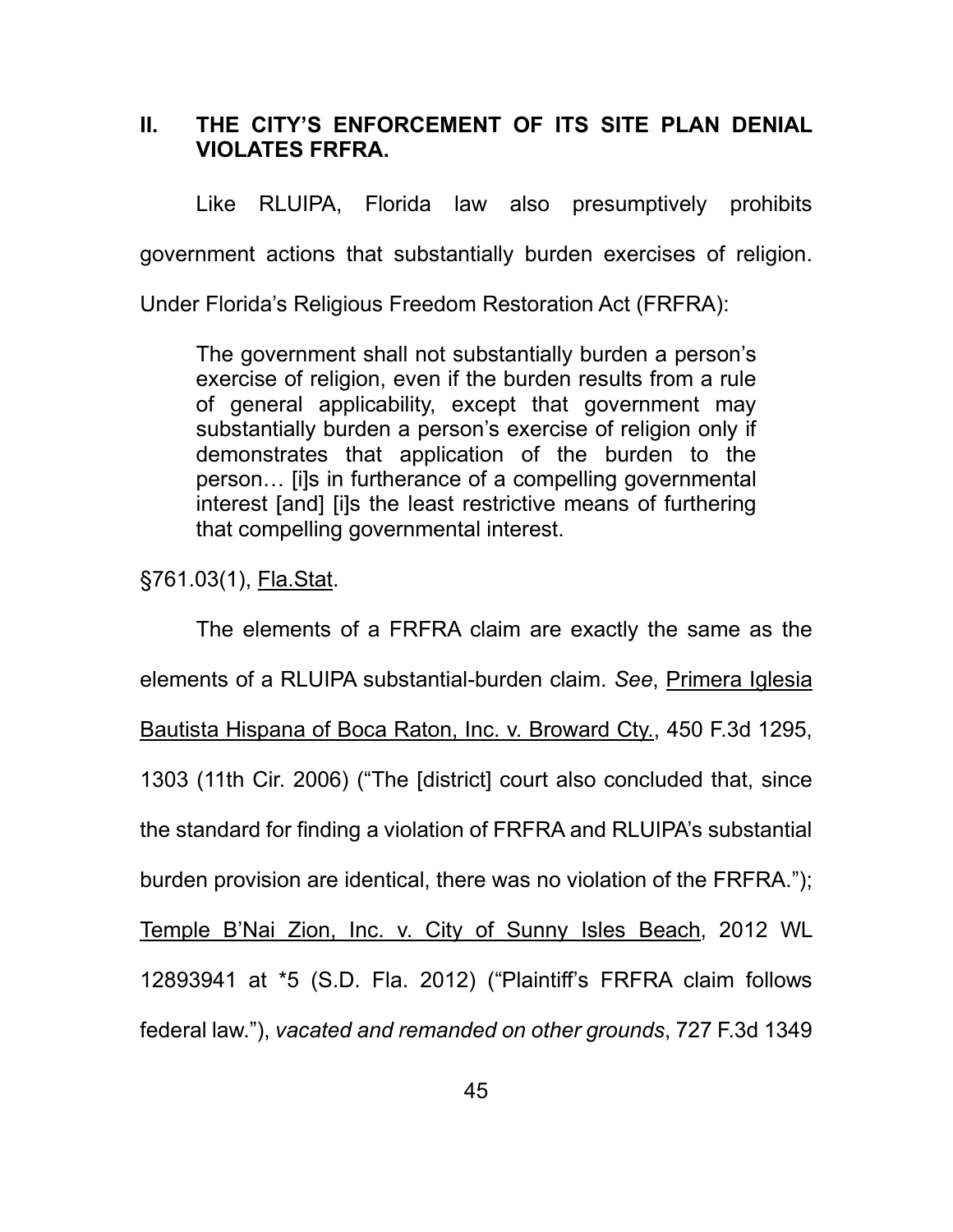(11th Cir. 2013); Corouthers v. Flowers, 2011 WL 1321833 at \*5 (N.D.

Fla. 2011) ("[C]ourts apply the same analysis under RLUIPA to claims under FRFRA.").

Therefore, for all the reasons discussed above, the City's attempted shutdown of City Walk's ministry violates FRFRA.

## **III. THE CITY IS ESTOPPED FROM ENFORCING ITS SITE PLAN REQUIREMENT BECAUSE CITY WALK REASONABLY RELIED ON THE CITY'S DE FACTO APPROVAL OF ITS USE AND ACTIVE PARTICIPATION IN ITS OPERATIONS.**

**STANDARD OF REVIEW:** "Review of whether the trial court has applied the correct legal rule is de novo, because the application of an incorrect rule is erroneous as a matter of law." Vaughn v. State, 711 So.2d 64, 66 (Fla. 1st DCA 1998); *See, also*, Landmark Am. Ins. Co. v. Studio Imports, Ltd., Inc., 76 So.3d 963, 964 (Fla. 4th DCA 2011) ("The standard of review of a trial court's denial of a motion to dismiss is de novo.").

The code enforcement orders cannot stand for another reason

independent of City Walk's RLUIPA and FRFRA claims: the City must

be estopped from requiring City Walk to obtain a Type B site plan and

from imposing fines for actions that the City not only encouraged, but

in which the City actively participated.

"Equitable estoppel is based on principles of fair play and essential justice and arises when one party lulls another party into a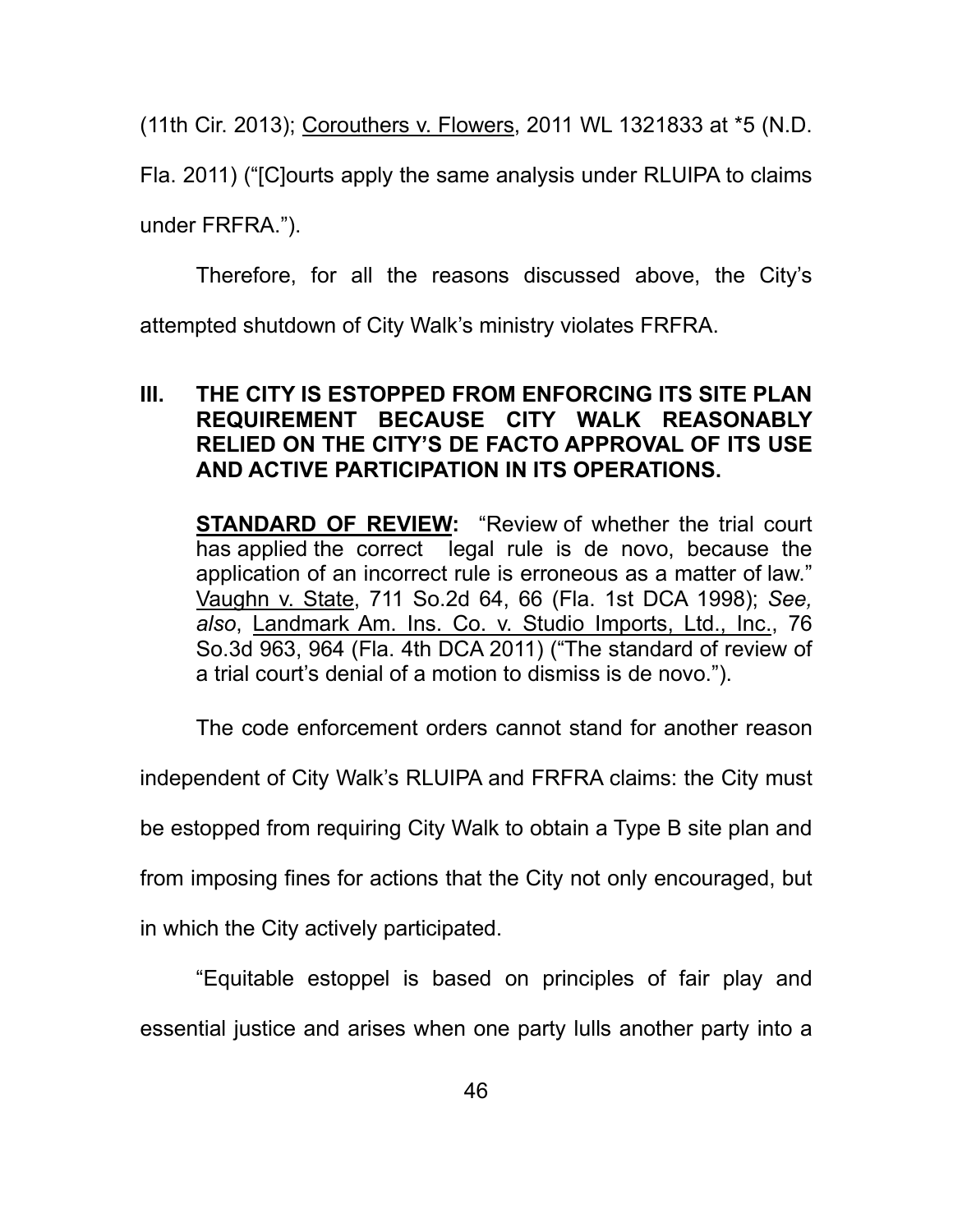disadvantageous legal position….". Major League Baseball v. Morsani, 790 So.2d 1071, 1076 (Fla. 2001). Government entities are subject to an estoppel defense. *See*, Bair v. City of Clearwater, 196 So.3d 577, 584 (Fla. 2d DCA 2016) ("Florida courts recognize that equitable estoppel may be invoked against a governmental entity…").

"The elements which must be present for application of estoppel are: '(1) a representation as to a material fact that is contrary to a later-asserted position; (2) reliance on that representation; and (3) a change in position detrimental to the party claiming estoppel, caused by the representation and reliance thereon."" Council Bros., Inc. v. City of Tallahassee, 634 So.2d 264, 266 (Fla. 1st DCA 1994) (*quoting* Dep't of Revenue v. Anderson, 403 So.2d 397, 400 (Fla. 1981))…

…

One seeking to invoke the doctrine of estoppel against the government first must establish the usual elements of estoppel, and then must demonstrate the existence of affirmative conduct by the government which goes beyond mere negligence, must show that the governmental conduct will cause serious injustice, and must show that the application of estoppel will not unduly harm the public interest.

Council Bros., 634 So.2d at 266 (*citing* Alachua Cty v. Cheshire, 603 So.2d 1334, 1337 (Fla. 1st DCA 1992)).

Hamilton Downs Horsetrack, LLC v. State Dep't of Bus. & Pro. Regul.,

Div. of Pari-Mutuel Wagering, 226 So.3d 1046, 1051–52 (Fla. 1st DCA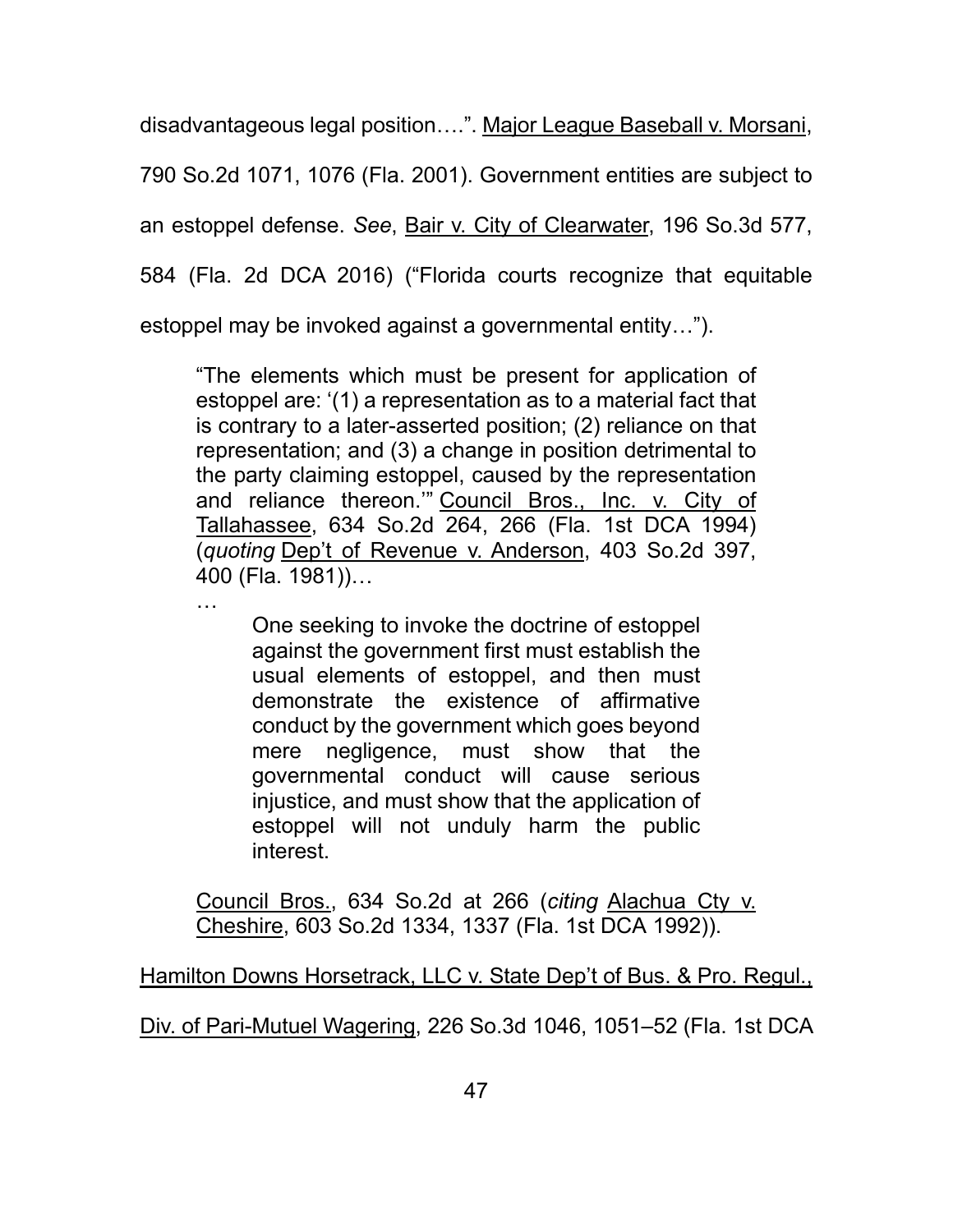2017); *See, also*, Coral Springs St. Sys., Inc. v. City of Sunrise, 371 F.3d 1320, 1334–35 (11th Cir. 2004) (citing the same elements of estoppel raised against a government entity).

Here, the City encouraged City Walk to open a facility because the City was facing a homeless crisis. City officials regularly toured the facility, and they engaged with City Walk about funding and grant arrangements. City Walk signed its lease in part because of assurances from the director of the City's public-private consortium for homeless relief. (T- 4/1 at 103, ln 1-16). The City contributed cots and portable showers for City Walk's use. City officials, including the Tallahassee Police Department, dropped off homeless individuals at City Walk. It was only when the City fielded complaints from influential citizens that political calculations led the City not only to withdraw assurances of financial support, but to attempt to crush this vital mission through code enforcement proceedings.

If ever there were a case for estoppel, this is it. *Compare*, Equity Res., Inc. v. County of Leon, 643 So.2d 1112, 1119–20 (Fla. 1st DCA 1994) ("The fact that the county continuously issued permits for the unrestricted construction of the project over a period of 18 years with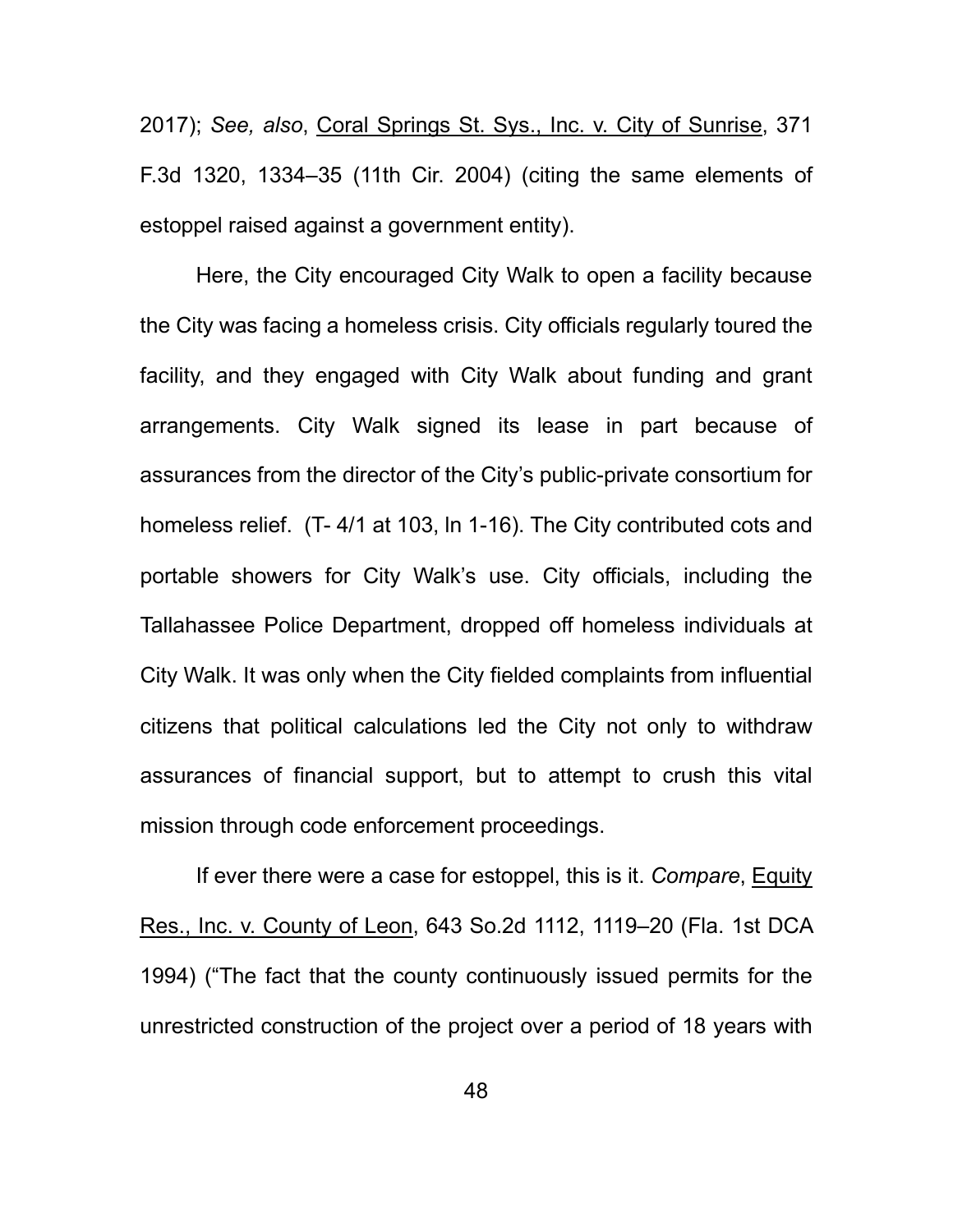knowledge of expenditures for improvements to be made… establish that it would be grossly unfair to allow the county to deny [plaintiffs] a vested right at the eleventh hour of their development…").

# **IV. THE CITY IS BARRED FROM PURSUING CODE ENFORCEMENT SANCTIONS AS A MATTER OF DUE PROCESS AND FOR FAILURE TO EXHAUST ADMINISTRATIVE REMEDIES.**

**STANDARD OF REVIEW:** Review is *de novo* when a hearing officer makes a legal error and fails to dismiss charges on legal grounds. *See*, Vaughn v. State, 711 So.2d 64, 66 (Fla. 1st DCA 1998); Landmark Am. Ins. Co. v. Studio Imports, Ltd., Inc., 76 So.3d 963, 964 (Fla. 4th DCA 2011).

The City's procedural missteps provide yet another, independent basis for reversal. Rather than wait for the conclusion of its own administrative process, the City of Tallahassee has employed strongarm tactics in an effort to force City Walk to close before it can pursue its available remedies. The City's conduct gives rise to three distinct process-oriented claims.<sup>11</sup> First, City Walk's administrative appeal

<span id="page-67-0"></span>**<sup>11</sup>** These claims are not equivalent to takings claims under the Fifth Amendment. Takings cases are analyzed under a different line of cases. *See, generally*, Mission Springs, Inc. v. City of Spokane, 954 P.2d 250, 257 (1998) ("The criteria to establish a taking are 'quite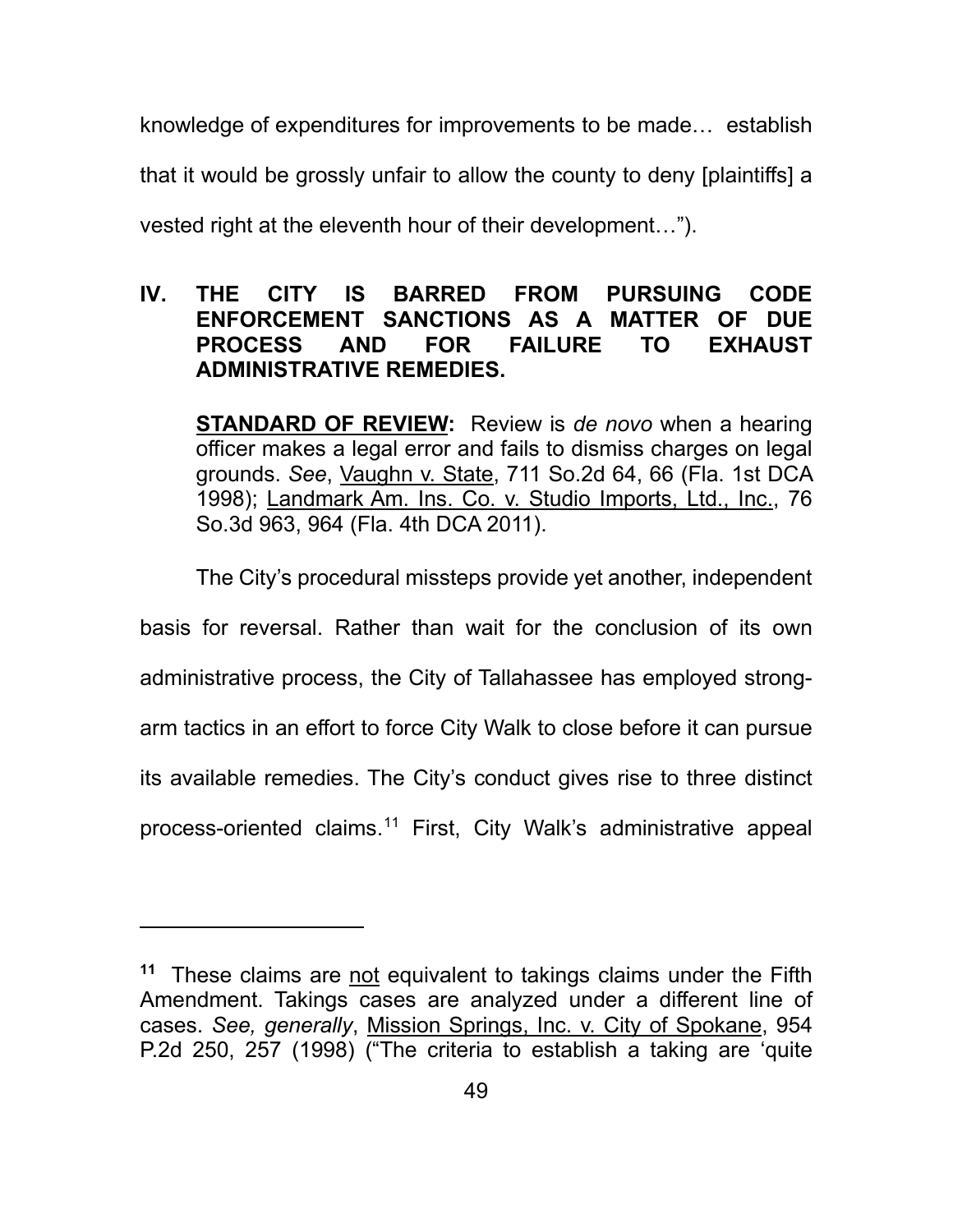challenging the denial of its site plan is still pending. If City Walk prevails in that administrative proceeding, the justification for the code enforcement fine will disappear and the code proceedings themselves will be mooted. Second, the City cannot wrongfully withhold approval of City Walk's site plan and then impose a fine based on that wrongful withholding. Third, City Walk is qualified for the site plan in all respects, and the City's decision to withhold approval was arbitrary and capricious.

The key to City Walk's exhaustion and due process claims is the fact that Tallahassee has imposed fines while City Walk's entitlement to operate a transitional residential facility remains undecided. This misuse of the Code to deny City Walk an opportunity to avail itself of its appellate remedies cannot stand.

## **A. The City Improperly Fined Appellant before Available Administrative Remedies have been Exhausted.**

The doctrine of exhaustion of administrative remedies requires

different' from that required to establish a deprivation of property for want of due process….").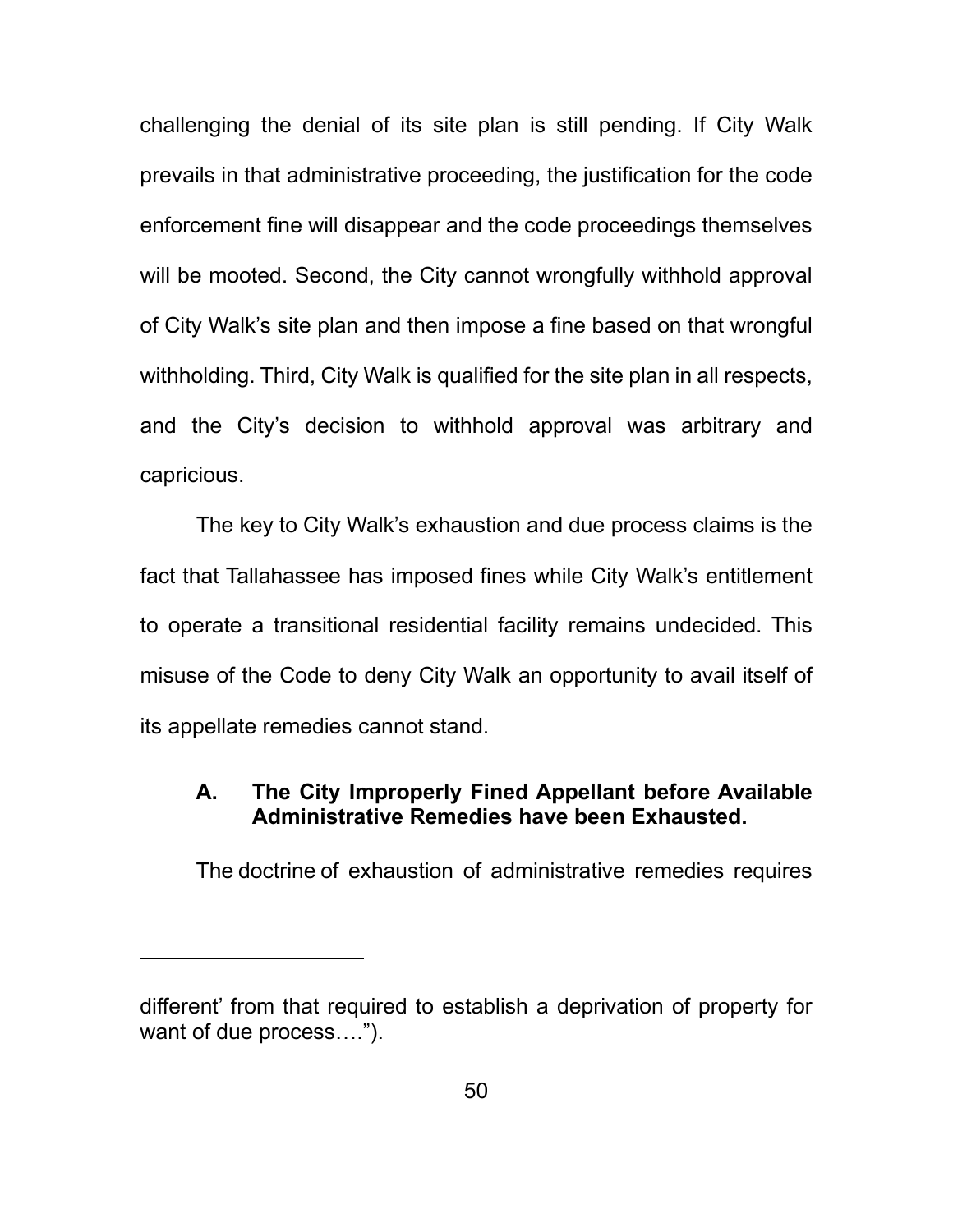that litigants conclude available administrative procedures before seeking review in alternative forums. *See*, Palm Lake Partners II, LLC v. C & C Powerline, Inc., 38 So.3d 844, 853 (Fla. 1st DCA 2010). "The doctrine of exhaustion of remedies applies to municipal governmental agencies no less than it applies to state administrative agencies subject to the Administrative Procedure Act." Id. at 853. Furthermore, cities must exhaust their administrative remedies before seeking review, just as individuals must do. *See, e.g.*, Florida Dept. of Agric. & Consumer Services v. Haire, 865 So.2d 610 (Fla. 4th DCA 2004) (requiring municipalities to exhaust administrative remedies before challenging order to destroy citrus trees affected by canker).

The City's refusal to allow its own administrative procedures to run their course prejudices City Walk. **[12](#page-69-0)** The coercive sanctions now in effect threaten City Walk's operations and interfere with its right to seek redress through available administrative and judicial remedies. The City's code enforcement proceeding also wastes administrative

<span id="page-69-0"></span>**<sup>12</sup>** Appellant raised this issue before the Special Magistrate by moving for a continuance and requesting abatement of the code-enforcement proceeding until the DRC appeal concluded. (T- 4/1 at 8-10).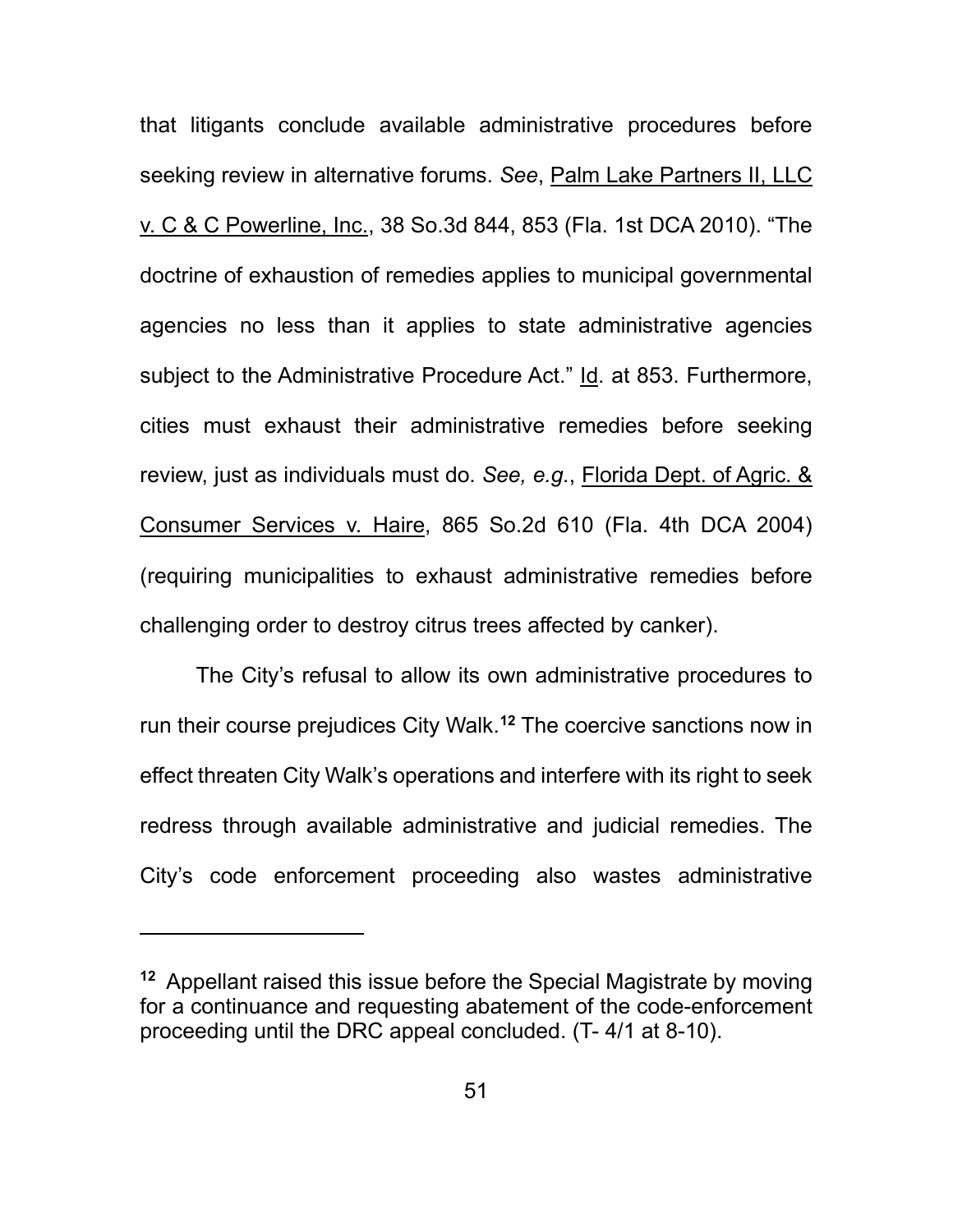resources, as a successful appeal of the DRC's decision will render the code enforcement order a nullity.

### **B. The Code Enforcement Sanctions Violate Procedural Due Process.**

 The Fourteenth Amendment's Due Process Clause provides protections that parallel the state-law exhaustion doctrine. Tallahassee violated City Walk's procedural due process rights because it failed to honor Appellant's procedural rights under its own ordinances.

In contrast, City Walk has fully complied with the City's Codes by diligently applying for and pursuing its Type B site-plan approval. The City wrongfully withheld that approval from City Walk - a violation that is central to Appellant's claims before this Court and to its reserved Federal constitutional claims. However, that initial denial is not supposed to be the end of the story. City Walk has filed an administrative appeal of that decision, which is exactly what it is supposed to do under the City's Code. That administrative decision is *not* final.

Due process requires that notice and an opportunity to be heard precede a deprivation of property rights. *See*, Massey v. Charlotte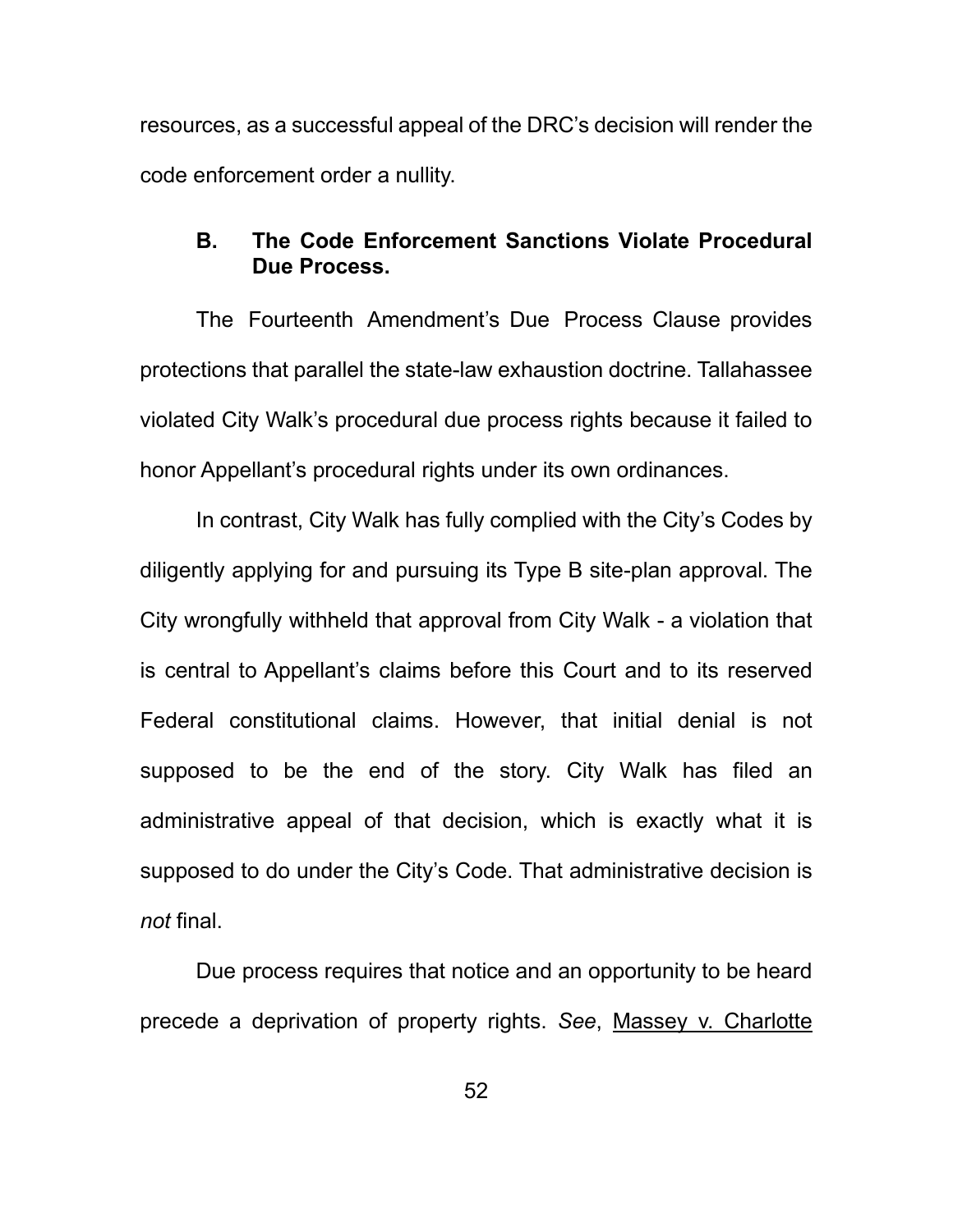County, 842 So.2d 142, 146 (Fla. 2d DCA 2003). To be sure, City Walk received notice of the code enforcement proceeding and had an opportunity to mount a defense there. However, City Walk has not yet had its day in court on the underlying question of whether it is entitled to site-plan approval (or whether such approval must be excused pursuant to RLUIPA and FRFRA). The City is not free to ignore a procedural remedy that its Code created. *Compare*, Alvey v. City of N. Miami Beach, 206 So.3d 67, 69 (Fla. 3d DCA 2016) (quashing decision where "the City failed to consider and apply its own Code"); Collier Cty. Bd. of Cty. Comm'rs v. Fish & Wildlife Conservation Comm'n, 993 So.2d 69, 72–73 (Fla. 2d DCA 2008) ("[A]n agency is required to follow its own rules."). "Where a city fails to comply with the provisions of its own Ordinance and the objective terms set out therein, then, by failing to follow its own established procedure the city denies the plaintiff its procedural due process rights." J & B Ent. v. City of Jackson, Miss., 2006 WL 1118130 at \*10 (S.D. Miss., 2006); *See, also*, Browning-Ferris Indus. of St. Louis, Inc. v. City of Maryland Heights, Mo., 747 F. Supp. 1340, 1346 (E.D. Mo. 1990) (concluding that a landowner stated a claim where the City continued issuing citations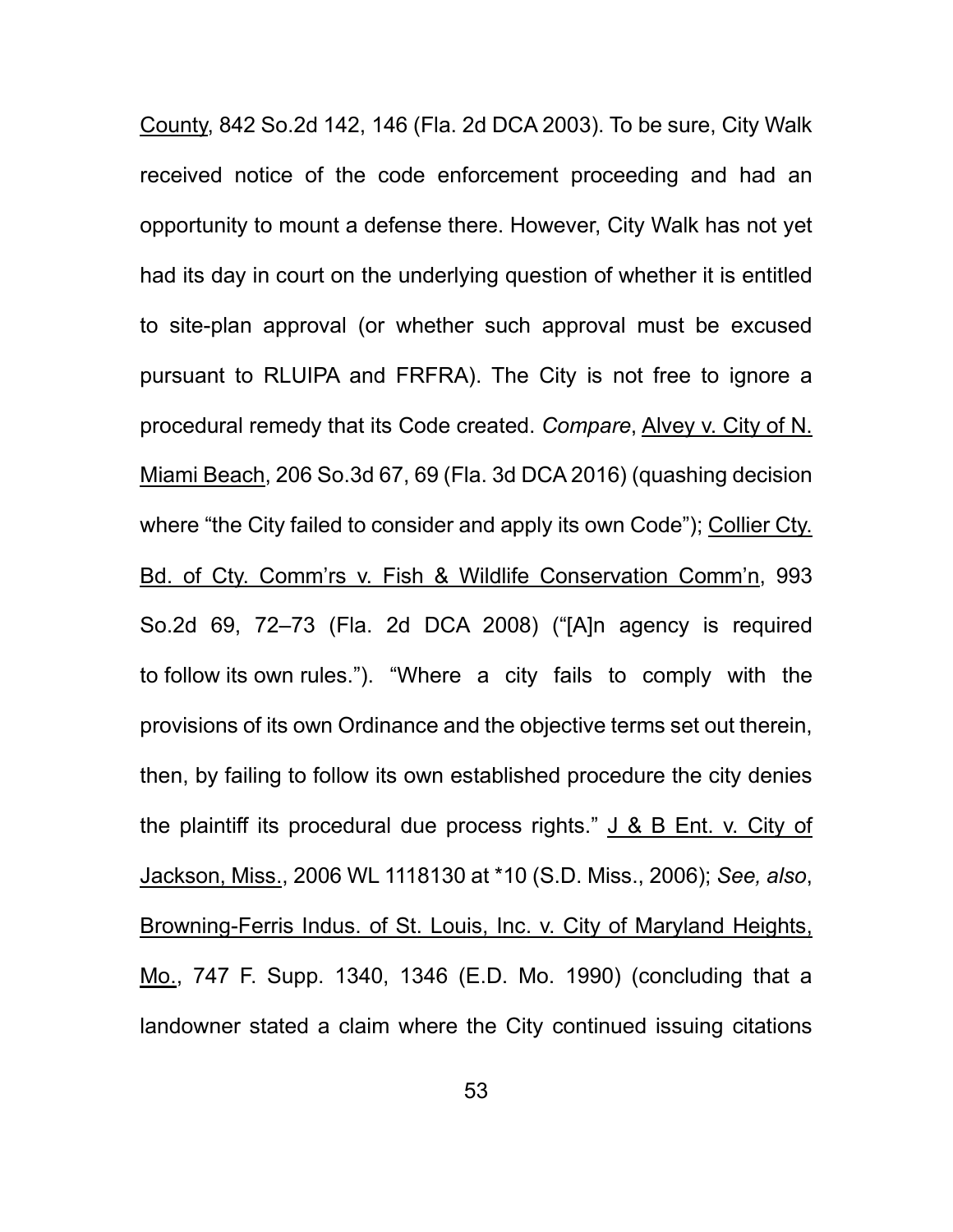with knowledge that a license application was still pending before the local planning commission).

## **C. The Code Enforcement Sanctions Violate Substantive Due Process Because the Underlying Administrative Proceeding was Arbitrary and Capricious.**

 Florida law recognizes a property right in the use and development of real property. *See*, Duvall v. Fair Lane Acres, Inc., 50 So.3d 668, 671 (Fla. 2d DCA 2010) ("The most valuable aspect of the ownership of property is the right to use it. Any infringement on the owner's full and free use of privately owned property… is a direct limitation on, and diminution of, the value of the property and the value of its ownership and accordingly triggers constitutional protections."). Where government has created a substantive property right along with procedures to administer that right, it cannot arbitrarily and capriciously withhold its approval. If it does so, it violates substantive due process. In a similar vein, if laws and procedures do not advance the asserted governmental interest, they may be unconstitutionally arbitrary and capricious. *See, generally*, Lingle v. Chevron U.S.A. Inc., 544 U.S. 528, 542, 125 S. Ct. 2074, 2083–84 (2005) ("[A] regulation that fails to serve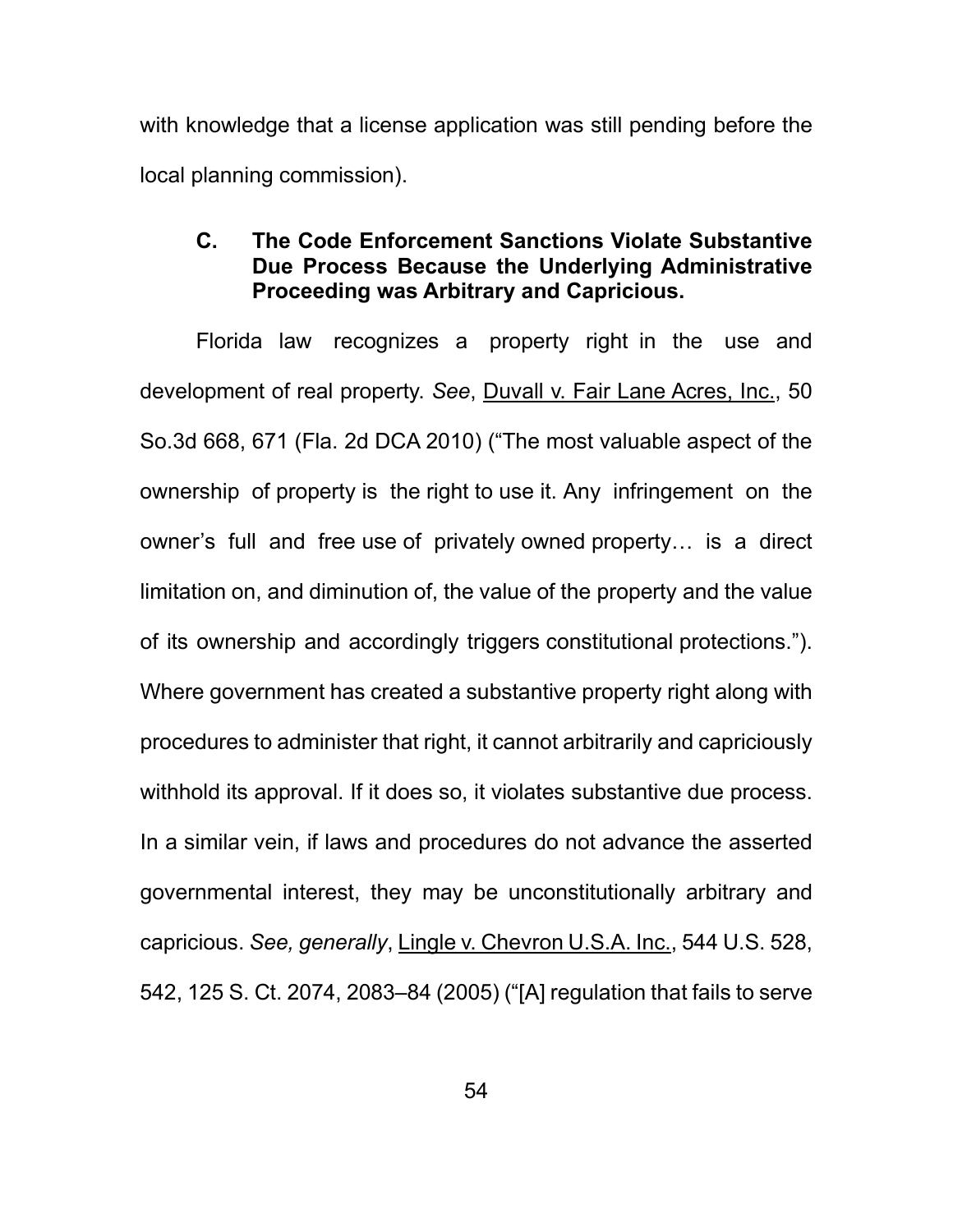any legitimate governmental objective may be so arbitrary or irrational that it runs afoul of the Due Process Clause.").

As explained above, Tallahassee's Codes infringe City's Walk's rights under RLUIPA and FRFRA. In these circumstances, substantive due process claims trigger heightened scrutiny. *See*, Troxel v. Granville, 530 U.S. 57, 65, 120 S. Ct. 2054, 2059–60 (2000), *quoting* Washington v. Glucksberg, 521 U.S. 702 (1997) ("We have long recognized that the Amendment's Due Process Clause, like its Fifth Amendment counterpart, 'guarantees more than fair process.'… The Clause also includes a substantive component that 'provides heightened protection against government interference with certain fundamental rights and liberty interests.'").

The City's refusal to approve City Walk's site plan and its decision to fine City Walk were arbitrary in several respects. It is irrational to rely on City Walk's relative proximity to residences as a reason to deny its application. Distance from residences is not a criterion set forth in §10-417; there is no statutory buffer zone. More tellingly, the Tallahassee LDC specifically allows the establishment of transitional residential facilities *within residential districts*. S*ee*, §10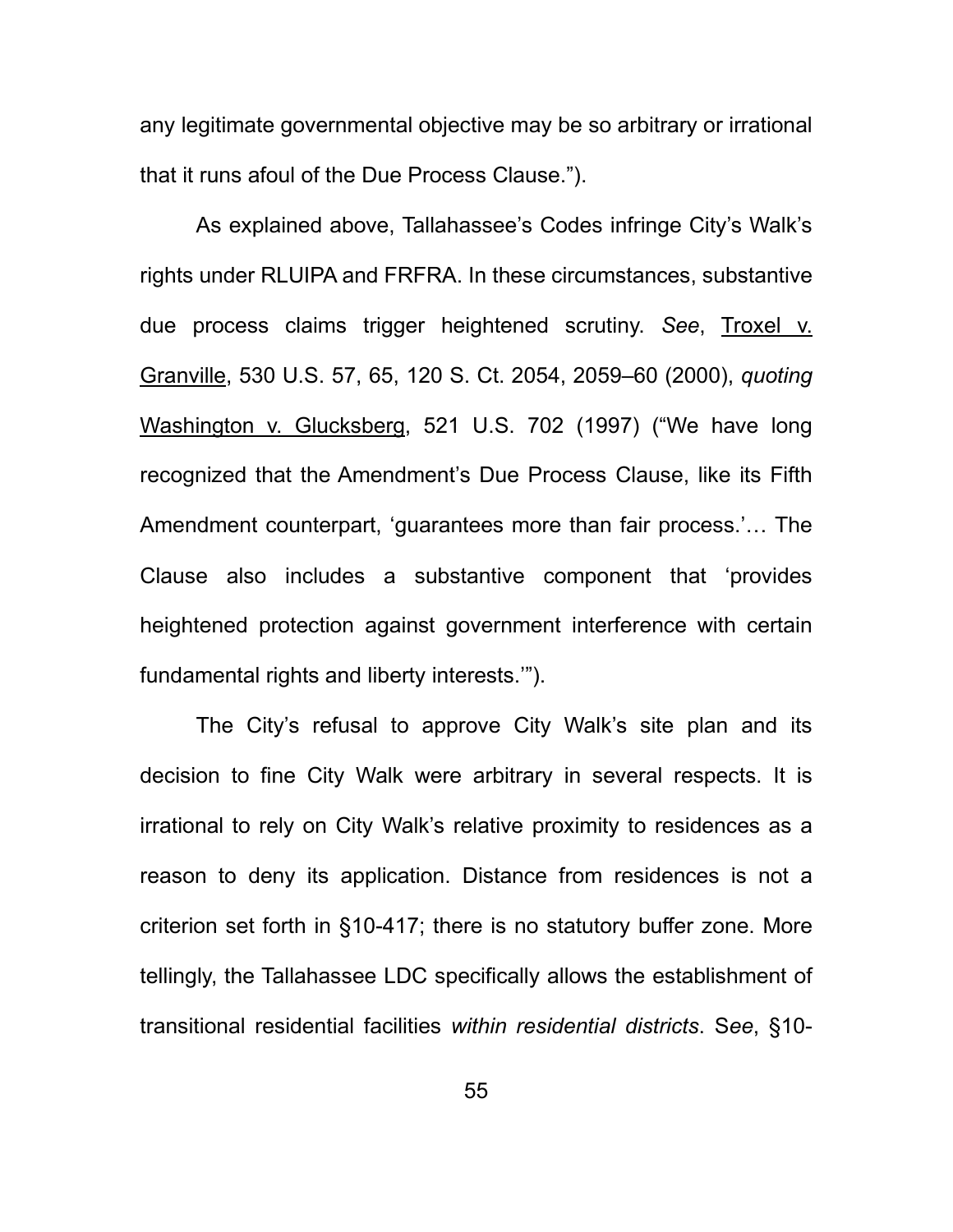417(b), LDC. Furthermore, the proximity-to-bus-routes criterion, coupled with the prohibition on locating within an industrial zone, effectively *requires* proximity to a residential area.

In addition, the City relied on obsolete and inapposite CFS data. The City focused only on the period of time when City Walk operated a low-barrier shelter *at the City's own request*. The CFS data after January 2021, prepared by the same City department (TPD) using the same exact criteria, showed that calls returned to baseline levels once City Walk reverted to its intended operations as supporting housing. *Compare*, Jesus Fellowship, Inc. v. Miami-Dade County, 752 So.2d 708, 710 (Fla. 3d DCA 2000) ("Past violations are not a basis to deny a present pending application that meets the code standards."). The City is not free to ignore its own data. *Compare*, Flanigan's Enterprises, Inc. of Georgia v. Fulton Cty., Ga., 242 F.3d 976, 986 (11th Cir. 2001) ("We recognize that a governmental entity is not required to perform empirical studies. However, having done so, the Board cannot ignore the results.… [W]e find that it was unreasonable for Defendants to rely on remote, foreign studies concerning secondary effects when the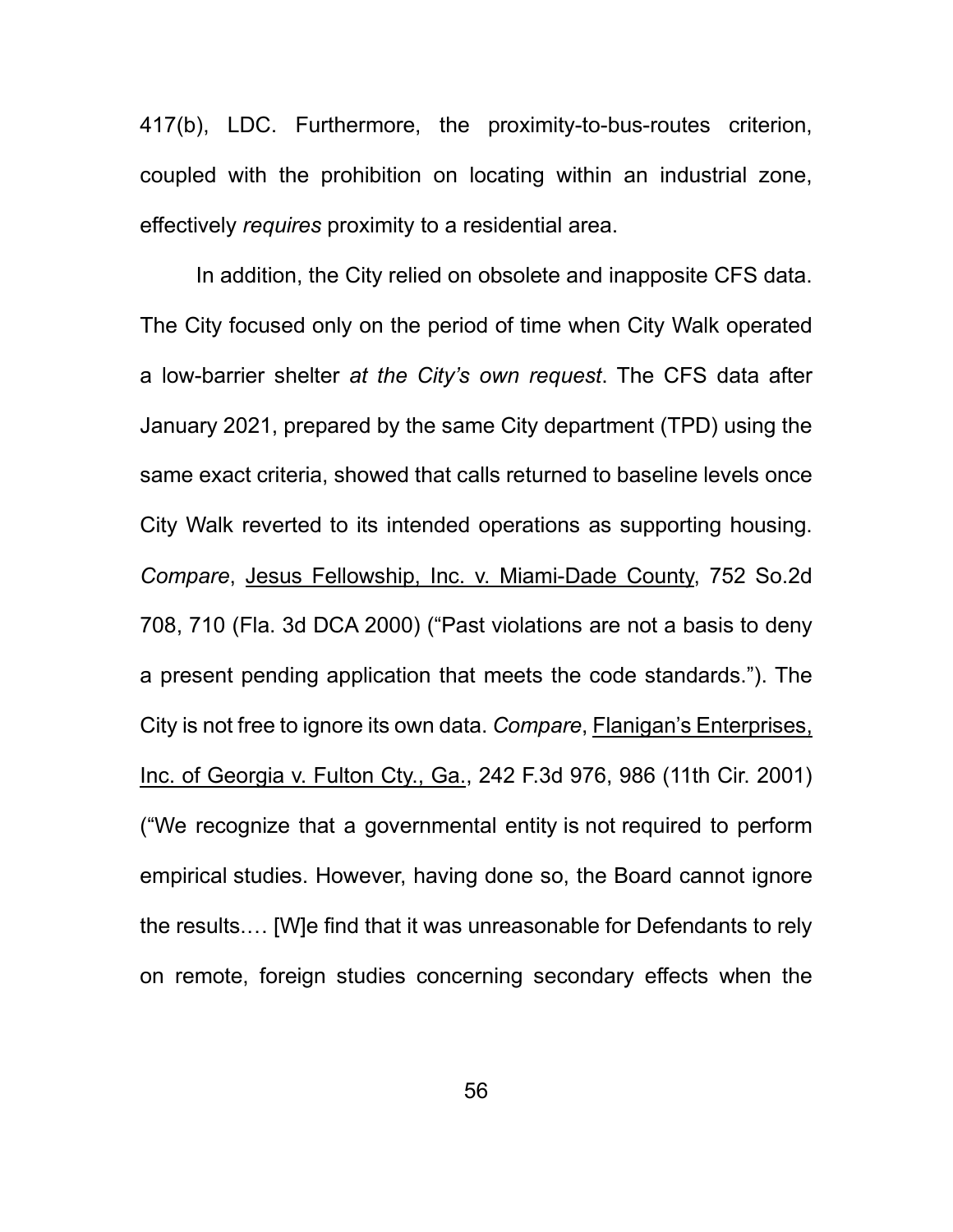county's own current, empirical data conclusively demonstrated that such studies were not relevant to local conditions." (citation omitted)).

 Tallahassee punished City Walk for providing a valuable social service. The City's decision primarily depended on its finding that additional homeless persons could be found in City Walk's vicinity. That is a natural consequence of City Walk's provision of supportive housing. One is likely to find homeless persons near transitional residential facilities, and that fact is no reason to deny approval to a facility specifically intended to minister to those individuals. *Compare*, Mkt. St. Mission v. Zoning Bd. of Adjustment of City of Asbury Park, 2010 WL 3834409 (N.J. Super. Ct. App. Div. 2010) (City should have granted a variance for a soup kitchen where there was insufficient evidence that those who frequent the facility would harm the community).

The City's decision to withhold approval of a site plan for which City Walk clearly qualified was arbitrary and violated Appellant's' substantive due process rights. *See*, Lingle, 544 U.S. at 542, 125 S.Ct. at 2083–84 ("[A] regulation that fails to serve any legitimate

57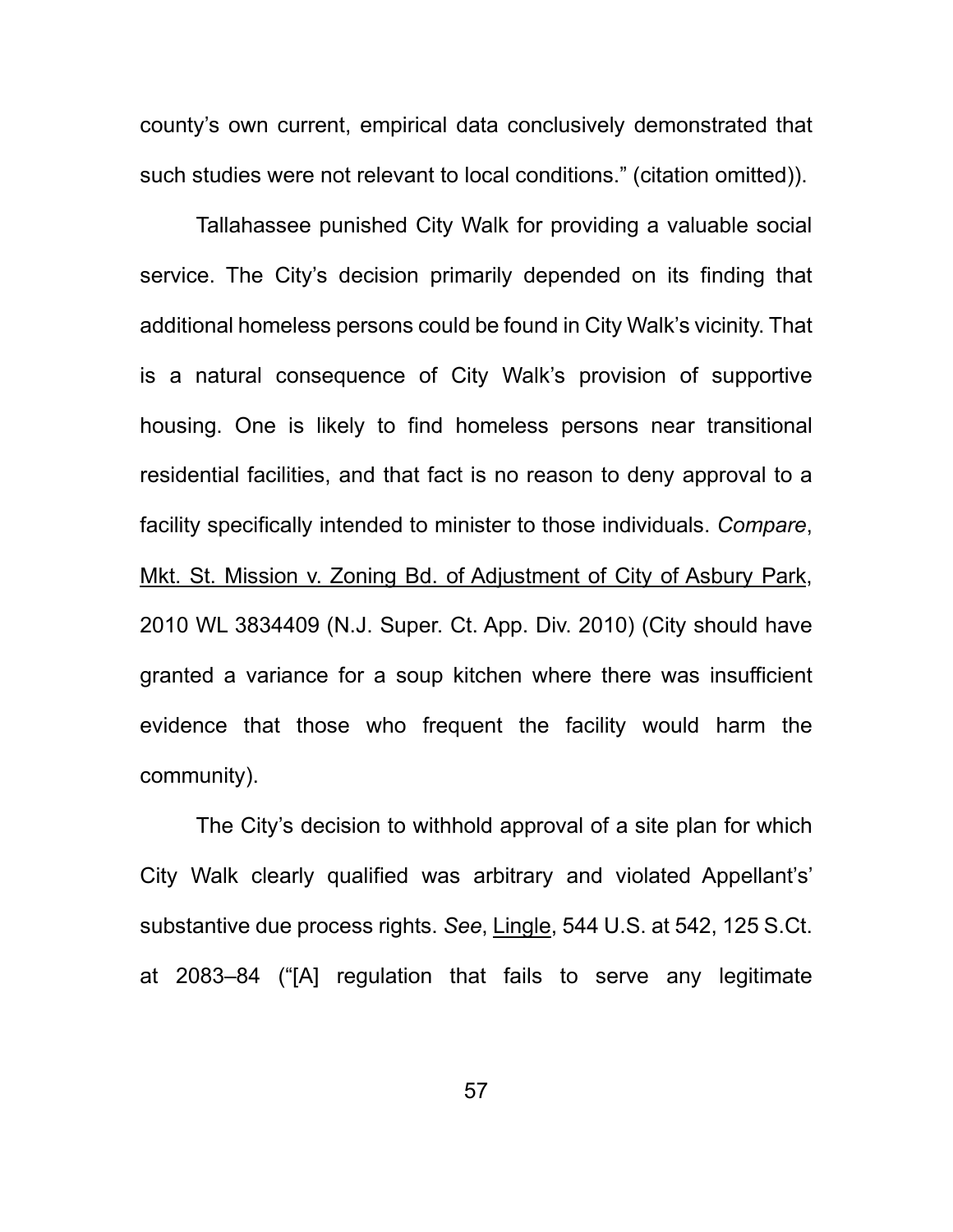governmental objective may be so arbitrary or irrational that it runs afoul of the Due Process Clause.").

### **V. THERE WAS A LACK OF COMPETENT SUBSTANTIAL EVIDENCE TO SUPPORT THE FINDING THAT CITY WALK WAS IN VIOLATION OF §10-417.**

**STANDARD OF REVIEW:** The Court reviews the Special Magistrate's factual findings to determine whether they were supported by competent, substantial evidence in the record. *See*, Twilegar v. State, 42 So.3d 177, 192 (Fla. 2010).

 A final, independent basis for reversal of the code enforcement sanctions is their lack of evidentiary support. This Court's task in reviewing the factual record is not limited to the determination that City Walk was operating without an approved Type B site plan. Rather, the Court must also evaluate whether the City had any justification on the record then before it to deny City Walk's site-plan application, as that denial predicated the code enforcement sanctions.

The City identified three reasons for denying City Walk's site-plan application: (1) proximity to residences and the associated "change in character of the community; (2) a temporary increase in police calls for service; and (3) perceived problems with security off-premises. City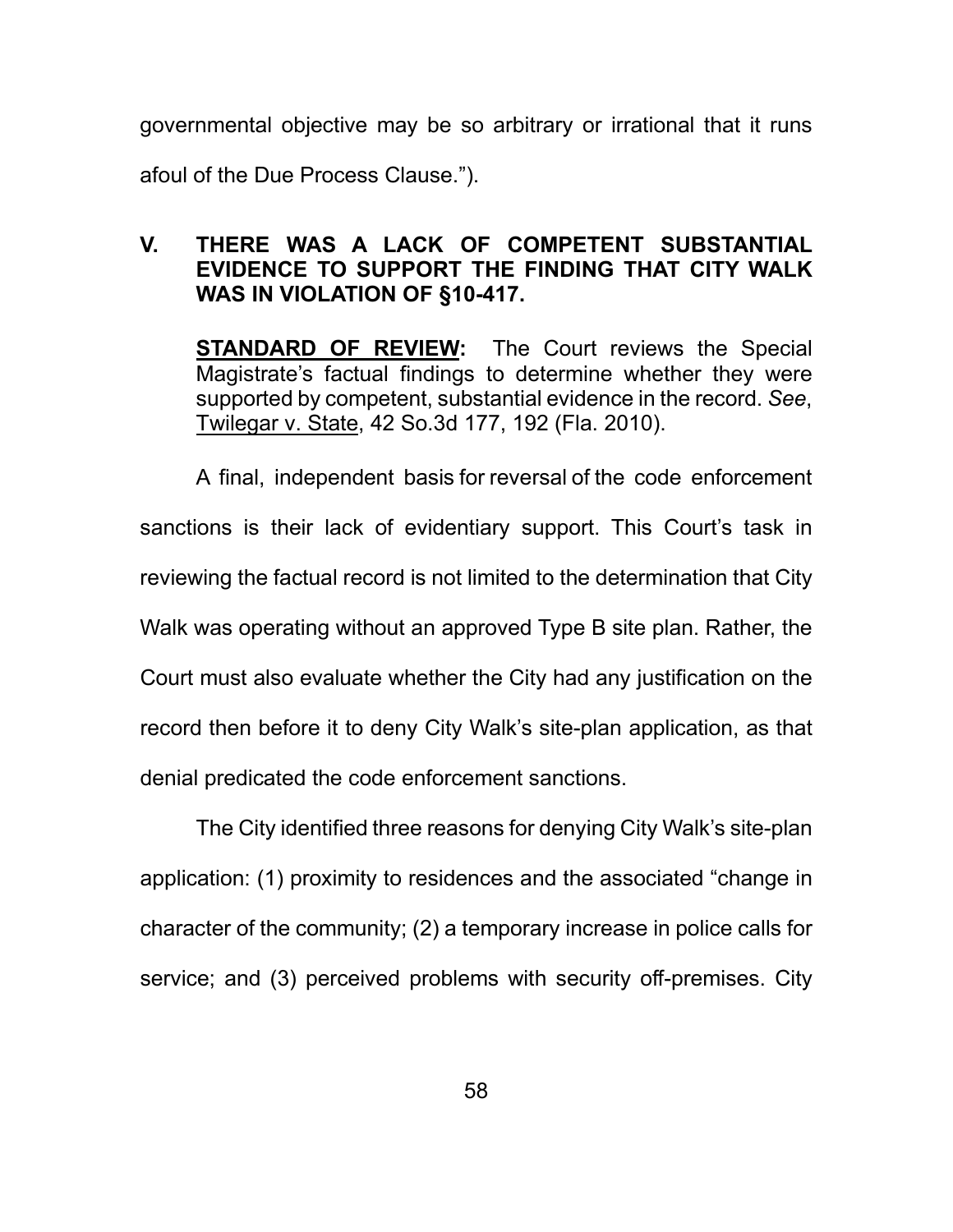Walk has shown that none of those findings was supported by the record before the DRC. *See*, Argument *supra*.

 The staff reports and the testimony before the Special Magistrate compel the conclusion that denial of City Walk's application and the subsequent code enforcement proceedings were motivated by one and only one fact: a few outspoken residents complained that they did not care for their new neighbors. However, the clamor of the crowd cannot constitute competent, substantial evidence. *See*, City of Apopka v. Orange Cty., 299 So.2d 657, 659 (Fla. 4th DCA 1974) ("The objections of a large number of residents of the affected neighborhood are not a sound basis for the denial of a permit."); Town of Ponce Inlet v. Rancourt, 627 So.2d 586, 588 (Fla. 5th DCA 1993) ("Objections of neighbors have been determined to be insufficient to deny a zoning application."). Because neighborhood opposition was the only real basis for the site plan denial and, thus, the code enforcement orders, the orders must be vacated.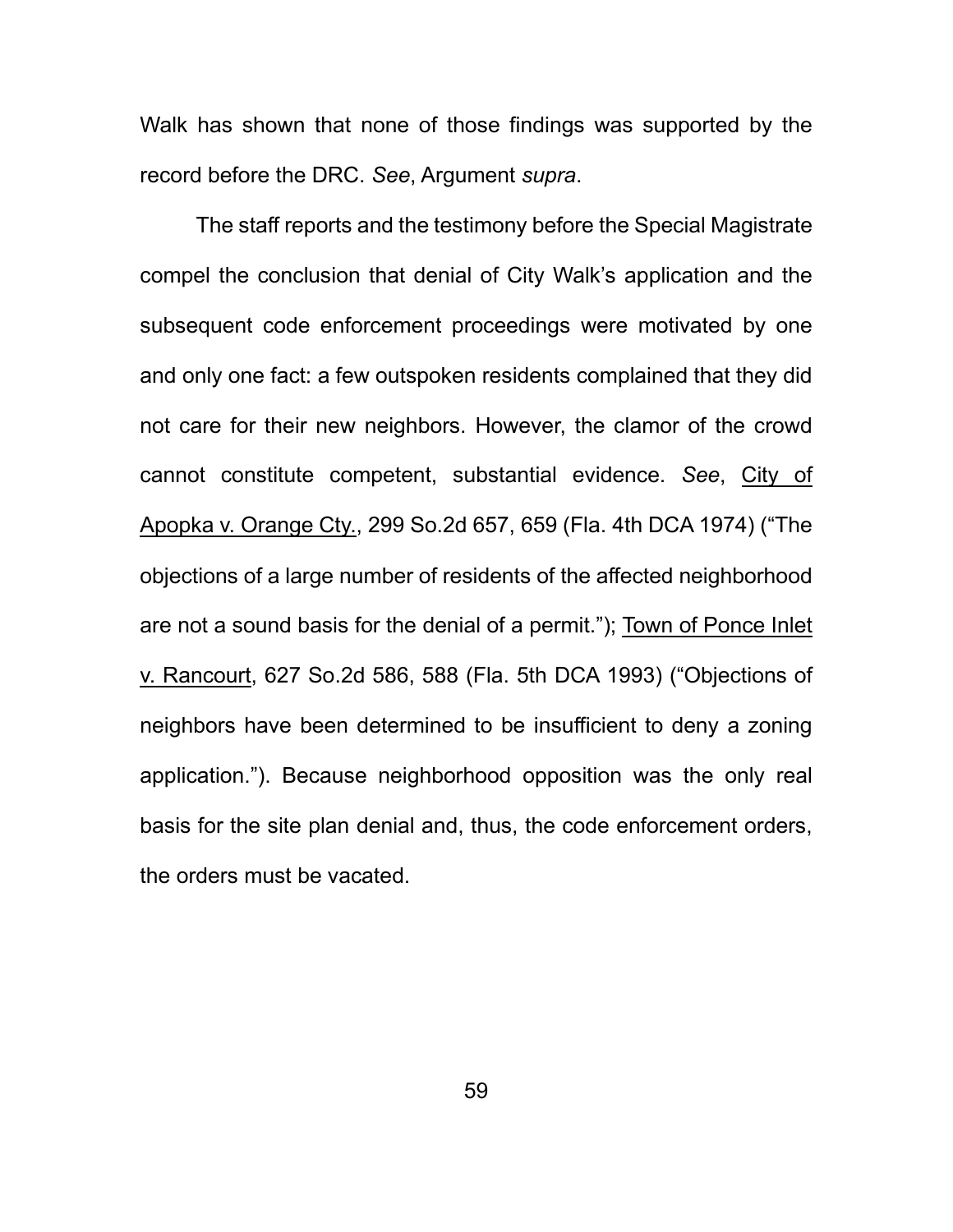#### **CONCLUSION**

City Walk operates a religious mission in an appropriate location where it has a right to be. Indeed, the record shows that the City actively encouraged City Walk to establish a shelter to serve a homeless population that would otherwise be on the streets during the coldest months of the year.

 The City's later decision to fine City Walk based on the City's rejection of a site plan directly infringes upon City Walk's religious liberties. The purported basis for denial does not serve a compelling interest, does not consider less restrictive means of regulation and violates the protections afforded by RLUIPA and FRFRA.

The City's rush to fine City Walk before all administrative remedies have been exhausted offends procedural protections found in the City's own Code. It also runs contrary to principles of estoppel that prohibit government from repudiating actions which government itself encouraged and promoted.

The Code Enforcement Orders should be reversed.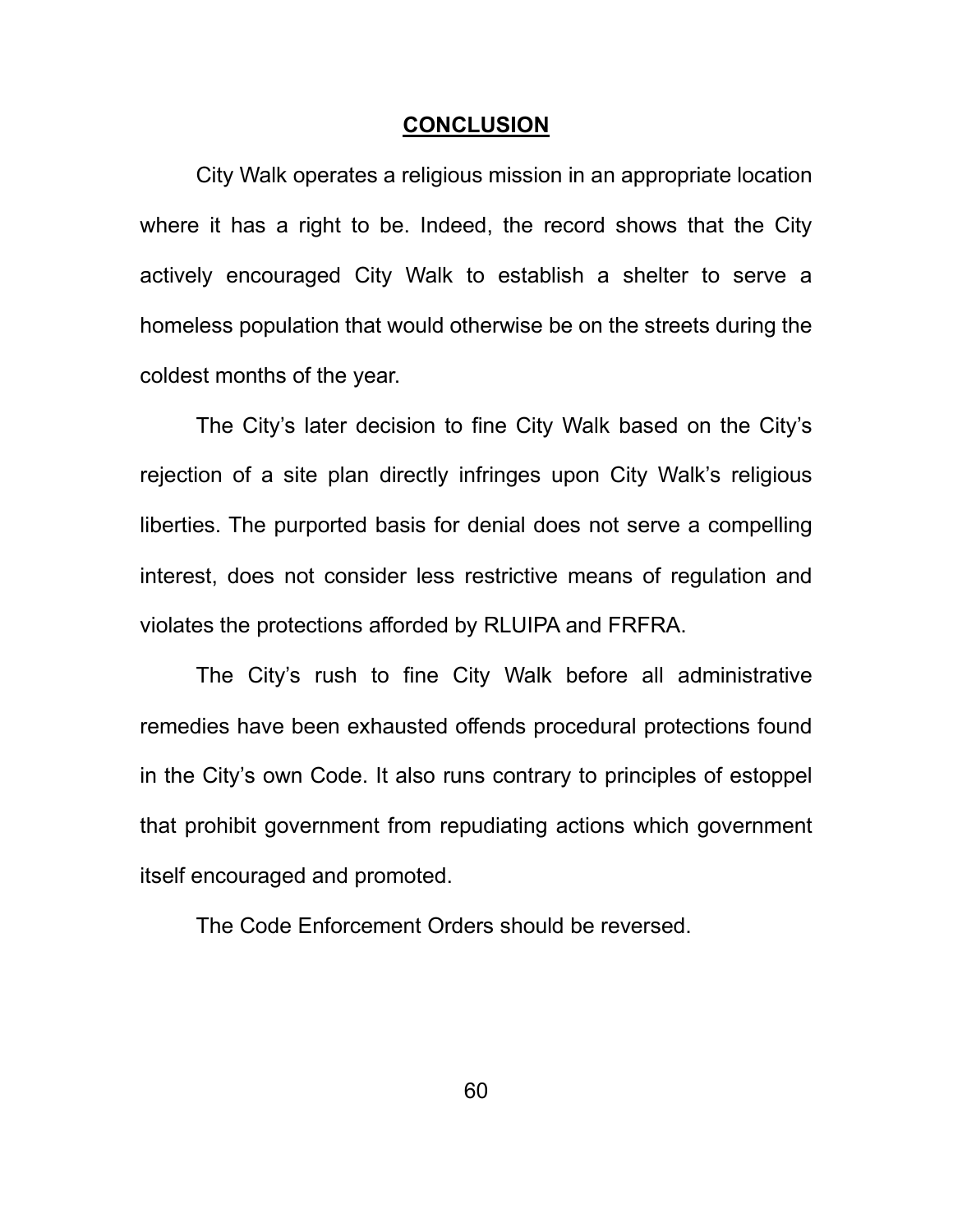DUDLEY, SELLERS, HEALY & BENJAMIN, AARONSON, HEATH, PLLC EDINGER & PATANZO, P.A.

SHAWN M. HEATH, Esquire GARY S. EDINGER, Esquire Florida Bar No.: Florida Bar No.: SunTrust Financial Center, Ste 301 305 N.E. 1st Street 3522 Thomasville Road Gainesville, Florida 32601 Tallahassee, Florida 32309 

*Respectfully Submitted,*

/s/ Gary S. Edinger

JORDAN E. PRATT\* Florida Bar No.: First Liberty Institute 227 Pennsylvania Ave., SE Washington, DC 20003 Tel:

*Attorneys for Appellant*

\* *Not yet admitted to the District of Columbia Bar, but admitted to practice law in Florida. Practicing law in the District of Columbia pursuant to D.C. Court of Appeals Rule 49(c)(8) under the supervision of an attorney admitted to the District of Columbia Bar.*